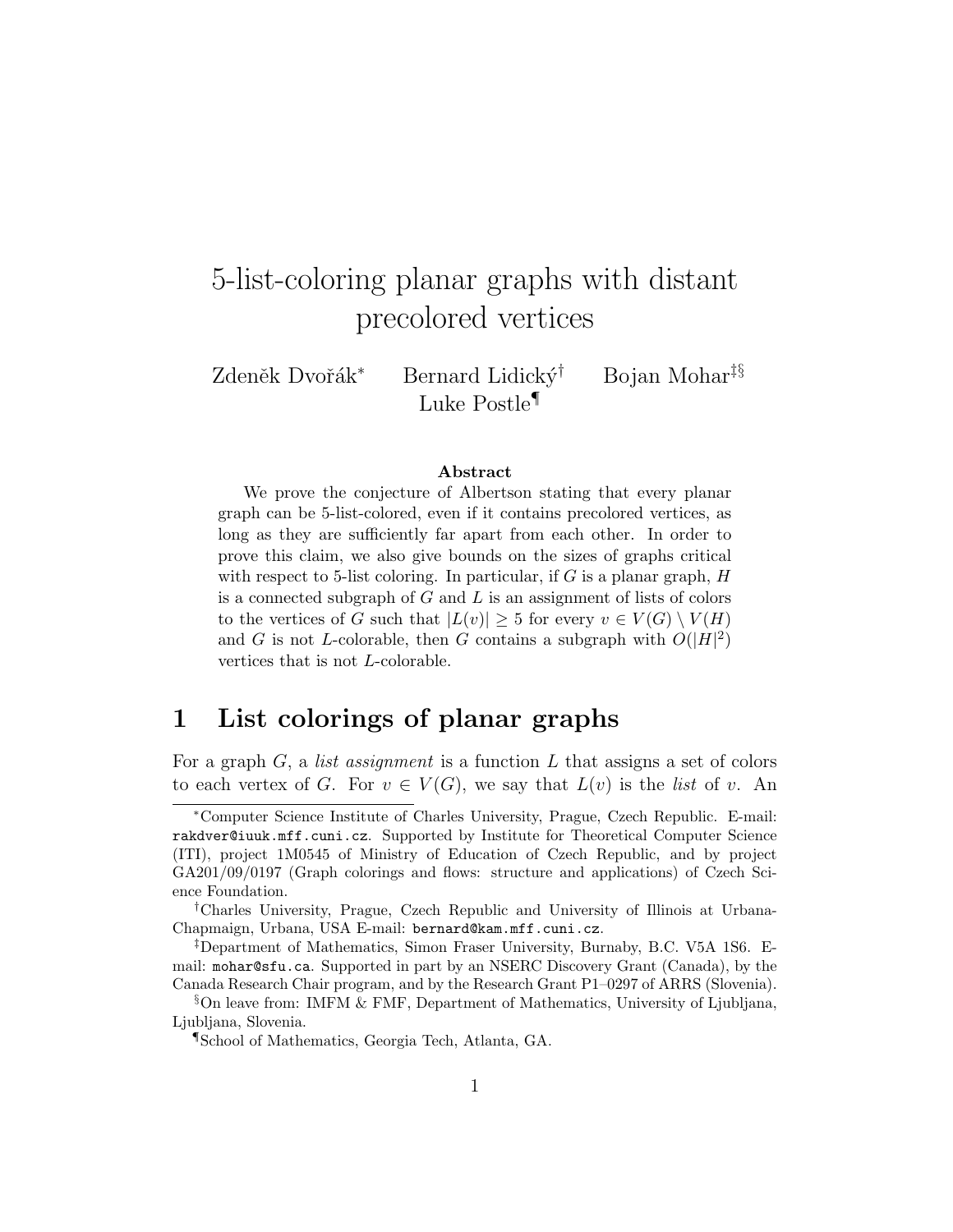L-coloring of G is a function  $\varphi$  such that  $\varphi(v) \in L(v)$  for every  $v \in V(G)$ and  $\varphi(u) \neq \varphi(v)$  for any pair of adjacent vertices  $u, v \in V(G)$ . A graph G is k-choosable if G is L-colorable for every list assignment L such that  $|L(v)| \geq k$  for each  $v \in V(G)$ .

A well-known result by Thomassen [10] states that every planar graph is 5-choosable. This implies that planar graphs are 5-colorable. Since planar graphs are known to be 4-colorable [2, 3], a natural question is whether the result can be strengthened. Voigt [14] gave an example of a non-4 choosable planar graph; hence, the vertices with lists of size smaller than 5 must be restricted in some way. For example, Albertson [1] asked the following question.

**Problem 1.** Does there exist a constant d such that whenever G is a planar graph with list assignment L that gives list of size one or five to each vertex and the distance between any pair of vertices with list of size one is at least d, then G is L-colorable?

For usual colorings, Albertson [1] proved that if  $S$  is a set of vertices in a planar graph G that are precolored with colors 1–5 and are at distance at least 4 from each other, then the precoloring of S can be extended to a 5-coloring of G. This solved a problem asked earlier by Thomassen [11]. This result does not generalize to 4-colorings even if we have only two precolored vertices (arbitrarily far apart). Examples are given by triangulations of the plane that have precisely two vertices of odd degree. As proved by Ballantine [5] and Fisk [8], the two vertices of odd degree must have the same color in every 4-coloring. Thus, precoloring them with a different color, we cannot extend the precoloring to a 4-coloring of the whole graph.

Recently, there has been a significant progress towards the solution of Albertson's problem, see [4] and [7]. Let us remark that when the number of precolored vertices is also bounded by some constant, then the answer is positive by the results of Kawarabayashi and Mohar [9] on 5-list-coloring graphs on surfaces. In this paper, we prove that the answer is positive in general.

**Theorem 2.** If G is a planar graph with list assignment L that gives list of size one or five to each vertex and the distance between any pair of vertices with list of size one is at least 19828, then G is L-colorable.

In the proof, we need the following result concerning the case that the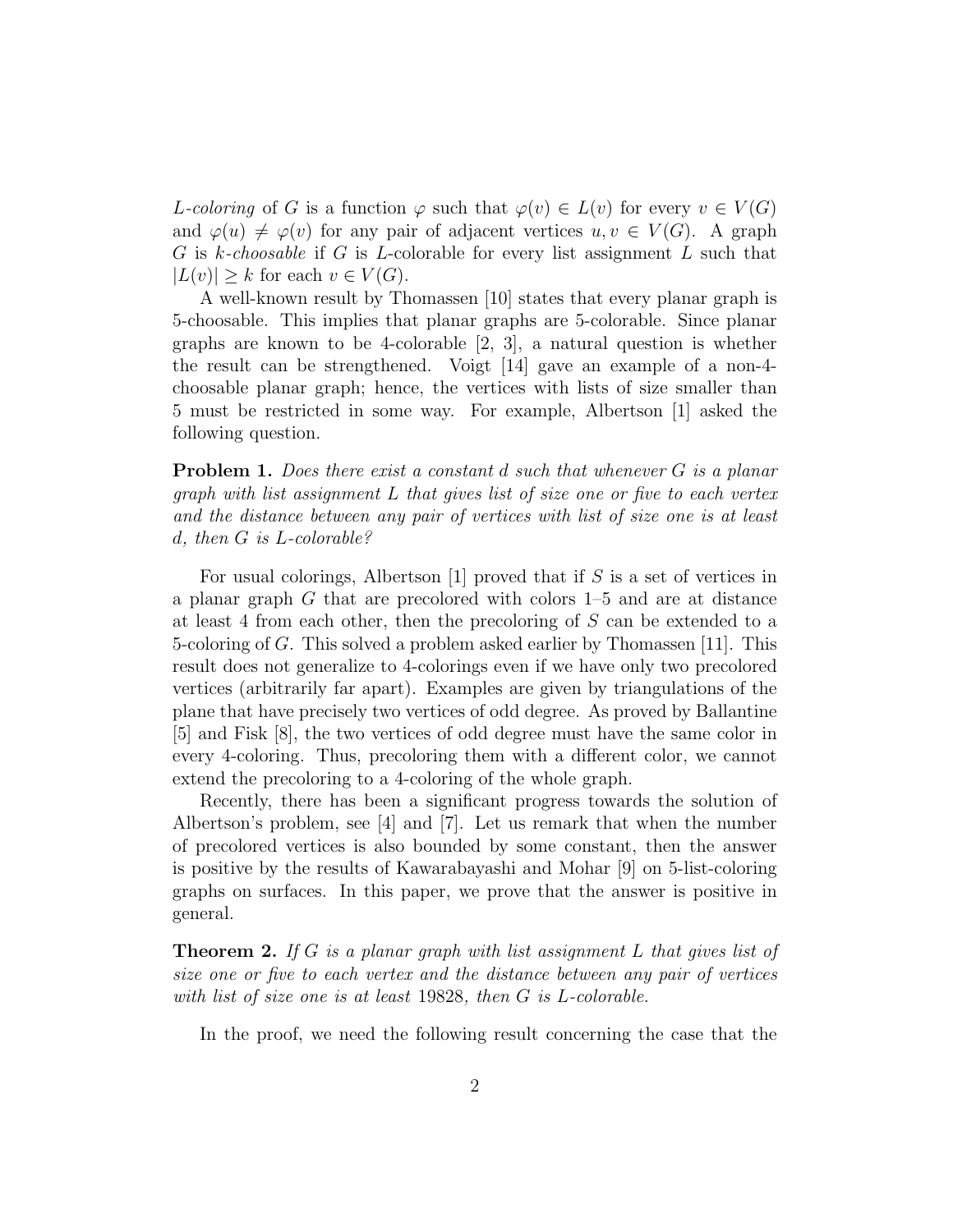precolored vertices form a connected subgraph, which is of an independent interest.

**Theorem 3.** Suppose that  $G$  is a planar graph,  $H$  is a connected subgraph of G and L is an assignment of lists to the vertices of G such that  $|L(v)| \geq 5$ for  $v \in V(G) \setminus V(H)$ . If G is not L-colorable, then G contains a subgraph F with at most  $8|V(H)|^2$  vertices such that F is not L-colorable.

Let us remark that the existence of such a subgraph of bounded size follows from [9], but our bound on the size of  $F$  is much better and gives a better estimate on the required distance in Problem 1. In fact, we conjecture that this bound can be improved to linear.

**Conjecture 4.** Suppose that  $G$  is a planar graph,  $H$  is a connected subgraph of G and L is an assignment of lists to the vertices of G such that  $|L(v)| \geq 5$ for  $v \in V(G) \setminus V(H)$ . If G is not L-colorable, then G contains a subgraph F with  $O(|V(H)|)$  vertices such that F is not L-colorable.

In order to prove Theorem 2, we instead consider a more general statement allowing some lists of smaller size. Let  $G$  be a plane graph,  $P$  a subpath of its outer face H, and X a subset of  $V(G)$ . For a positive integer M, a list assignment  $L$  for  $G$  is  $M$ -valid with respect to  $P$  and  $X$  if

- $|L(v)| = 5$  for  $v \in V(G) \setminus (V(H) \cup X)$ ,
- $3 \leq |L(v)| \leq 5$  for  $v \in V(H) \setminus (V(P) \cup X)$ ,
- $|L(v)| = 1$  for  $v \in X$ ,
- the subgraph of G induced by  $V(P) \cup X$  is L-colorable, and
- for every  $v \in X$ , the vertices of  $V(G) \setminus \{v\}$  at distance at most M from  $v$  do not belong to  $P$  and have lists of size 5.

If  $X = \emptyset$  and L is 0-valid, we say that L is valid.

A key ingredient for our proofs is the following well-known result of Thomassen [10] regarding the coloring of planar graphs from lists of restricted sizes.

**Theorem 5** ([10]). If G is a connected plane graph with outer face H,  $xy$ an edge of  $H$  and  $L$  a list assignment that is valid with respect to xy, then  $G$ is L-colorable.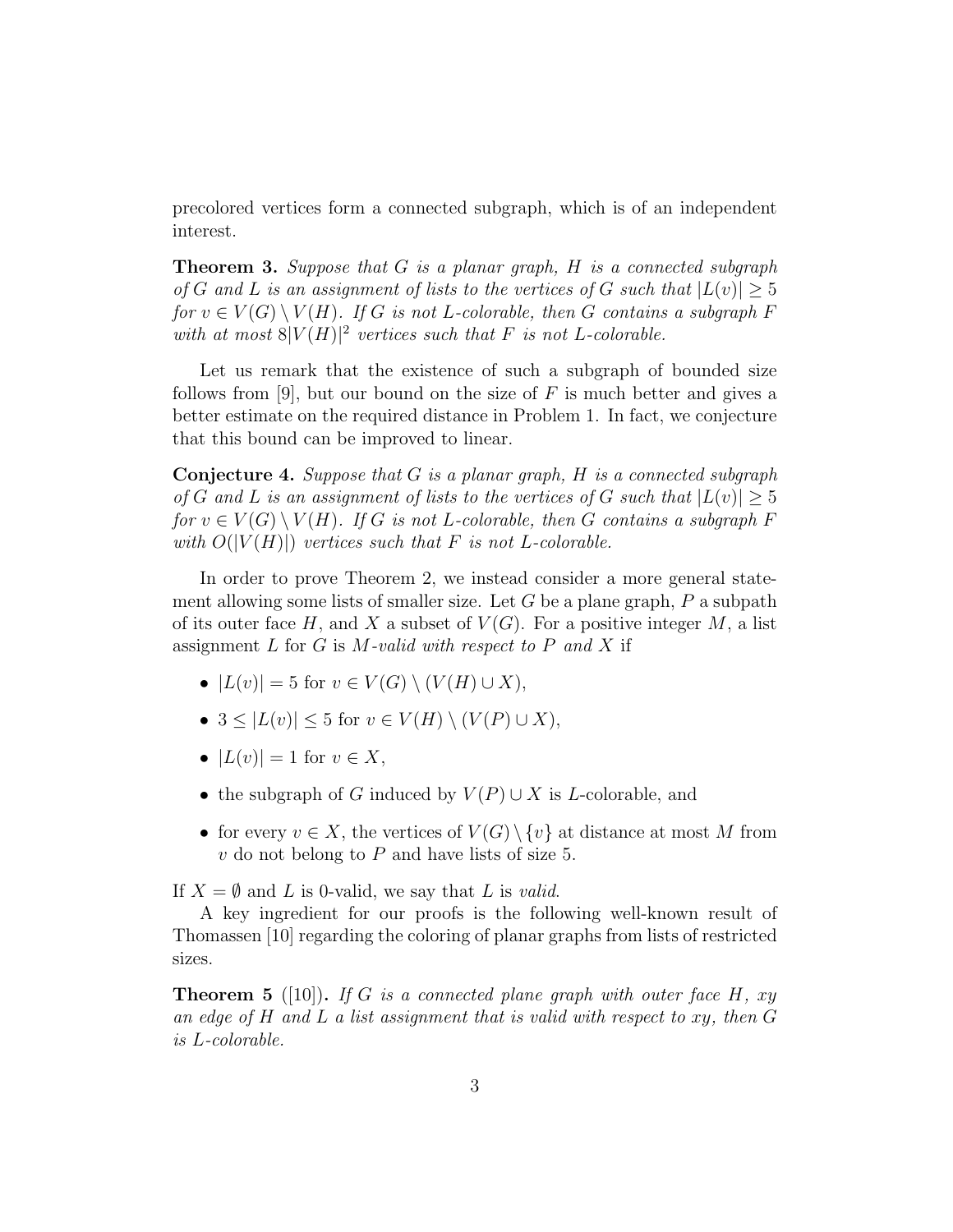There exist arbitrarily large non-L-colorable graphs with this structure if we allow a path of length two to be precolored. Thomassen [12] gave their complete description, see Lemma 12. In Theorem 3, we deal with the more general case when  $P$  has fixed length  $k$ . In particular, we show that if  $G$  is a minimal non-L-colorable graph satisfying the assumptions of Theorem 3, then at most  $k - 2$  of its vertices incident with the outer face have lists of size at least four. In conjunction with Theorem 3, this enables us to bound the size of such graphs with the additional assumption that no two vertices with list of size three are adjacent.

Next, we use the new approach to 5-choosability of planar graphs developed in [7] to show that we can reduce the problem to the case that only one internal vertex is precolored. Having established this fact, the following lemma gives the affirmative answer to Problem 1.

**Lemma 6.** There exists a constant M with the following property. For every plane graph G with outer face  $H$ , any (possibly null) subpath P of H of length at most one, any  $x \in V(G) \setminus V(P)$  and any list assignment L that is M-valid with respect to P and  $\{x\}$  such that no two vertices with list of size three are adjacent, the graph G is L-colorable.

We first prove Theorem 3, in Section 2. In Section 3, we prove Theorem 3. In Section 4, we show that Lemma 6 implies our main result, Theorem 2. Finally, in Section 5, we prove Lemma 6.

Let us mention that we could also allow different kinds of "irregularities" other than just precolored vertices, for example, precolored triangles or crossings, as long as the irregularity satisfies the condition analogous to Lemma 6. To keep the presentation manageable, we do not give proofs in this full generality and focus on the case of precolored single vertices.

### 2 Critical graphs

To avoid dealing with irrelevant subgraphs, we define what a list-coloring critical graph means. Let G be a graph,  $T \subseteq G$  a (not necessarily induced) subgraph of G and L a list assignment to the vertices of  $V(G)$ . For an Lcoloring  $\varphi$  of T, we say that  $\varphi$  extends to an L-coloring of G if there exists an L-coloring of G that matches  $\varphi$  on  $V(T)$ . The graph G is T-critical with respect to the list assignment L if  $G \neq T$  and for every proper subgraph  $G' \subset G$  such that  $T \subseteq G'$ , there exists a coloring of T that extends to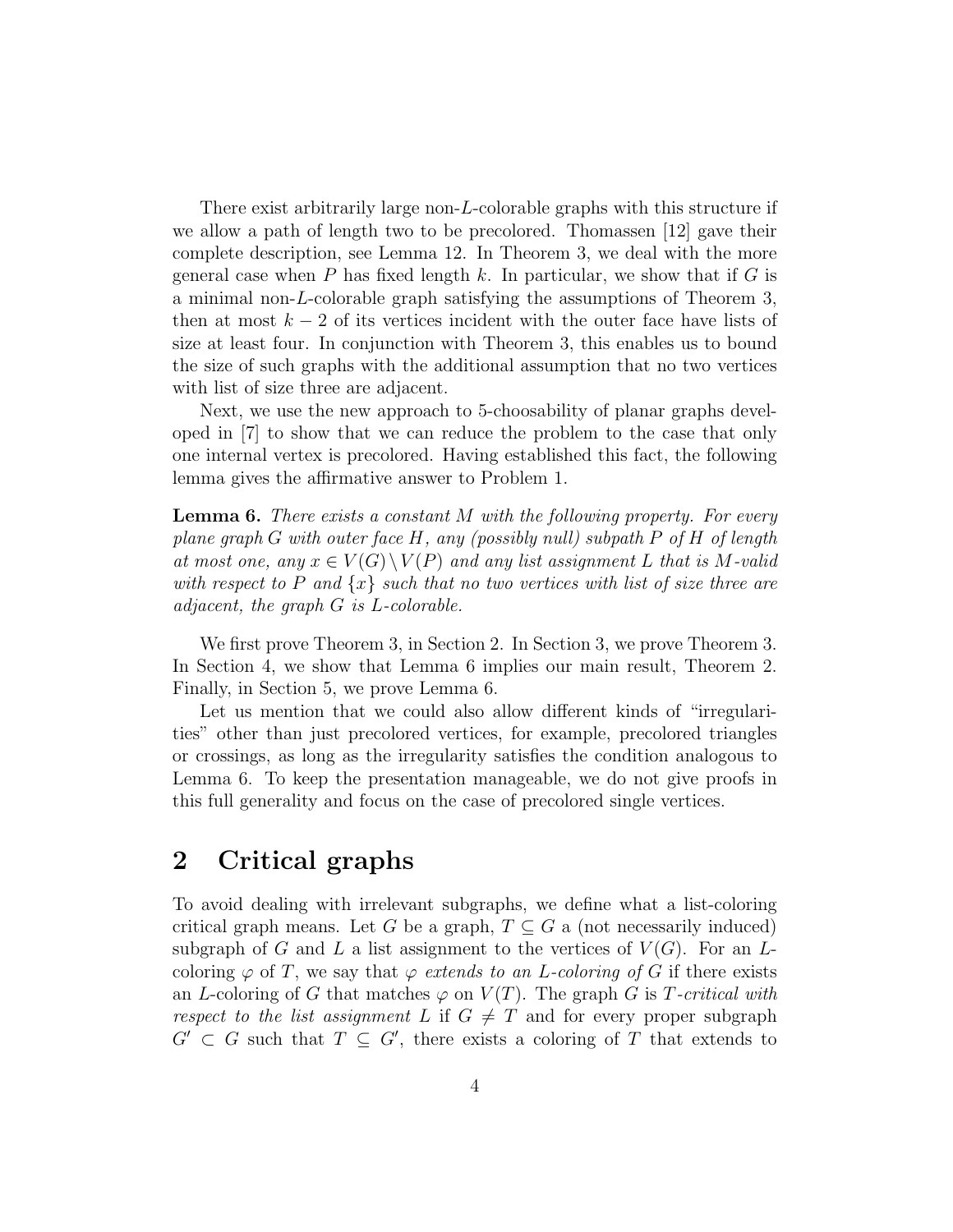an L-coloring of  $G'$ , but does not extend to an L-coloring of  $G$ . If the list assignment is clear from the context, we shorten this and say that  $G$  is  $T$ critical. Note that G is list-critical for the usual definition of criticality if and only if it is  $\emptyset$ -critical. Let us also observe that every proper subgraph of a T-critical graph that includes  $T$  is L-colorable, and that it may happen that  $G$  is also  $L$ -colorable.

Let G be a T-critical graph (with respect to some list assignment). For  $S \subseteq G$ , a graph  $G' \subseteq G$  is an S-component of G if S is a proper subgraph of  $G', T \cap G' \subseteq S$  and all edges of G incident with vertices of  $V(G') \setminus V(S)$ belong to  $G'$ . For example, if G is a plane graph with T contained in the boundary of its outer face and  $S$  is a cycle in  $G$  that does not bound a face, then the subgraph of G drawn inside the closed disk bounded by  $S$  (which we denote by  $Int_S(G)$  is an S-component of G.

Another important example of S-components comes from chords. Given a graph G and a cycle  $K \subseteq G$ , an edge uv is a chord of K if  $u, v \in V(K)$ , but uv is not an edge of K. For an integer  $k \geq 2$ , a path  $v_0v_1 \ldots v_k$  is a k-chord if  $v_0, v_k \in V(K)$  and  $v_1, \ldots, v_{k-1} \notin V(K)$ . Suppose that K bounds the outer face of a T-critical graph  $G$ , where  $T$  is a subpath of  $K$ . Let the set K' consist of  $V(K) \setminus V(T)$  and of the endvertices of T. Let S be a chord or a k-chord of K such that both its endvertices belong to  $K'$ , and let c be a simple closed curve in plane consisting of  $S$  and a curve in the outer face of  $G$ joining the endpoints of  $S$ , such that  $T$  lies outside the closed disk bounded by c. The subgraph  $G'$  of G drawn inside the closed disk bounded by c is an S-component. We say that  $G'$  is the subgraph of G split of  $f$  by S.

The S-components have the following basic property.

**Lemma 7.** Let G be a T-critical graph with respect to a list assignment  $L$ . Let G' be an S-component of G, for some  $S \subseteq G$ . Then G' is S-critical.

*Proof.* If G contains an isolated vertex v that does not belong to T, then since G is T-critical, we have that  $L(v) = \emptyset$  and  $T = G - v$ . Observe that if G' is an S-component of G, then  $S \subseteq T$  and  $G' - v = S$ , and clearly G' is S-critical.

Therefore, we can assume that every isolated vertex of G belongs to T. Consequently, every isolated vertex of  $G'$  belongs to S. Suppose for a contradiction that G' is not S-critical. Then, there exists an edge  $e \in$  $E(G') \setminus E(S)$  such that every L-coloring of S that extends to  $G' - e$  also extends to G'. Note that  $e \notin E(T)$ . Since G is T-critical, there exists a coloring  $\psi$  of T that extends to an L-coloring  $\varphi$  of  $G-e$ , but does not extend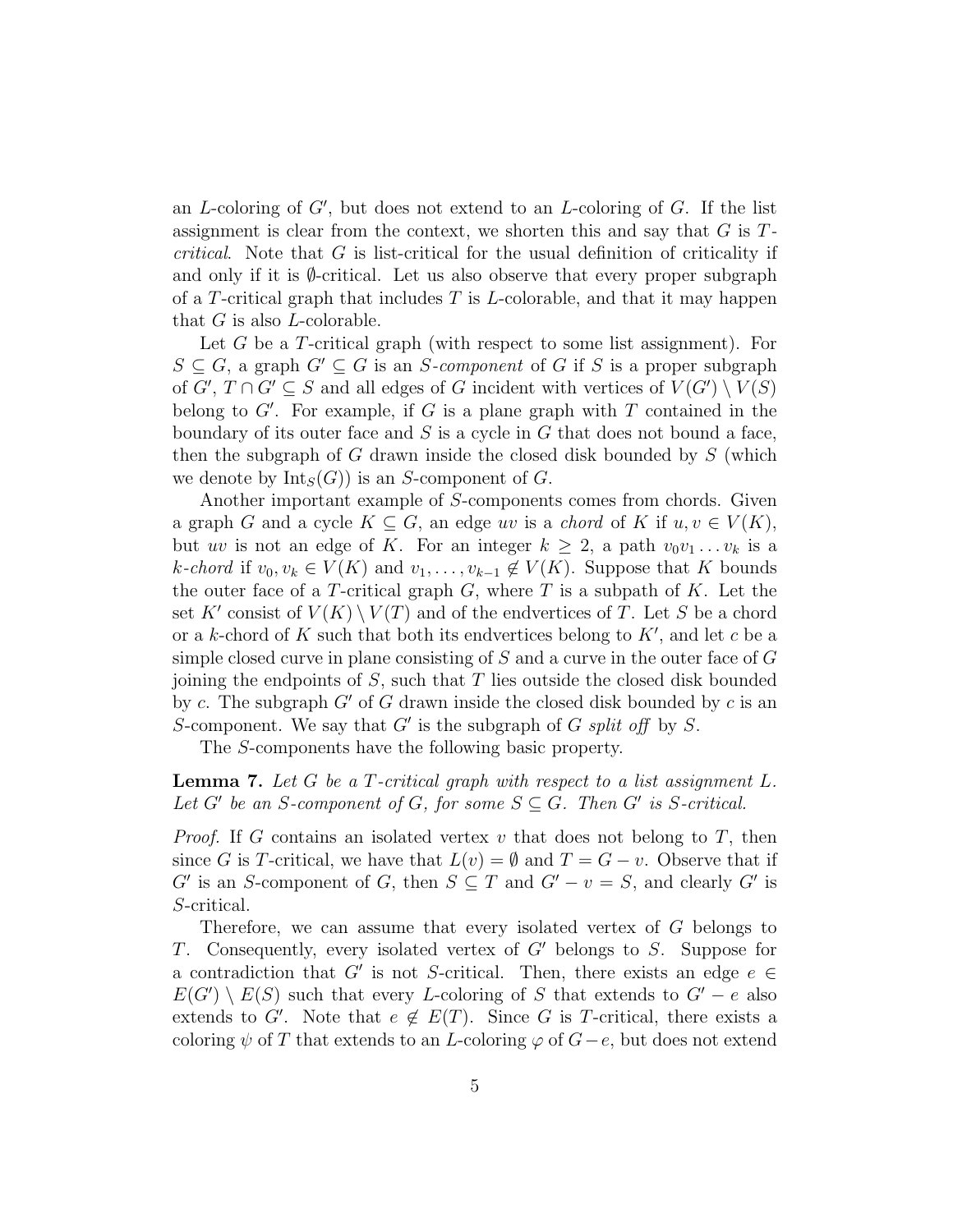to an L-coloring of G. However, by the choice of e, the restriction of  $\varphi$  to S extends to an L-coloring  $\varphi'$  of G'. Let  $\varphi''$  be the coloring that matches  $\varphi'$  on  $V(G')$  and  $\varphi$  on  $V(G) \setminus V(G')$ . Observe that  $\varphi''$  is an *L*-coloring of G extending  $\psi$ , which is a contradiction.  $\Box$ 

Lemma 7 together with the following reformulation of Theorem 5 enables us to apply induction to critical graphs.

**Lemma 8.** Let G be a plane graph with its outer face  $H$  bounded by a cycle and L a list assignment for G such that  $|L(v)| \geq 5$  for  $v \in V(G) \setminus V(H)$ . If  $G$  is H-critical with respect to the list assignment  $L$ , then either  $H$  has a chord or G contains a vertex with at least three neighbors in H.

*Proof.* Suppose that H is an induced cycle. Since G is H-critical, there exists an L-coloring  $\varphi$  of H that does not extend to an L-coloring of G. Let L' be the list assignment for the graph  $G' = G - V(H)$  obtained from L by removing the colors of vertices of H given by  $\varphi$  from the lists of their neighbors. Since  $\varphi$  does not extend to G, it follows that G' is not L'-colorable, and by Theorem 5, there exists  $v \in V(G')$  with  $|L'(v)| \leq 2$ . This implies that  $v$  has at least three neighbors in  $H$ .  $\Box$ 

Clearly, to prove Theorem 3, it suffices to bound the size of critical graphs. It is more convenient to bound the weight of such graphs, which is defined as follows. Let G be a plane graph,  $P$  a subgraph of the outer face  $H$  of G, and L a list assignment. For a face  $f \neq H$ , we set  $\omega_{G.P,L}(f) = |f| - 3$ , where  $|f|$  denotes the length of f (if an edge is incident with the same face f on both sides, it contributes 2 to |f|). We set  $\omega_{G.P,L}(H) = 0$ . The weight is also defined for the vertices of G. If  $v \in V(P)$ , then  $\omega_{G,P,L}(v) = 1$  if v is a cut-vertex of G, and  $\omega_{G.P,L}(v) = 0$  otherwise. If  $v \in V(H) \setminus V(P)$ , then  $\omega_{G,P,L}(v) = |L(v)| - 3$ . If  $v \in V(G) \setminus V(H)$ , then  $\omega_{G,P,L}(v) = 0$ . In the cases where  $G, P$  or  $L$  are clear from the context, we drop the corresponding indices. We set

$$
\omega_{P,L}(G) = \sum_{v \in V(G)} \omega_{G,P,L}(v) + \sum_{f \in F(G)} \omega_{G,P,L}(f),
$$

where the sums go over the vertices and faces of G, respectively.

Let S be a set of proper colorings of K. We say that  $v \in V(K)$  is relaxed in S if there exist two distinct colorings in S that differ only in the color of  $v.$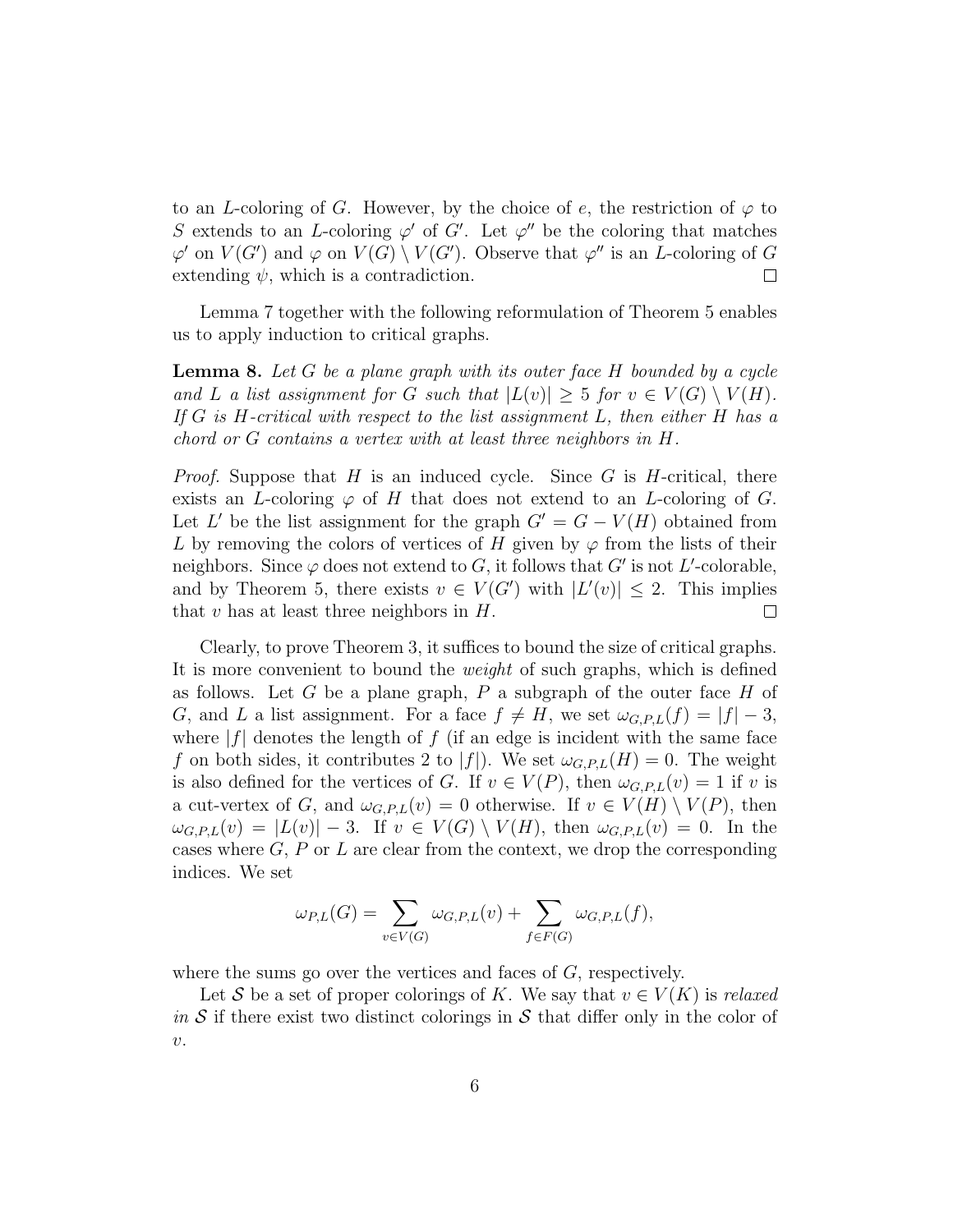**Lemma 9.** Let G be a plane graph with its outer face  $H$  bounded by a cycle and L a list assignment for G such that  $|L(v)| \geq 5$  for  $v \in V(G) \setminus V(H)$ . If G is H-critical with respect to the list assignment L and G is not equal to H with one added chord, then

$$
\omega_{H,L}(G) + \frac{|V(G) \setminus V(H)|}{2|H| + 2} \le |H| - 9/2.
$$

Proof. We proceed by induction. Assume that the lemma holds for all graphs having fewer edges than  $G$ . For a subgraph  $G'$  of  $G$  with outer face  $C$ , let

$$
\theta(G') = \omega_{C,L}(G') + \frac{|V(G') \setminus V(C)|}{2|H| + 2}
$$

.

Let  $C \neq H$  be a cycle in G such that  $|C| \leq |H|$ . By Lemma 7,  $\text{Int}_C(G)$ is C-critical with respect to L if C is not a face boundary. If  $\text{Int}_C(G)$  has at least four faces (including  $C$ ), then the induction hypothesis applied to  $Int_C(G)$  implies that

$$
\theta(\text{Int}_C(G)) = \omega_{C,L}(\text{Int}_C(G)) + \frac{|V(\text{Int}_C(G)) \setminus V(C)|}{2|H| + 2}
$$
  
\n
$$
\leq \omega_{C,L}(\text{Int}_C(G)) + \frac{|V(\text{Int}_C(G)) \setminus V(C)|}{2|C| + 2}
$$
  
\n
$$
\leq |C| - 9/2.
$$

Observe that if  $Int_C(G)$  has three faces (i.e., consists of C and its chord), then  $\theta(\text{Int}_C(G)) = \omega_{C,L}(\text{Int}_C(G)) = |C| - 4$ , and if C bounds a face, then  $\theta(\text{Int}_C(G)) = |C| - 3.$ 

We construct a sequence  $G_0 \supset G_1 \supset \ldots \supset G_k$  of subgraphs of G with outer faces  $H_0, H_1, \ldots, H_k$  such that for  $0 \leq i \leq k$ ,  $G_i$  is  $H_i$ -critical and

$$
\omega_{H_i, L}(G_i) = \omega_{H, L}(G) - (|H| - |H_i|). \tag{1}
$$

We set  $G_0 = G$  and  $H_0 = H$ . Suppose that  $G_i$  has already been constructed. If  $H_i$  has a chord, or a vertex of  $G_i$  has at least four neighbors in  $H_i$ , then we set  $k = i$  and stop. Otherwise, by Lemma 8, there is a vertex  $v \in V(G_i)$  with three neighbors  $v_1$ ,  $v_2$  and  $v_3$  in  $H_i$ . Let  $C_1$ ,  $C_2$  and  $C_3$  be the three cycles of  $H_i + \{v_1v, v_2v, v_3v\}$  distinct from  $H_i$ , where  $C_j$  does not contain the edge  $vv_j$  ( $j = 1, 2, 3$ ). If at most one of these cycles bounds a face of  $G_i$ , then we set  $k = i$  and stop. Otherwise, assume that say  $C_1$  and  $C_3$  are faces of  $G_i$ .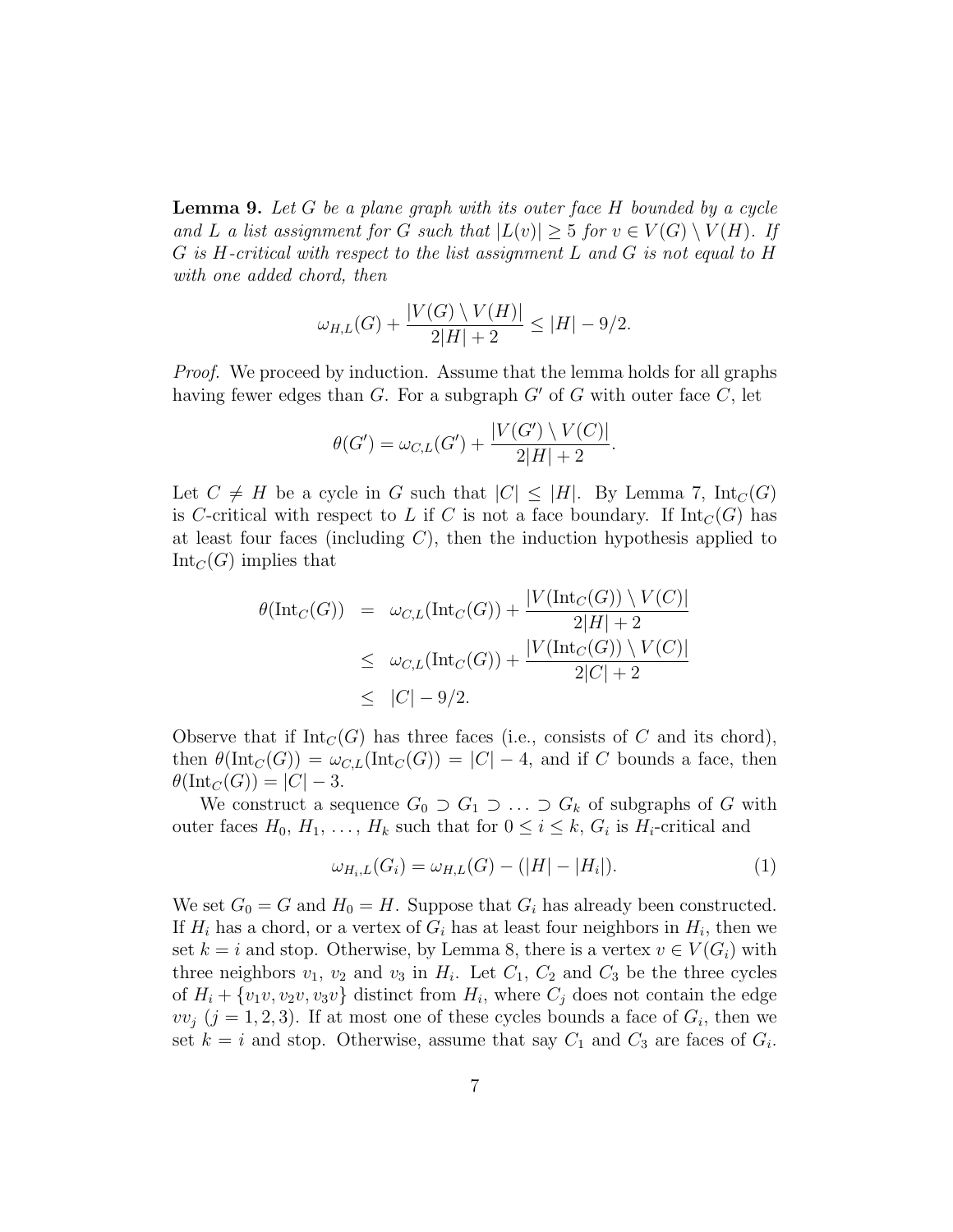Let  $S_i$  be the set of L-colorings of  $H_i$  that do not extend to an L-coloring of  $G_i$ . If  $v_2$  is relaxed in  $S_i$ , then again set  $k = i$  and stop. Otherwise, let  $G_{i+1} = \text{Int}_{C_2}(G_i)$  and let  $H_{i+1} = C_2$  be the cycle bounding its outer face.

Note that in the last case, we have  $|H_{i+1}| \leq |H_i|$  and that

$$
|H_i| - |H_{i+1}| = (|C_1| - 3) + (|C_3| - 3).
$$
 (2)

Furthermore, if  $w \in V(H_{i+1}) \setminus \{v\}$  is relaxed in  $\mathcal{S}_i$ , then it is also relaxed in  $S_{i+1}$ . This is obvious if  $w \neq \{v_1, v_3\}$ . Suppose that say  $w = v_1$  and that  $\varphi_1, \varphi_2 \in \mathcal{S}_i$  differ only in the color of  $v_1$ . Since v has list of size at least 5, there exists a color  $c \in L(v) \setminus {\varphi_1(v_1), \varphi_2(v_1), \varphi_1(v_2), \varphi_1(v_3)}$ . Let  $\varphi'_1$  and  $\varphi'_2$  be the L-colorings of  $H_{i+1}$  that match  $\varphi_1$  and  $\varphi_2$  on  $H_i$  and  $\varphi'_1(v) = \varphi'_2(v) = c$ . Then neither  $\varphi'_1$  nor  $\varphi'_2$  extends to an *L*-coloring of  $G_{i+1}$ , showing that  $v_1$  is relaxed in  $S_{i+1}$ . Similarly, v is relaxed in  $S_{i+1}$ , since for an arbitrary  $\varphi \in S_i$  (the set  $S_i$  is nonempty, since  $G_i$  is  $H_i$ -critical), there exist at least two possible colors for v in  $L(v) \setminus {\varphi(v_1), \varphi(v_2), \varphi(v_3)}$ , giving two elements of  $S_{i+1}$  that differ only in the color of  $v$ . We conclude that the number of non-relaxed vertices in  $S_{i+1}$  is smaller than the number of non-relaxed vertices in  $S_i$  for every  $i < k$ , and consequently,  $k \leq |H|$ .

Lemma 7 implies that every  $G_i$  is  $H_i$ -critical. It is also easy to see by induction and using (2) that (1) holds for  $0 \leq i \leq k$ . In each step in the construction of the sequence  $(G_i, H_i)_{i=0}^k$ , the number  $|V(G_i) \setminus V(H_i)|$  is decreased by 1. Thus, (1) implies that

$$
\theta(G) - \theta(G_k) = |H| - |H_k| + \frac{k}{2|H| + 2}.\tag{3}
$$

Suppose that there exists a proper subgraph  $G' \supset H_k$  of  $G_k$  and a coloring  $\varphi \in \mathcal{S}_k$  that does not extend to an *L*-coloring of G'. We may choose G' to be  $H_k$ -critical. Note that

$$
\begin{array}{lcl} \theta(G) & = & \frac{k}{2|H|+2} + (|H| - |H_k|) + \theta(G_k) \\ & = & \frac{k}{2|H|+2} + (|H| - |H_k|) + \theta(G') + \sum_{f \in F(G') \setminus \{H_k\}} (\theta(\text{Int}_f(G)) - \omega(f)). \end{array}
$$

By induction,  $\theta(G') \leq |H_k| - 4$ , since  $G' \neq H_k$ . This implies that all faces of G' are shorter than |H|. Since G' is a proper subgraph of  $G_k$ , we have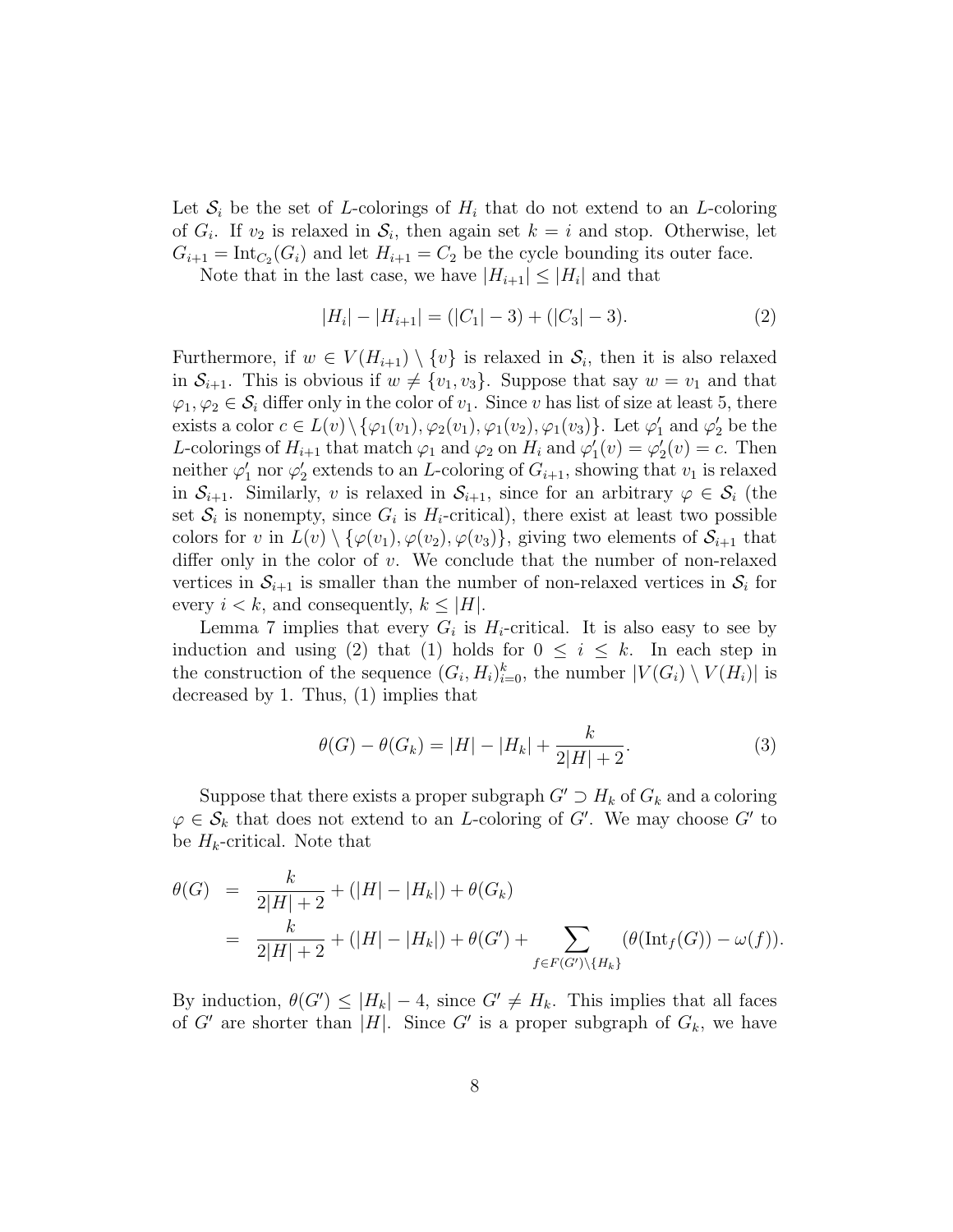$\theta(\text{Int}_f(G)) \leq \omega(f) - 1$  for at least one face f of G' by induction. It follows that

$$
\theta(G) \le 1/2 + (|H| - |H_k|) + (|H_k| - 4) - 1 = |H| - 9/2,
$$

as required. Therefore, we can assume that every coloring in  $\mathcal{S}_k$  extends to every proper subgraph of  $G_k$  that includes  $H_k$ .

Let us now consider various possibilities in the definition of  $G_k$ . If  $v \in$  $V(G_k) \setminus V(H_k)$  has exactly three neighbors  $v_1, v_2$  and  $v_3$  in  $H_k$  and  $v_2$  is relaxed, then consider colorings  $\varphi_1, \varphi_2 \in \mathcal{S}_k$  that differ only in the color of v<sub>2</sub>. The coloring  $\varphi_1$  extends to an L-coloring  $\psi_1$  of  $G_k - v v_2$ . Let  $\psi_2$  be obtained from  $\psi_1$  by changing the color of  $v_2$  to  $\varphi_2(v_2)$ , and note that  $\psi_2$  is an L-coloring of  $G_k - v v_2$  extending  $\varphi_2$ . However, either  $\psi_1(v) \neq \varphi_1(v_2)$  or  $\psi_2(v) \neq \varphi_2(v_2)$ , hence either  $\varphi_1$  or  $\varphi_2$  extends to an *L*-coloring of  $G_k$ . This is a contradiction, since they both belong to  $S_k$ .

Suppose now that  $H_k$  has a chord  $e = xy$  in  $G_k$ . If  $G_k = H_k + e$ , then since G is not H with a single chord, we have  $k > 0$ . However, that implies that a vertex of  $G_{k-1}$  has degree at most four and list of size 5, which is impossible in a critical graph. It follows that  $G_k \neq H_k + e$ . Since  $G_k$  is  $H_k$ -critical, there exists a coloring  $\varphi \in \mathcal{S}_k$  that extends to an L-coloring of  $H_k + e$ , i.e.,  $\varphi(x) \neq \varphi(y)$ . However, every coloring in  $\mathcal{S}_k$  extends to every proper subgraph of  $G_k$  that includes  $H_k$ , and it follows that  $\varphi$  extends to an Lcoloring of  $G_k - e$ . This gives an L-coloring of  $G_k$  extending  $\varphi$ , contradicting the assumption that  $\varphi \in \mathcal{S}_k$ . Therefore, we can assume that  $H_k$  is an induced cycle in  $G_k$ .

It follows that a vertex  $v \in V(G_k) \setminus V(H_k)$  either has at least four neighbors in  $H_k$ , or three neighbors  $v_1$ ,  $v_2$  and  $v_3$  in  $H_k$  such that at most one of the cycles of  $H_k + \{v_1v, v_2v, v_3v\}$  bounds a face distinct from  $H_k$ . Then  $H_k$ has a 2-chord Q such that neither of the cycles  $K_1$  and  $K_2$  of  $H_k \cup Q$  distinct from  $H_k$  bounds a face. For  $i \in \{1,2\}$ , let  $G_i' = \text{Int}_{K_i}(G)$ . Suppose first that it is not possible to choose  $Q$  so that neither  $G'_1$  nor  $G'_2$  is a cycle with one chord. Since the middle vertex  $v$  of  $Q$  has degree at least 5, this can only happen if  $V(G_k) \setminus V(H_k) = \{v\}$  and v has degree exactly 5. But then  $k = 0$ , since otherwise  $G_{k-1}$  would contain a vertex of degree at most four with list of size 5, and we have  $\theta(G) = |H| - 5 + \frac{1}{2|H|+2} < |H| - 9/2$ .

Finally, suppose that neither  $G'_1$  nor  $G'_2$  is a cycle with a chord. By induction, we have  $\theta(G) \leq \frac{k+1}{2|H|+2} + (|H| - |H_k|) + \theta(G'_1) + \theta(G'_2) \leq 1/2 +$  $(|H| - |H_k|) + |K_1| + |K_2| - 9 = 1/2 + (|H| - |H_k|) + |H_k| - 5 = |H| - 9/2,$ as required.  $\Box$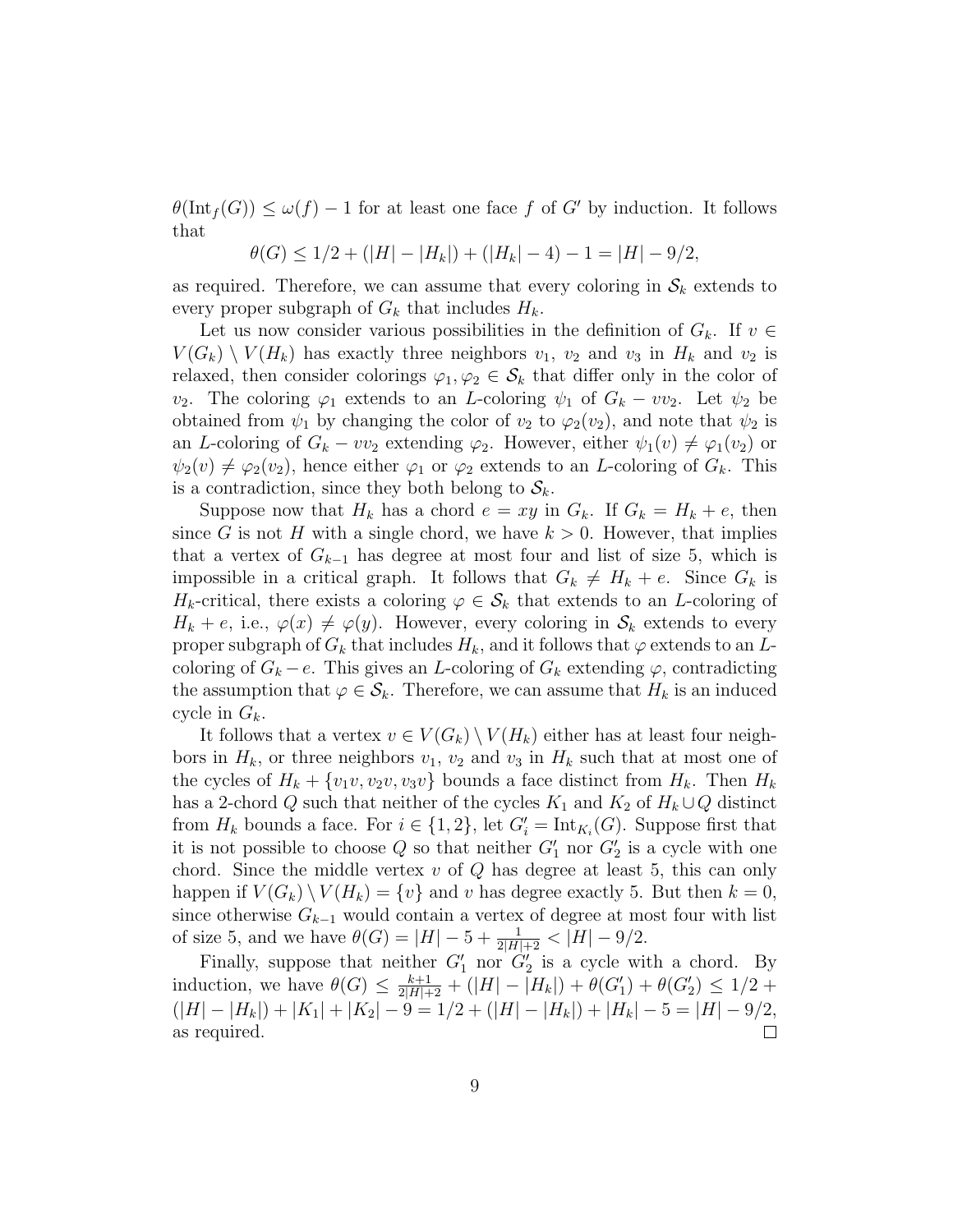Lemma 9 gives rise to a natural algorithm to enumerate all such  $H$ -critical graphs: we proceed inductively by the length  $k$  of the cycle  $H$ , thus assume that we already know, up to isomorphism, the set  $\mathcal G$  of all planar graphs with precolored outer cycle of length at most  $k - 1$ , such that the internal vertices have lists of size at least five. Let  $\mathcal{H}_A$  be all graphs consisting of a cycle of length  $\leq k$  with a chord and  $\mathcal{H}_B$  the graphs consisting of a cycle of length  $\leq k$  and a vertex with at least three neighbors in the cycle. Let  $\mathcal{H}'_0$  be the set of all graphs that can be obtained from the graphs in  $\mathcal{H}_A \cup \mathcal{H}_B$  by pasting the graphs of  $\mathcal G$  in some of the faces. Let  $\mathcal H_0$  be the subset of  $\mathcal H_0'$  consisting of the graphs that are critical with respect to their outer face. For each graph in  $\mathcal{H}_0$ , keep adding a vertex of degree three adjacent to three consecutive vertices of  $H$ , as long as the resulting graph is critical with respect to its outer face. This way, we obtain all graphs critical with respect to the outer face of length  $\ell$ . Lemma 9 guarantees that this algorithm will finish. Note also that by omitting  $\mathcal{H}_A$  in the first step of the algorithm, we can generate such critical graphs whose outer cycle is chordless.

The main difficulty in the implementation is the need to generate all the possible lists in order to test the criticality, which makes the time complexity impractical. However, sometimes it is sufficient to generate a set of graphs that is guaranteed to contain all graphs that are critical (for some choice of the lists), but may contain some non-critical graphs as well. To achieve this, one may replace the criticality testing by a set of simple heuristics that prove that a graph is not critical. For example, in an  $H$ -critical graph  $G$ , each vertex  $v \in V(G) \backslash V(H)$  has degree at least  $|L(v)|$ , and the vertices whose degrees match the sizes of the lists induce a subgraph  $G'$  such that each block of  $G'$ is either a complete graph or an odd cycle [13]. There are similar claims forbidding other kinds of subgraphs with specified sizes of lists. On the positive side, to prove that a graph is H-critical, it is usually sufficient to consider the case that all lists are equal. By combining these two tests, we were able to generate graphs critical with respect to the outer face of length at most 9. If the outer face is an induced cycle, then there are three of them for length 6, six for length 7, 34 for length 8 and 182 for length 9. The program that we used can be found at http://atrey.karlin.mff.cuni.cz/~rakdver/5choos/.

To prove Theorem 3, we need the following simple observation regarding the sizes of faces in a plane graph.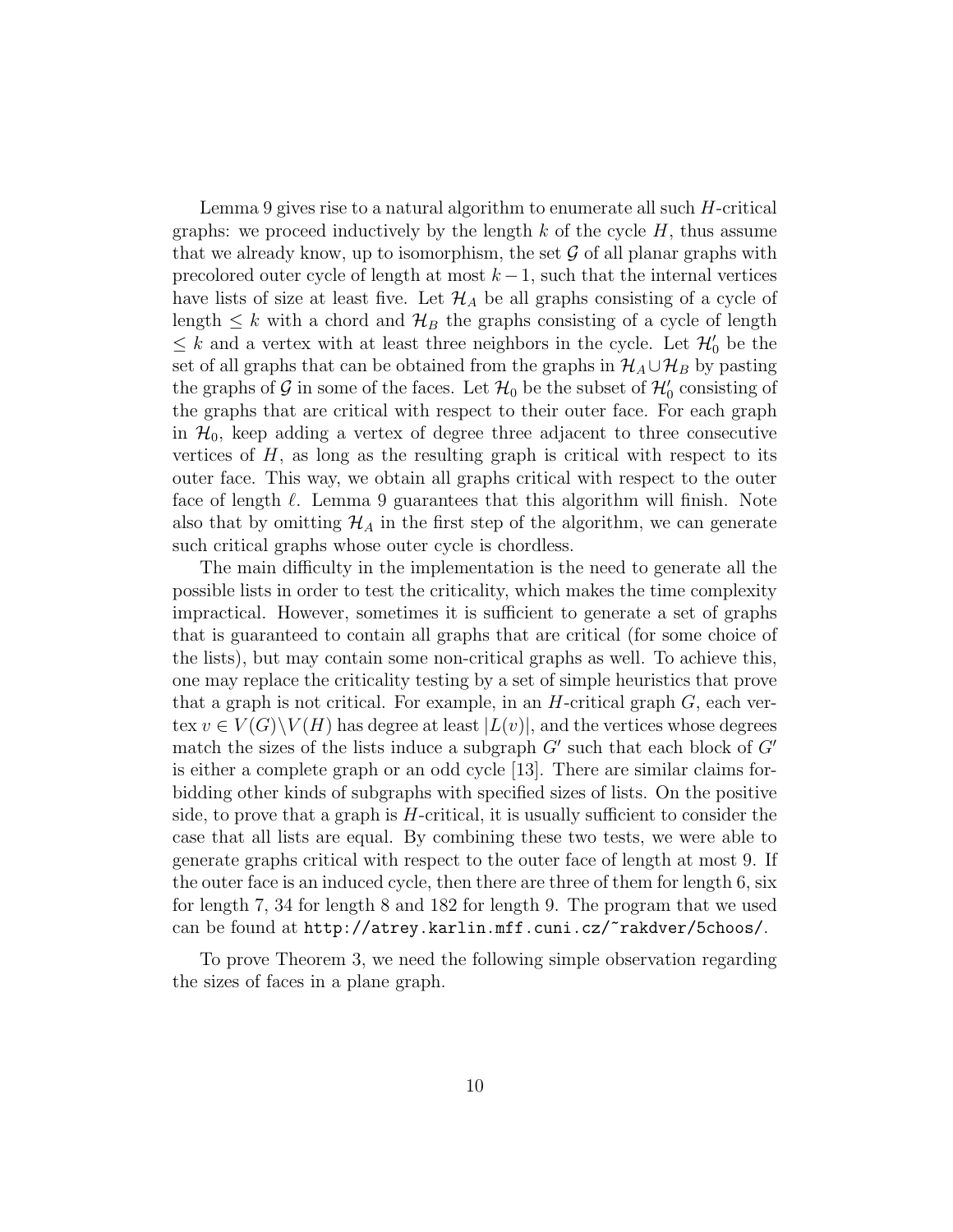

Figure 1: Splitting the boundary of a face of  $H$ . The boundaries of  $f$  and the split cycle  $C$  are shown by bold edges.

**Lemma 10.** If  $H$  is a connected plane graph with n vertices, then

$$
\sum_{f \in F(H)} (|f|^2 - 2) \le 4n^2 - 8n + 2.
$$

Proof. We prove the claim by induction on the number of edges of H. If H is a tree, then it has only one face of length  $2n-2$  and the claim follows. Otherwise, H contains an edge e such that  $H - e$  is connected. Let f be the face of  $H - e$  corresponding to two faces  $f_1$  and  $f_2$  of H separated by e. We have

$$
|f|^2 - 2 = (|f_1| + |f_2| - 2)^2 - 2 = |f_1|^2 + |f_2|^2 + 2|f_1||f_2| - 4|f_1| - 4|f_2| + 2
$$
  
\n
$$
\geq (|f_1|^2 - 2) + (|f_2|^2 - 2),
$$

since  $|f_1|, |f_2| \geq 3$ . Therefore,

$$
\sum_{f \in F(H)} (|f|^2 - 2) \le \sum_{f \in F(H - e)} (|f|^2 - 2) \le 4n^2 - 8n + 2
$$

 $\Box$ 

by the induction hypothesis.

Theorem 3 is now an easy corollary of Lemma 9.

*Proof of Theorem 3.* Let  $F$  be a minimal subgraph of  $G$  including  $H$  that is not L-colorable. If  $F = H$ , then the conclusion of Theorem 3 clearly holds. Hence, assume that  $F \neq H$ , and thus F is H-critical. Let f be a face of H and let  $F'_f$  be the subgraph of F drawn in f. In  $F'_f$ , split the vertices of f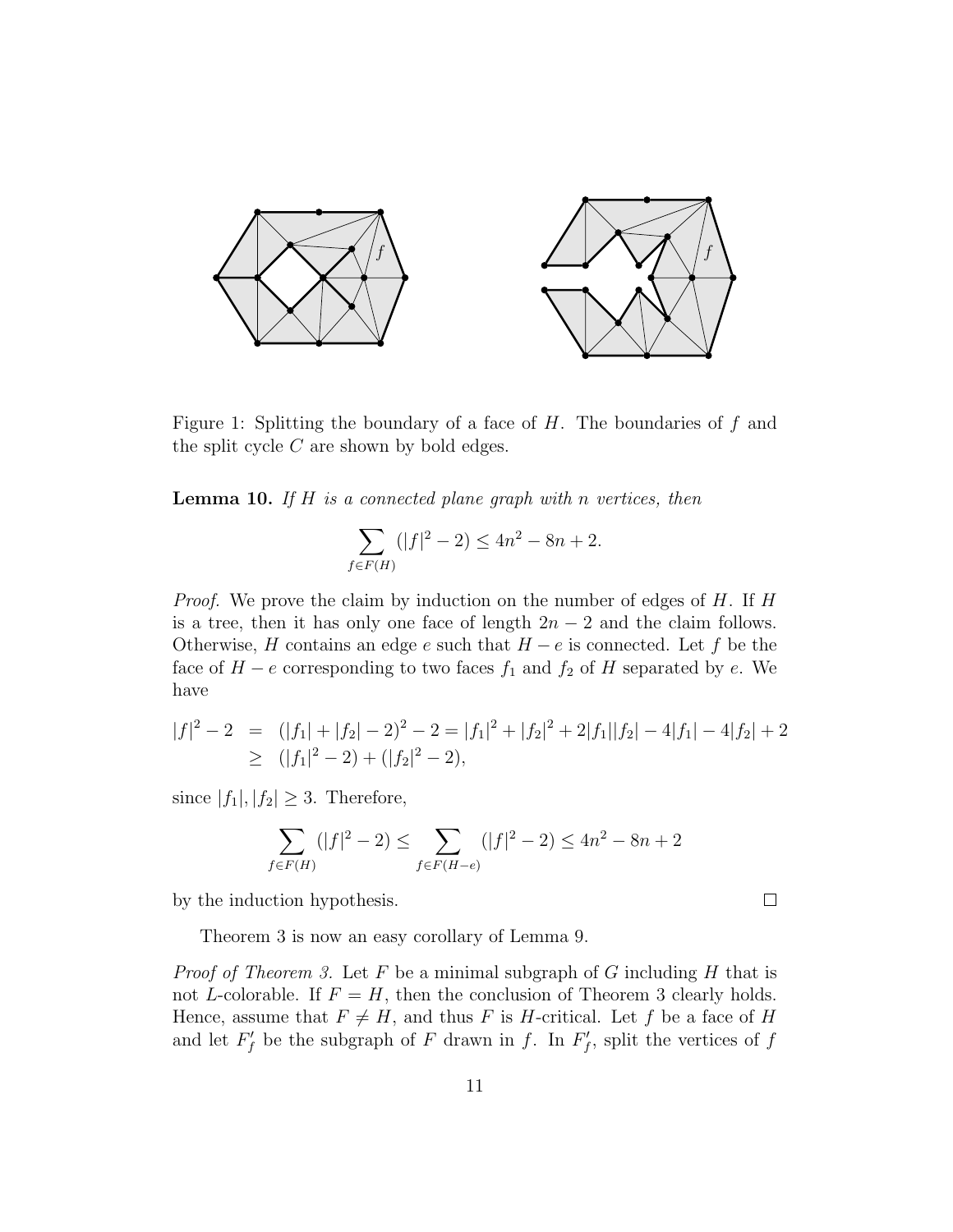so that the interior of  $f$  is unchanged and  $f$  becomes a cycle. The notion of "splitting" should be clear from a generic example shown in Figure 1. Let  $F_f$  be the resulting graph and C the cycle corresponding to f, and note that the length of C is |f|. Observe that if  $V(F_f) \neq V(C)$ , then  $F_f$  is C-critical, and by Lemma 9,

$$
|V(F'_f) \setminus V(f)| = |V(F_f) \setminus V(C)| \le (2|f| + 2)(|f| - 9/2) \le 2(|f|^2 - 2). \tag{4}
$$

Note that the inequality (4) holds when  $V(F_f) = V(C)$  as well, since  $|f| \geq 3$ . Summing (4) over all the faces of  $H$ , we conclude using Lemma 10 that  $F$ contains at most  $8|V(H)|^2 - 16|V(H)| + 4 < 8|V(H)|^2 - |V(H)|$  vertices not belonging to H. Therefore,  $|V(F)| \leq 8|V(H)|^2$ .  $\Box$ 

# 3 Extending a coloring of a path

For a path P, we let  $\ell(P)$  denote its length (the number of its edges). A vertex of  $P$  is an *inside* vertex if it is not an endvertex of  $P$ . The main result of this section follows by using the same basic strategy as in Thomassen's proof of Theorem 5 [10].

**Theorem 11.** Let G be a plane graph and P a subpath of its outer face H. Let L be a list assignment valid with respect to P. If G is P-critical with respect to L, then  $\omega_{PL}(G) \leq \ell(P) - 2$ .

*Proof.* Suppose for a contradiction that  $G$  is a counterexample with the smallest number of edges, and in particular that  $\omega_{P,L}(G) \geq \ell - 1$ , where  $\ell = \ell(P)$ . By Theorem 5, we have  $\ell \geq 2$ . Furthermore, Theorem 5 also implies that if either a vertex or two adjacent vertices form a vertex-cut  $R$  in  $G$ , then each component of  $G - R$  contains a vertex of P. Let  $P = p_0 p_1 \dots p_\ell$ . If  $p_i$  is a cut-vertex for some  $1 \leq i \leq \ell - 1$ , then  $G = G_1 \cup G_2$ , where  $G_1, G_2 \neq \{p_i\}$ and  $G_1 \cap G_2 = \{p_i\}$ . Let  $P_1 = P \cap G_1$  and  $P_2 = P \cap G_2$ . Since  $G \neq P$ , we can assume that  $G_1 \neq P_1$ . Note that if  $G_2 = P_2$ , then  $\omega_{P_2,L}(G_2) = \ell(P_2) - 1$ . If  $G_i \neq P_i$ , then  $G_i$  is  $P_i$ -critical by Lemma 7, for  $i \in \{1, 2\}$ . Furthermore,  $p_i$  has weight 1 in G and weight 0 both in  $G_1$  and  $G_2$ . By the minimality of G, we have  $\omega_{P,L}(G) = \omega_{P_1,L}(G_1) + \omega_{P_2,L}(G_2) + 1 \leq (\ell(P_1)-2) + (\ell(P_2)-1)+1 = \ell-2.$ Since  $\omega_{PL}(G) \geq \ell - 1$ , we conclude that G is 2-connected.

Suppose that there exists a proper subgraph  $G' \supseteq P$  of G and an Lcoloring  $\psi$  of P does not extend to an L-coloring of G'. We may choose G' to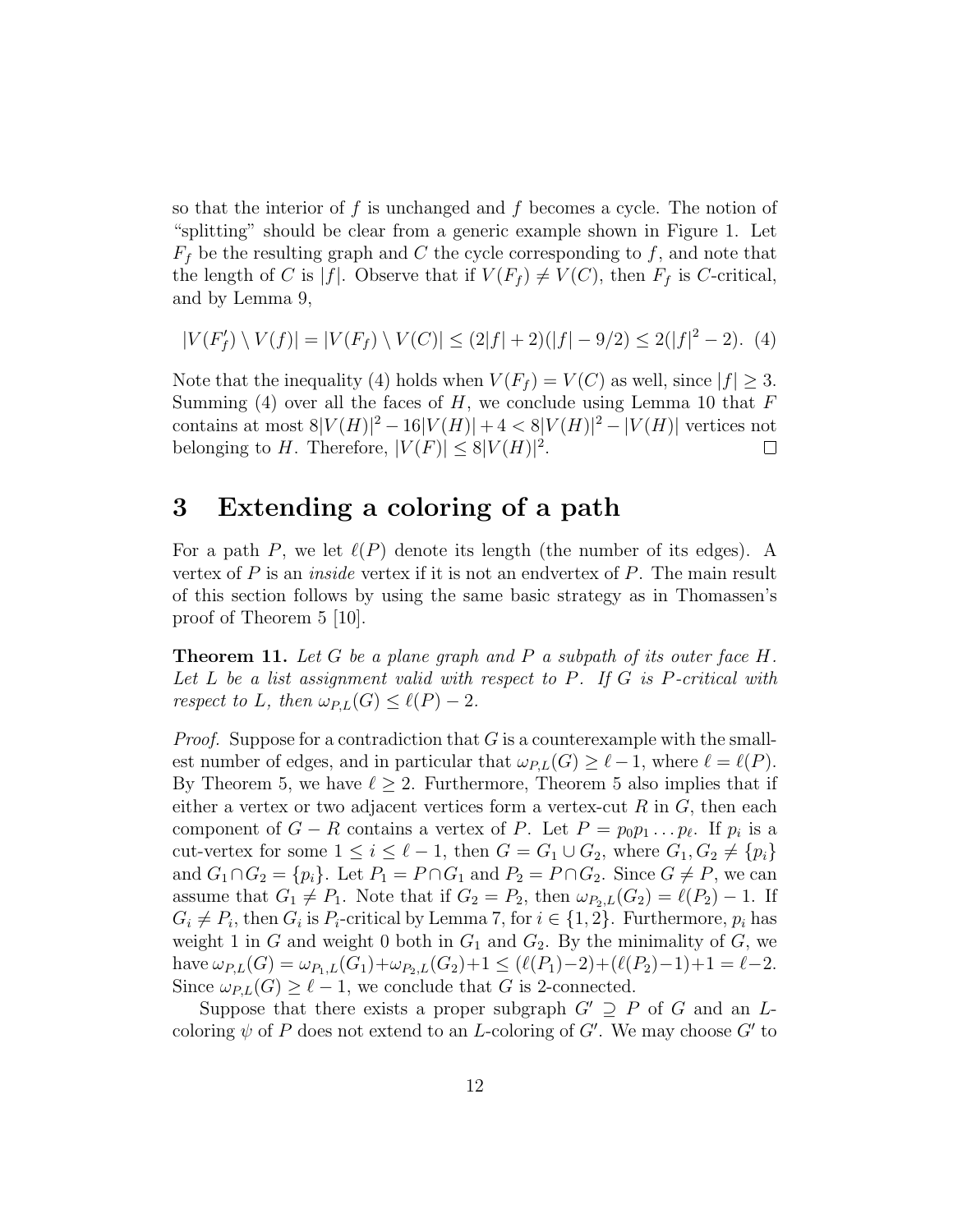

Figure 2: Spans in a graph

be P-critical. By the minimality of G, we have  $\omega_{P,L}(G') \leq \ell-2$ . Let H' be the outer face of  $G'$  and let  $W'$  be the walk such that the concatenation of  $W'$  and P is the boundary walk H' of G'. Since G' is P-critical, Theorem 5 implies that W' is a path. Let  $q_0, \ldots, q_m$  be the vertices of  $V(H) \cap V(W')$  that are not inside vertices of the path  $P$ , listed in the order as they appear in  $W'$ , where  $q_0$  and  $q_m$  are the endvertices of P. Observe that  $q_0, \ldots, q_m$  appear in the same order also in H. Each subwalk  $Q_i$  of W' from  $q_{i-1}$  to  $q_i$   $(i = 1, ..., m)$ is called a *span*. Note that W' is the union of spans  $Q_1, \ldots, Q_m$ , and each of the spans is a path. For  $1 \leq i \leq m$ , let  $R_i$  be the segment of H from  $q_{i-1}$  to  $q_i$ , and let  $G_i$  be the subgraph of G drawn inside the closed disk bounded by  $R_i \cup Q_i$ . See Figure 2 Note that if  $G_i = Q_i$ , then  $Q_i$  is an edge of H. Observe that  $\omega_{G',P,L}(v) \ge 1$  for each inside vertex v of  $Q_i$ , since v either has list of size 5 or it is a cut-vertex in  $G'$ . Hence, the total weight in  $G'$  of inside vertices of  $Q_i$  is at least  $\ell(Q_i) - 1$ . On the other hand, their weight in G is 0. By the minimality of G, we have  $\omega_{Q_i,L}(G_i) \leq \ell(Q_i)-2$  if  $Q_i$  is not equal to an edge of H. If  $Q_i$  is an edge of H, then  $\omega_{Q_i,L}(G_i) = 0 = \ell(Q_i)-1$ . Furthermore, if f is an internal face of G', then Lemma 9 implies that  $\omega_{f,L}(\text{Int}_f(G)) \leq \omega_{G',P,L}(f)$ .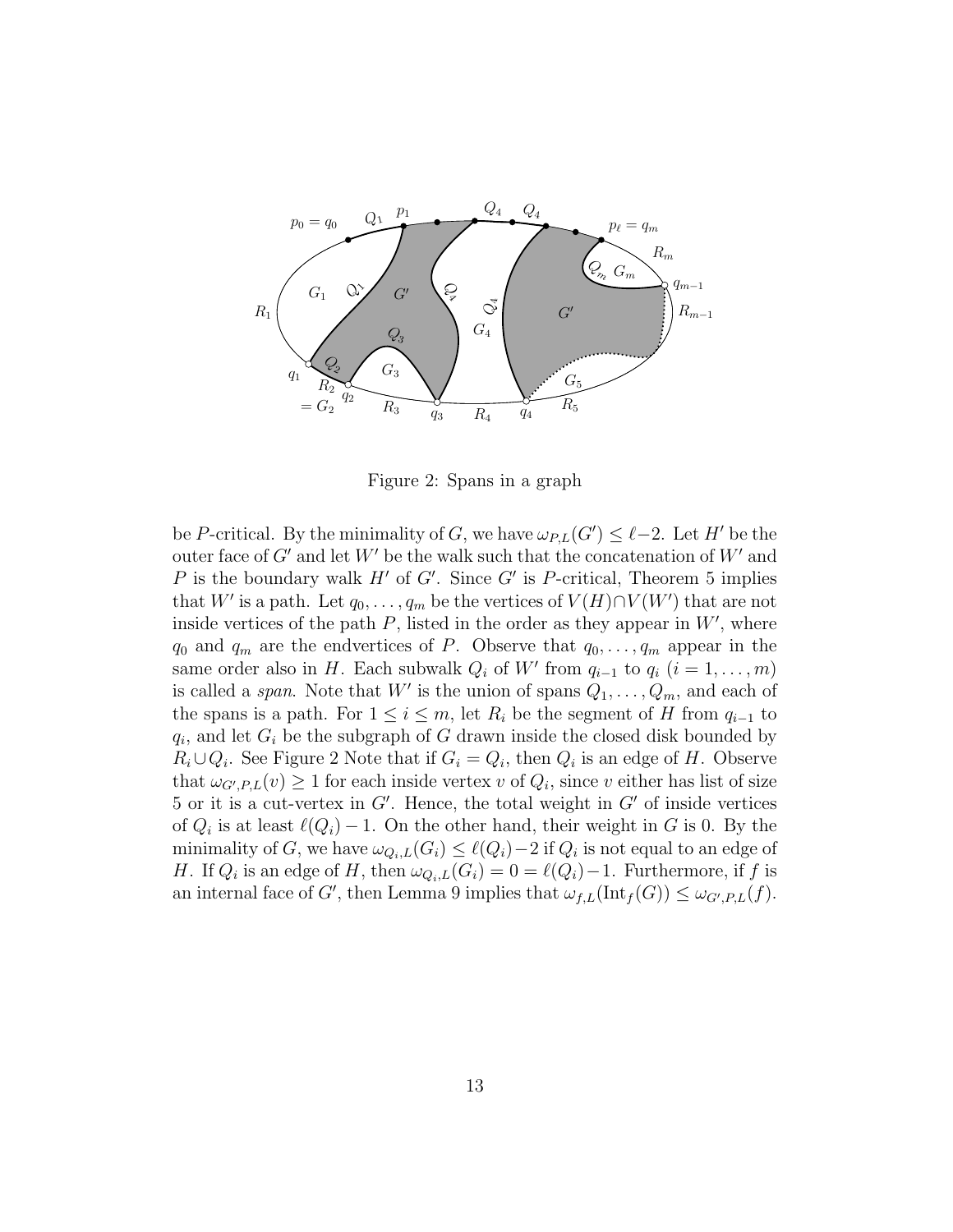It follows that

$$
\omega_{P,L}(G) \leq \omega_{P,L}(G') + \sum_{i=1}^{m} (\omega_{Q_i,L}(G_i) - (\ell(Q_i) - 1)) + \sum_{f \in F(G')} (\omega_{f,L}(\text{Int}_f(G)) - \omega_{G',P,L}(f)) \leq \omega_{P,L}(G') \leq \ell - 2.
$$

This is a contradiction which proves the following:

**Claim 1.** For every proper subgraph G' of G, every L-coloring  $\psi$  of P extends to an  $L$ -coloring of  $G'$ .

Let  $\psi$  be an *L*-coloring of P that does not extend to G. If L' is the list assignment such that  $L'(v) = L(v)$  for  $v \notin V(P)$  and  $L'(v) = {\psi(v)}$  for  $v \in V(P)$ , Claim 1 implies that G is P-critical with respect to L'. Note that  $\omega_{PL}(G) = \omega_{PL}(G)$  as the sizes of the lists of the vertices of P are not affecting  $\omega$ . Consequently, we can assume henceforth that  $|L(v)| = 1$  for every  $v \in V(P)$ . If  $V(H) = V(P)$ , then by Lemma 9,  $\omega_{P,L}(G) = \omega_{H,L}(G) \leq \ell - 2$ . This is a contradiction, hence  $p_0$  has a neighbor  $w \in V(H) \setminus V(P)$ .

If  $|L(w)| \geq 4$ , then let L' be the list assignment obtained from L by setting  $L'(w) = L(w) \setminus L(p_0)$ . Note that  $G' = G - p_0 w$  is P-critical with respect to L', and by the minimality of  $G$ ,  $\omega_{P,L'}(G') \leq \ell - 2$ . Let f be the internal face of G incident with  $p_0w$ . Suppose that  $u \in V(f) \setminus \{w, p_0\}$ . If u belongs to  $V(H)$ , then u is a cutvertex in  $G'$ , and as shown at the beginning of the proof, u is an inside vertex of P. Therefore,  $\omega_{G',P,L'}(u) = 1$  and  $\omega_{G,P,L}(u) = 0$ . On the other hand, if  $u \notin V(H)$ , then  $\omega_{G',P,L'}(u) = 2$  and  $\omega_{G,P,L}(u) = 0$ . Using these facts we obtain a contradiction:

$$
\omega_{P,L}(G) = \omega_{P,L'}(G') + \omega_{G,P,L}(f) + 1 - \sum_{u \in V(f) \setminus \{w,p_0\}} (\omega_{G',P,L'}(u) - \omega_{G,P,L}(u))
$$
  

$$
\leq \omega_{P,L'}(G') + (|f| - 3) + 1 - (|f| - 2) = \omega_{P,L'}(G') \leq \ell - 2.
$$

Next, consider the case that  $|L(w)| = 3$  and w is adjacent to a vertex  $p_i$ for some  $1 \leq i \leq \ell - 1$ . Let C be the cycle composed of  $p_0wp_i$  and a subpath of  $P$  and let  $G'$  be the subgraph of  $G$  obtained by removing all vertices and edges of  $\text{Int}_C(G)$  except for  $p_iw$ . Let  $P' = (P \cap G') + p_iw$ . Note that G' is  $P'$ -critical with respect to L. By the minimality of G and Lemma 9, we have

$$
\omega_{P,L}(G) = \omega_{P',L}(G') + \omega_{C,L}(\text{Int}_C(G)) \le \ell(P') - 2 + |C| - 3 = \ell - 2.
$$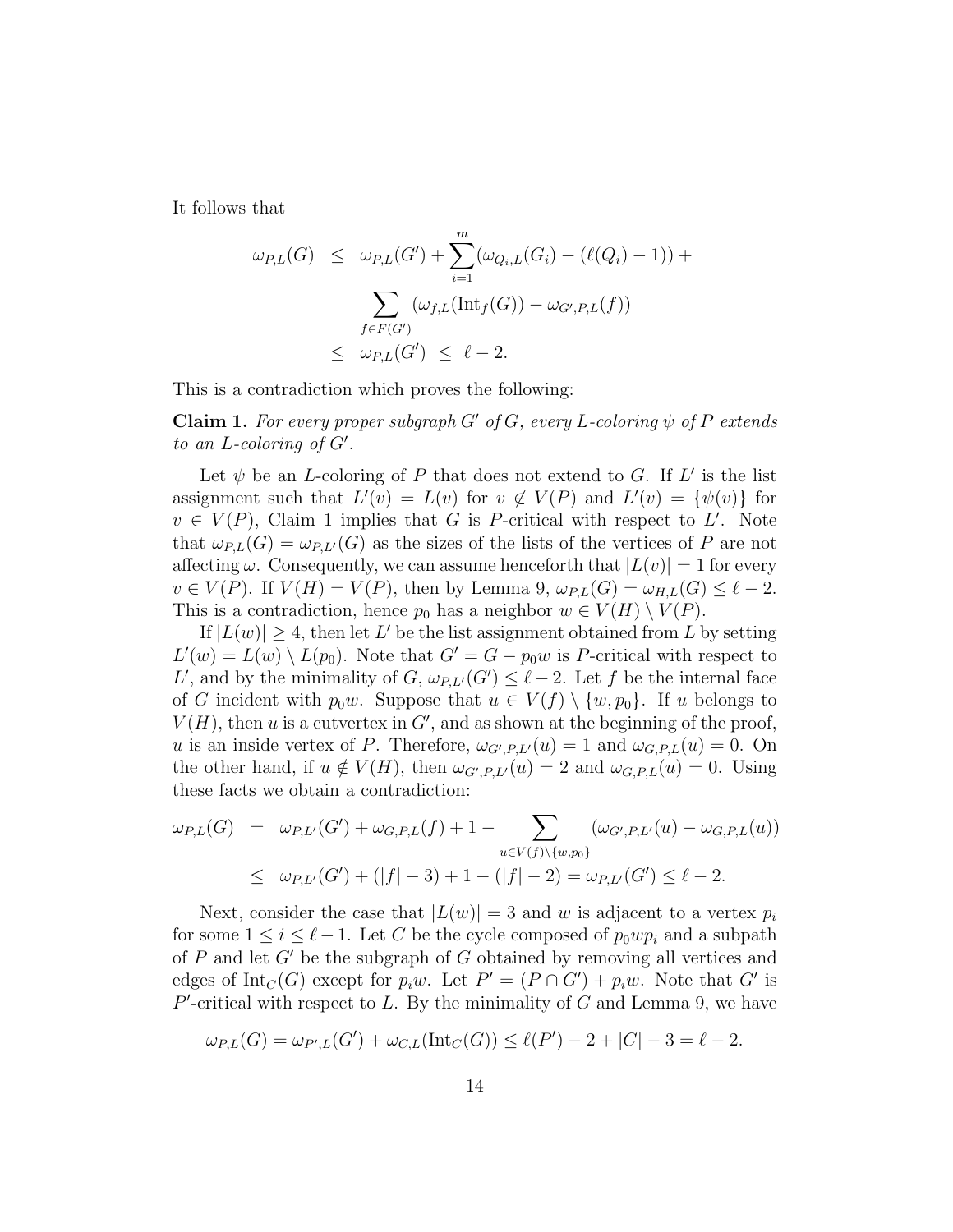Suppose now that w is adjacent to  $p_\ell$ . Note that  $wp_\ell$  is an edge of H and  $G \neq H$ , hence Lemma 9 implies that  $\omega_{P,L}(G) = \omega_{H,L}(G) \leq |H| - 4 = \ell - 2$ . This is a contradiction.

Finally, suppose that  $p_0$  is the only neighbor of w in P. Note that  $L(p_0) \subset$  $L(w)$ , since G is P-critical. Furthermore, w has only one neighbor  $z \in V(H)$ distinct from  $p_0$ . Let  $S = L(w) \setminus L(p_0)$ ,  $G' = G - w$  and let L' be defined by  $L'(v) = L(v)$  if v is not a neighbor of w or if  $v = p_0$  or  $v = z$ , and  $L'(v) = L(v) \setminus S$  otherwise. Since  $|S| = 2$ , L' is a valid list assignment with respect to P. Note that G' is not L'-colorable, as every L'-coloring of G' can be extended to an  $L$ -coloring of G by coloring w using a color from S different from the color of z. Let  $G''$  be a P-critical subgraph of  $G'$ . Let  $Q_1, \ldots, Q_m$ be the spans in the outer face of  $G''$  and let  $G_i$  be defined as in the proof of Claim 1, for  $1 \leq i \leq m$ , where  $w \in V(G_1)$ . The path  $Q_1$  is an edge-disjoint union of paths  $M_1, \ldots, M_t$ , where the endvertices of  $M_j$  are neighbors of w and the inside vertices of  $M_j$  are non-adjacent to w for  $1 \leq j \leq t$  (with the exception that one of the endvertices of  $M_t$  does not have to be adjacent to w). For  $1 \leq j \leq t$ , let  $C_j$  be the cycle or path formed by  $M_j$  and the edges between w and  $M_j$  and let  $H_j$  be the subgraph of G split off by  $C_j$ . Note that if v is an inside vertex of  $M_j$ , then  $\omega_{G,P,L}(v) = 0$  and  $\omega_{G'',P,L'}(v) \geq 1$ , while endvertices of  $M_i$  have the same weight in G and in  $G''$ . Furthermore,  $\omega_{G.P.L}(w) = 0$ . By the minimality of G and Lemma 9, we have

$$
\omega_{Q_1,L}(G_1) \leq \sum_{j=1}^t \omega_{C_j,L}(H_j) \leq \sum_{j=1}^t (\ell(M_j) - 1).
$$

Furthermore,

$$
\sum_{v \in V(Q_1)} \omega_{G'',P,L'}(v) - \omega_{G,P,L}(v) \ge \sum_{j=1}^t (\ell(M_j) - 1) \ge \omega_{Q_1,L}(G_1).
$$

We analyse the weights of the other pieces of  $G-G'$  in the same way as in the proof of Claim 1 and conclude that  $\omega_{PL}(G) \leq \omega_{PL}(G'')$ . This contradicts the minimality of G and finishes the proof of Theorem .  $\Box$ 

We need a more precise description of critical graphs in the case that  $\ell(P) = 2$ . There are infinitely many such graphs, but their structure is relatively simple and it is described in the sequel.

For an integer  $n \geq 0$ , a fan of order n with base xyz is the graph consisting of the path  $xyz$ , a path  $xv_1 \ldots v_nz$  and edges  $yv_i$  for  $1 \le i \le n$ . For an integer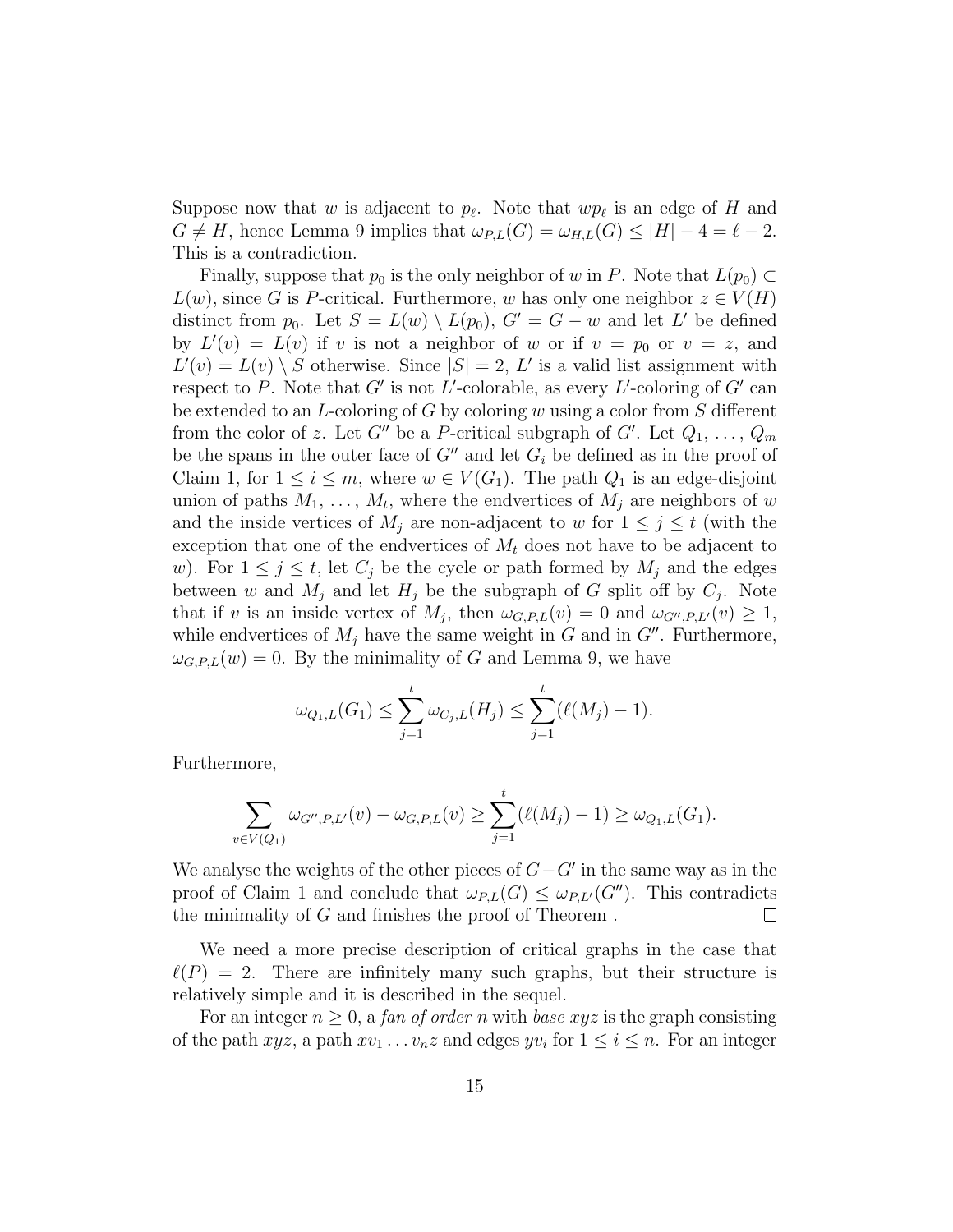

Figure 3: A fan, a fat fan, and a fan procession

 $n \geq 1$ , a fat fan of order n with base xyz is the graph consisting of the path  $xyz$ , a vertex y' adjacent to x, y and z, and a fan of order n with base  $xy'z$ . A fan procession with base xyz is a graph consisting of the path  $xyz$ , vertices  $v_1, \ldots, v_{k-1}$  (for some  $k \geq 1$ ) adjacent to y, and subgraphs  $G_1, \ldots,$  $G_k$  where for  $1 \leq i \leq k$ ,  $G_i$  is either a fan or a fat fan with base  $v_{i-1}yv_i$ (where we set  $v_0 = x$  and  $v_k = z$ ). Each fan or fan procession is a planar near-triangulation, and we consider its unique face of size  $\geq 4$  to be the outer face. See Figure 3. A fan procession is even if all constituent fat fans have even order. A list assignment  $L$  for a fan procession  $G$  with base  $xyz$ and outer face H is dangerous if  $|L(v)| = 3$  for all  $v \in V(H) \setminus \{x, y, z\}$  and  $|L(v)| = 5$  for all  $v \in V(G) \setminus V(H)$ .

Consider a fat fan G of order  $n > 0$  with base xyz and a valid list assignment L (with respect to the path  $xyz$ ). Let  $y'$  be the common neighbor of x, y and z, and let  $v_1v_2...v_n$  be the subpath of the outer face from the definition of a fat fan. Suppose that G is not L-colorable, and let  $\varphi$  be an Lcoloring of  $xyz$ . It is easy to see that the list assignment L must be dangerous. Let  $S = L(y') \setminus {\varphi(x), \varphi(y), \varphi(z)}$ . If there exists  $c \in S$  and  $1 \leq i \leq n$  such that  $c \notin L(v_i)$ , then  $\varphi$  extends to an *L*-coloring of G assigning the color c to y'. Therefore, we have  $S \subseteq L(v_i)$  for  $1 \leq i \leq n$ . Similarly, we have  $\varphi(x) \in L(v_1)$  and  $\varphi(z) \in L(v_n)$ . Since  $\varphi(x) \notin S$  and  $S \cup {\varphi(x)} \subseteq L(v_1)$ , we have  $|S| = 2$ ,  $\{\varphi(x), \varphi(y), \varphi(z)\} \subset L(y')$  and  $\varphi(x) \neq \varphi(z)$ . Observe also that  $n \geq 2$ , as otherwise y' has degree four. Therefore,  $\{\varphi(x)\} = L(v_1) \setminus L(v_n)$ ,  $\{\varphi(z)\} = L(v_n) \backslash L(v_1)$  and  $\{\varphi(y)\} = L(y') \backslash (L(v_1) \cup L(v_n))$ . Therefore, there exists at most one precoloring of  $xyz$  that does not extend to an L-coloring of G. Furthermore, if the order n of G is odd, then we can color  $y'$  by a color from S and the vertices  $v_1, v_3, \ldots, v_n$  by the other color from S and extend this to an  $L$ -coloring of  $G$ . Therefore, the order of the fat fan  $G$  is even.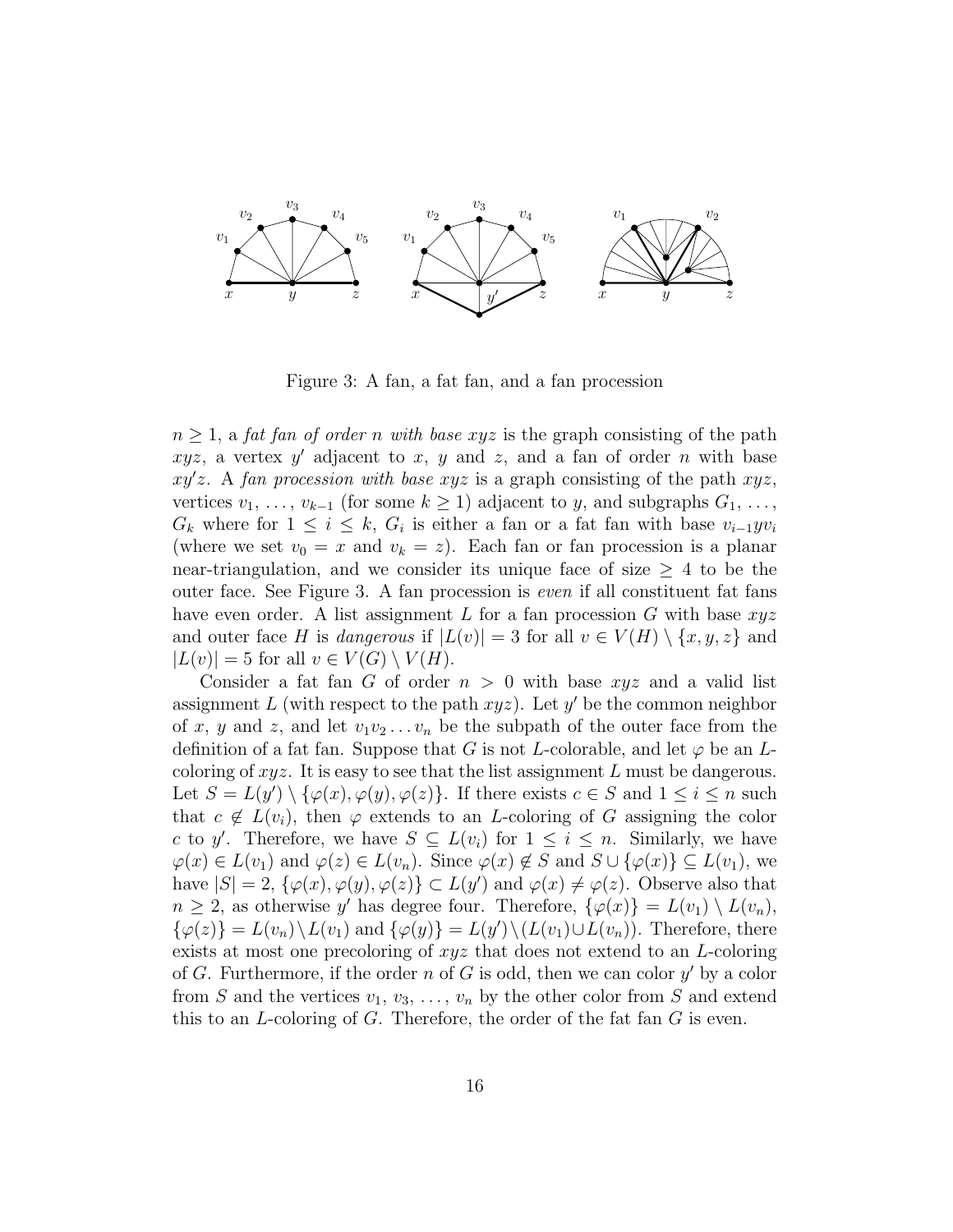Using this analysis, it is easy to see that the following holds:

Claim 2. Let G be a fan procession with base xyz and L a dangerous list assignment for G. If  $\varphi_1$  and  $\varphi_2$  are precolorings of xyz that do not extend to an L-coloring of G, and  $\varphi_1(x) = \varphi_2(x)$  and  $\varphi_1(y) = \varphi_2(y)$ , then  $\varphi_1 = \varphi_2$ . Furthermore, if there exist two different precolorings of xyz that do not extend to an L-coloring of G, then G is a fan.

Conversely, a result of Thomassen [12] implies that even fan processions with dangerous list assignments are the only plane graphs with valid list assignments that are P-critical for a path P of length two.

**Lemma 12.** Let G be a plane graph with outer face H and P a subpath of H of length two. Let L be a list assignment valid with respect to  $P$ . If G is P-critical with respect to L, then G is an even fan procession with base  $P$ and L is dangerous.

*Proof.* By Theorem 3, G is 2-connected, all faces other than  $H$  are triangles and all vertices in  $V(H) \setminus V(P)$  have list of size three. Since G is P-critical, there exists an  $L$ -coloring of P that does not extend to an  $L$ -coloring of  $G$ . By Theorem 3 of [12], there exists a fan procession  $G' \subseteq G$  with base P and L is a dangerous list assignment for  $G'$ . By Lemma 9, every triangle in  $G$ bounds a face. Furthermore, Theorem 5 implies that every chord of  $H$  is incident with the middle vertex of P. We conclude that  $G = G'$ , and thus  $G$  is a fan procession with base  $P$ . Furthermore, since an  $L$ -coloring of  $P$ does not extend to an  $L$ -coloring of  $G$ , the fan procession is even, as we have argued before.  $\Box$ 

### 4 Reducing the precolored vertices

One could hope that the proof of Theorem 3 can be modified to deal with the case that G contains sufficiently distant precolored vertices. Most of the inductive applications deal with the situations which reduce the length of the precolored path, and if the distance between the new precolored path (one of the spans) from the old one is guaranteed to be bounded by a constant, we could ensure that the distance between P and the precolored vertices is at least some function of  $\ell(P)$ . However, the fact that there are infinitely many critical graphs makes it difficult to prove such a constraint on the distance.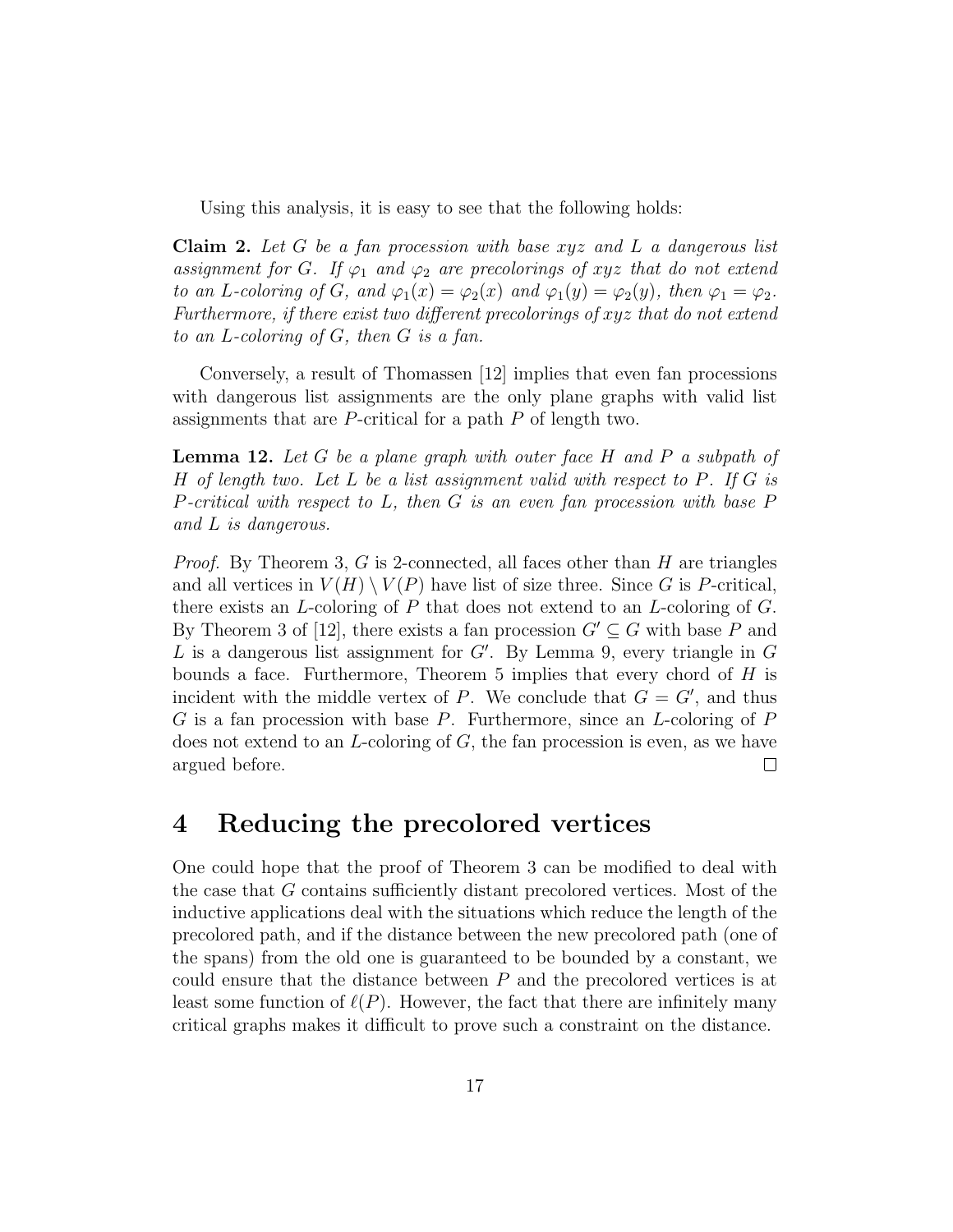To avoid this problem, we restrict ourselves to working with list assignments such that the vertices with list of size three form an independent set. In this setting, we easily conclude by combining Theorem 3 with Lemma 9 that the size of critical graphs is bounded.

**Lemma 13.** Let  $G$  be a plane graph whose outer face is  $H$ , let  $P$  be a subpath of  $H$  and let  $L$  be a list assignment valid with respect to  $P$ , such that no two vertices with lists of size three are adjacent. If G is P-critical, then  $|V(G)| \leq 8\ell(P)^2$ .

*Proof.* By induction, we can assume that no cut-vertex belongs to  $P$ , and thus G is 2-connected. The claim is true if  $V(G) = V(P)$ , thus assume that  $V(G) \neq V(P)$ . For  $i \in \{3,4,5\}$ , let  $n_i$  denote the number of vertices with list of size i in  $V(H) \setminus V(P)$ . We have  $\omega_{PL}(G) \geq n_4 + 2n_5$ . Let Q be a path of length  $n_3 + 2$  whose endvertices coincide with the endvertices of P, but is otherwise disjoint from G, and let G' be the graph obtained from  $G \cup Q$ by joining each vertex  $v \in V(H) \setminus V(P)$  with  $5 - |L(v)|$  vertices of Q in the planar way. Let  $L_Q$  be the list assignment to the inside vertices of  $Q$  such that each such vertex has a single color that does not appear in any other list (including the lists of vertices of  $G$ ). Let  $L'$  be the list assignment for  $G'$  that matches  $L_Q$  on the inside vertices of  $Q$  and the list of each vertex  $v \in V(G) \backslash V(P)$  consists of  $L(v)$  and the colors of the adjacent inside vertices of Q. Observe that G' is  $(P \cup Q)$ -critical, and by Lemma 9,

$$
\frac{|V(G) \setminus V(P)|}{2|P \cup Q| + 2} = \frac{|V(G') \setminus V(P \cup Q)|}{2|P \cup Q| + 2} \le |P \cup Q| - 9/2.
$$

This implies that  $|V(G) \setminus V(P)| \leq 2(|P \cup Q| - 1)^2 - |P \cup Q|$ , and therefore  $|V(G)| \leq 2(|P \cup Q| - 1)^2$ . Since L is valid, since no two vertices with list of size three are adjacent, and since G is 2-connected, we have  $n_3 \leq n_4 + n_5 + 1$ . Consequently,  $\ell(Q) \leq n_4 + n_5 + 3 \leq \omega_{P,L}(G) + 3$ . Since  $\omega_{P,L}(G) \leq \ell(P) - 2$ by Theorem 3, we have that  $|P \cup Q| \leq 2\ell(P) + 1$ , and the claim follows.  $\Box$ 

Let us remark that a converse of the transformation described in the proof of Lemma 13 can be used to generate all critical graphs satisfying the assumptions of the lemma with the length of P fixed.

Our aim in this section is to show that Lemma 6 implies a positive answer to Problem 1. We need to introduce several technical definitions.

Let  $G$  be a plane graph with outer face  $H$  and  $Q$  a path in  $G$ . Suppose that  $Q = q_0 q_1 \dots q_k$  and  $q_0 \in V(H)$ . For  $0 < i < k$ , let  $L_i$  and  $R_i$  be the sets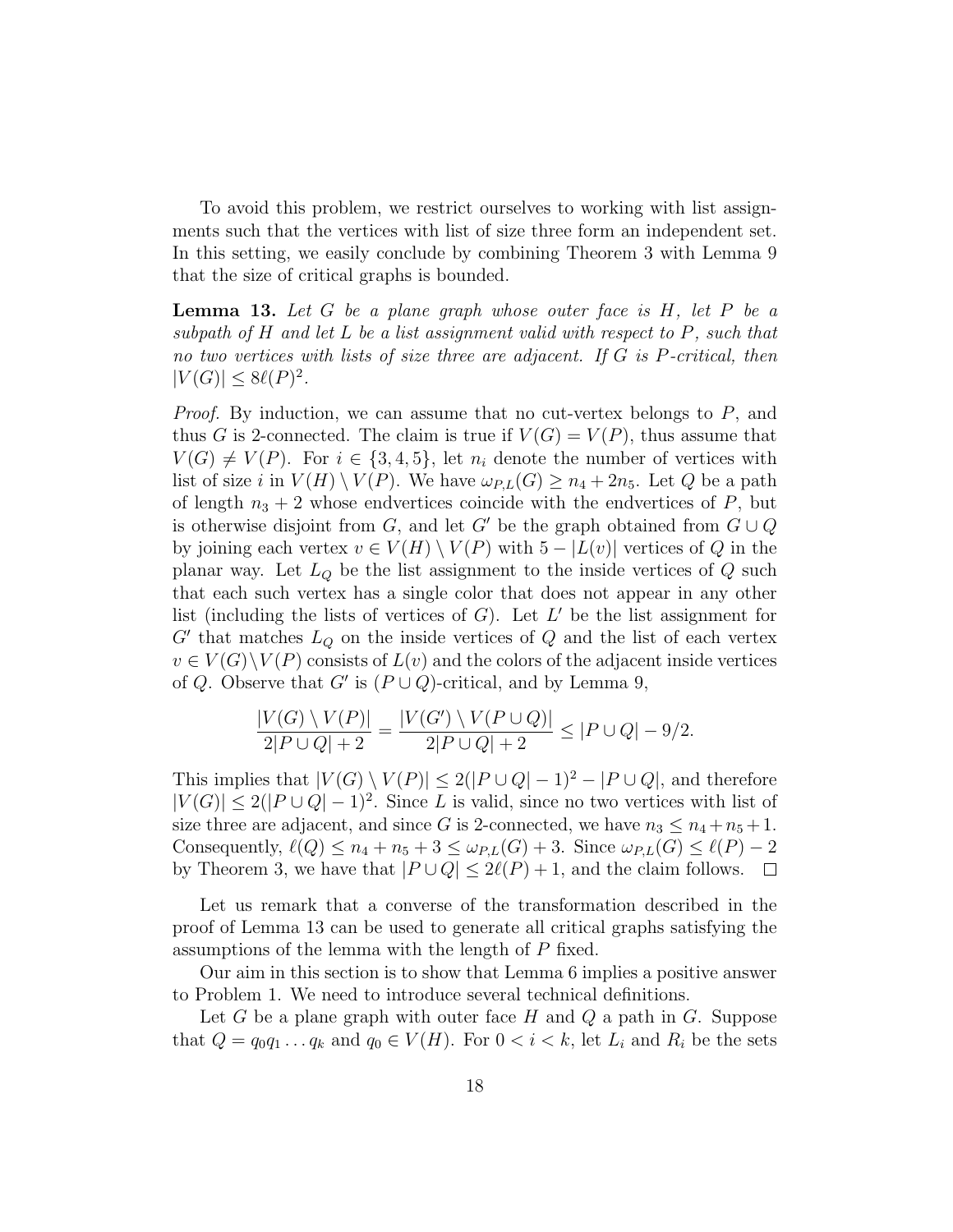of edges of G incident with  $q_i$  such that the cyclic clockwise order (according to the drawing of G in the plane) of the edges incident with  $q_i$  is  $q_iq_{i+1}, R_i$ ,  $q_i q_{i-1}, L_i$ . We define  $L_0$  and  $R_0$  similarly, except that we consider the face H instead of the edge  $q_iq_{i-1}$ . We define  $G^Q$  as the graph obtained from G by splitting the vertices along  $Q$  in the natural way, i.e., so that  $Q$  corresponds to paths  $Q_L = q_0^L q_1^L \dots q_{k-1}^L q_k$  and  $Q_R = q_0^R q_1^R \dots q_{k-1}^R q_k$  and for  $0 \le i \le k$ , the vertex  $q_i^L$  is incident with the edges in  $L_i$  and the vertex  $q_i^R$  is incident with the edges in  $R_i$ . If G is given with a list assignment L, then let  $L^Q$  be the list assignment for  $G^Q$  such that  $L^Q(q_i^L) = L^Q(q_i^R) = L(q_i)$  for  $0 \le i < k$ and  $L^{Q}(v) = L(v)$  for other vertices of  $G^{Q}$ . We say that  $G^{Q}$  and  $L^{Q}$  are obtained by cutting along Q.

For integers M and k, let  $D(M, k) = M + 2$  if  $k \le 1$  and  $D(M, k) =$  $D(M, k-1) + 16k^2$  if  $k \geq 2$ . Note that there is a simple explicit formula for the values  $D(M, k)$ , but we shall only use its recursive description. A set X of vertices is  $M$ -scattered if the distance between any two elements of  $X$  is at least max $\{D(M, 2M + 11), D(M, 2) + D(M, 6) + 1\}.$ 

Let  $Q = q_0 q_1 \dots q_k$  be a path of length k. If k is even, then  $q_{k/2}$  is said to be the *central vertex* of Q; if k is odd, then each of the two vertices  $q_{(k-1)/2}$ and  $q_{(k+1)/2}$  is a *central vertex* of  $Q$ .

**Lemma 14.** Suppose that there is a positive integer  $M$  such that the conclusion of Lemma 6 holds. Let G be a plane graph, let P be a subpath of its outer face H and let  $p$  be a central vertex of  $P$ . Let  $X$  be an M-scattered subset of  $V(G)$  such that the distance between p and X is at least  $D(M, \ell(P))$ . Let L be a list assignment for G that is M-valid with respect to P and X. Furthermore, assume that there is at most one edge  $uv \in E(G)$  such that  $u, v \in V(G) \setminus V(P)$  and  $|L(u)| = |L(v)| = 3$ , and if such an edge exists, then  $\ell(P) \leq 1$ , u or v is adjacent to p and the distance between p and X is at least  $D(M, 2) - 1$ . If G is P-critical with respect to L, then  $X = \emptyset$ .

*Proof.* For a contradiction, suppose that  $G$  is a counterexample to Lemma 14 with the smallest number of edges that do not belong to  $P$ , subject to that, with the smallest number of vertices, and subject to that, with the largest number of vertices in P. Since G is P-critical, every vertex  $v \in V(G) \setminus V(P)$ satisfies  $\deg(v) \ge |L(v)|$ . Let  $\ell = \ell(P)$  and  $P = p_0p_1 \dots p_\ell$ . If  $\ell$  is odd, choose the labels so that  $p = p_{(\ell+1)/2}$ .

Suppose that  $G$  is disconnected. Since  $G$  is  $P$ -critical, it has two components: one is equal to  $P$  and the other one,  $G'$ , is not L-colorable. Choose  $v \in V(H) \cap V(G')$  arbitrarily, and let P' be the path consisting of v. Note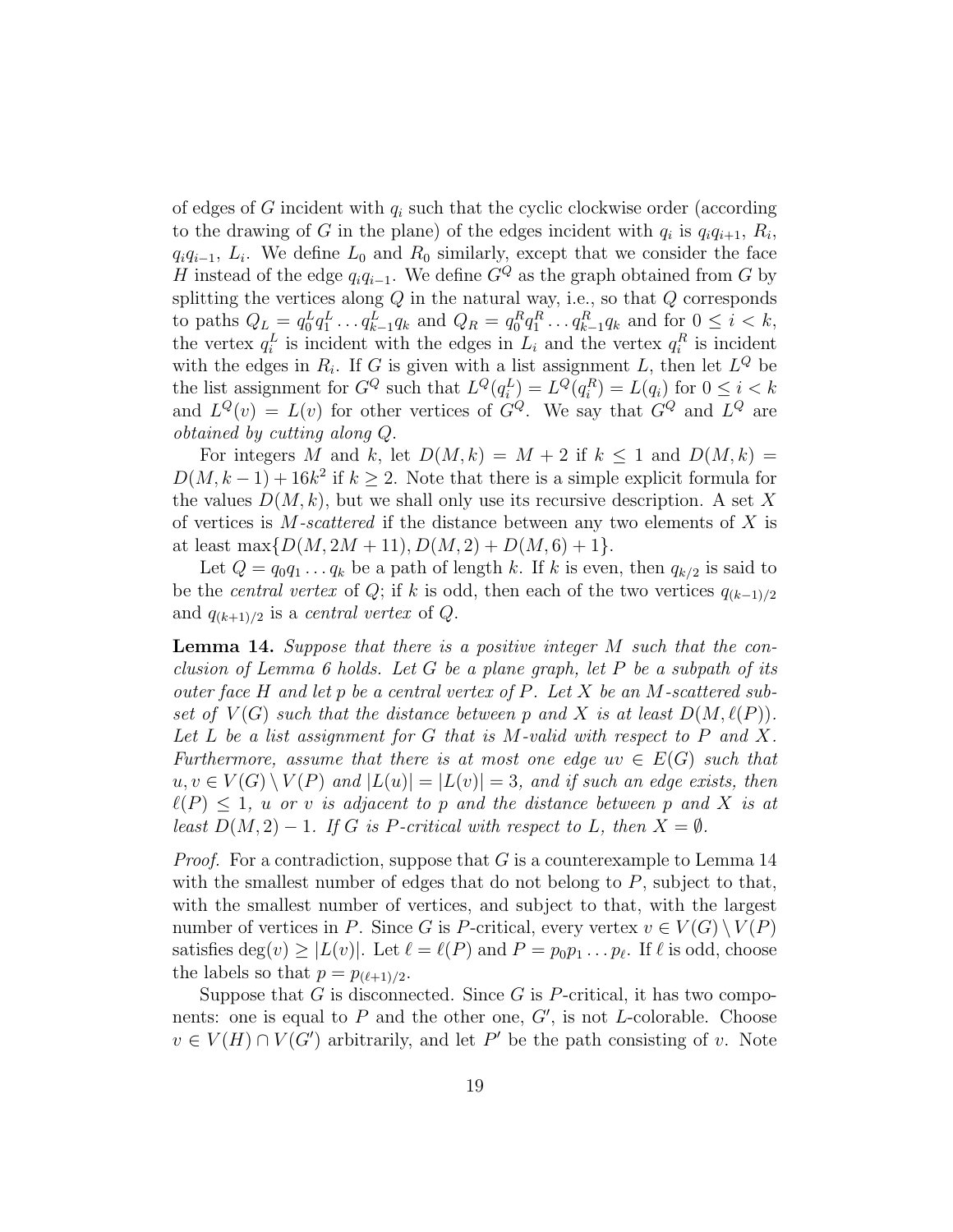that G' is P'-critical. If G' with the path P' satisfies the assumptions of Lemma 14, then by the minimality of G we have  $X \cap V(G') = \emptyset$ , and thus  $X = \emptyset$ . This is a contradiction, and thus the distance from v to the closest vertex  $x \in X$  is at most  $M+1$ . Let Q be the shortest path between v and x and let  $G^Q$ ,  $Q_L$  and  $Q_R$  with the list assignment  $L^Q$  be obtained from  $G'$  by cutting along Q. Let  $Q' = Q_L \cup Q_R$  and  $X' = X \setminus \{x\}$ . Note that x is the central vertex of  $Q'$  and its distance to any  $u \in X'$  is at least  $D(M, \ell(Q'))$ , since X is M-scattered and  $\ell(Q') \leq 2M + 2$ . In particular,  $L^Q$  is M-valid with respect to  $Q'$  and X'. Furthermore,  $G^Q$  is  $Q'$ -critical with respect to  $L^Q$ . To see this, consider an arbitrary edge  $e \in E(G') \setminus E(Q)$ . Since G is P-critical, there exists an L-coloring of P that extends to  $G - e$  but not to G. The coloring of  $G - e$  induced on Q gives rise to an  $L^Q$ -coloring of  $Q'$ that extends to  $G^Q - e$  but not to  $G^Q$ . This shows that  $G^Q$  is  $Q'$ -critical. Since the distances in  $G^Q$  are not shorter than those in G, the graph  $G^Q$ satisfies all assumptions of Lemma 14. By the minimality of  $G$ , we conclude that  $X' = \emptyset$ . But then  $|X| = 1$  and G' (with no precolored path) contradicts Lemma 6.

Therefore, G is connected. In particular, if  $\ell = 0$ , then we can include another vertex of H in P; therefore, we can assume that  $\ell \geq 1$ . Since  $G$  is connected, its outer face  $H$  has a facial walk, which we write as  $p_{\ell} \ldots p_1 p_0 v_1 v_2 v_3 \ldots v_s$ .

Suppose that the distance between P and X is at most  $M + 5$ . Then the distance from p to X is at most  $M + \ell + 5$ . By the assumptions of the lemma, this distance is at least  $D(M, \ell)$ , which is only possible if  $\ell \leq 1$ . As assumed above, this means that  $\ell = 1$ . Moreover, the assumptions of the lemma imply that no two vertices with list of size three are adjacent. Let Q be a shortest path between P and a vertex  $x \in X$ . Let  $G^Q$ ,  $Q_L$ and  $Q_R$  with the list assignment  $L^Q$  be obtained from G by cutting along Q. Let Q' be the path consisting of  $Q_L \cup Q_R$  and of the edge of P, and let  $X' = X \setminus \{x\}$ . Note that  $\ell(Q') \leq 2M + 11$ . Since X is M-scattered, so is X', and the distance in  $G^Q$  from the central vertex x of  $Q'$  to X' is at least  $D(M, 2M + 11) \ge D(M, \ell(Q'))$ . As in the previous paragraph, we conclude that since  $G^Q$  is  $Q'$ -critical with respect to  $L^Q$ , we have  $X' = \emptyset$ . Then  $|X| = 1$  and, consequently, G contradicts the postulated property of the constant  $M$ . Therefore, we conclude:

**Claim 3.** The distance between P and X is at least  $M + 6$ .

We say that a cycle T in G is separating if  $V(\text{Int}_T(G)) \neq V(T)$  and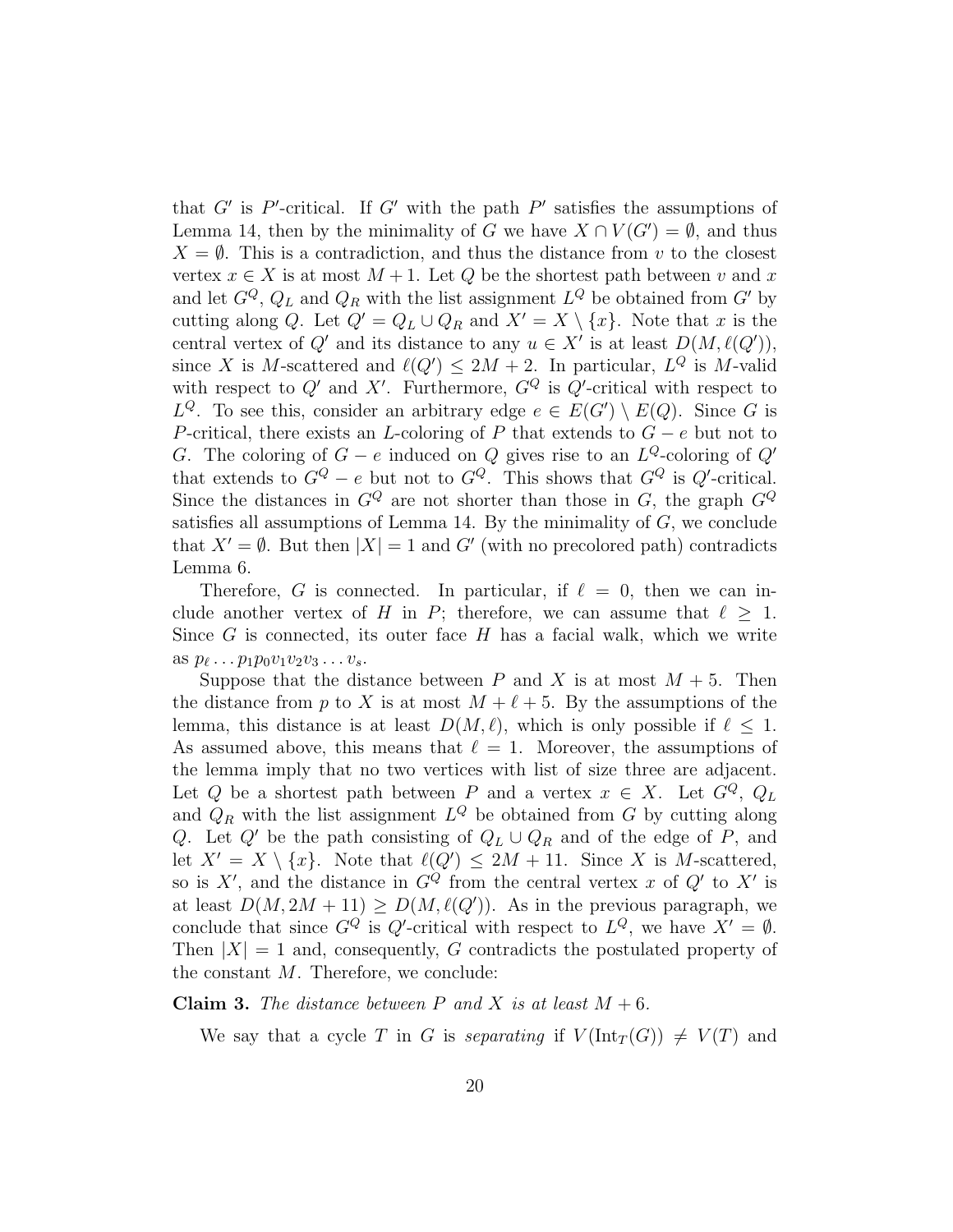T does not bound the outer face of G. Let  $T = t_1 \dots t_k$  be a separating k-cycle in G, where  $k \leq 4$ . Suppose that the distance from  $t_1$  to P is at most  $6 - k$ . Let us choose such a cycle with  $\text{Int}_T(G)$  minimal; it follows that T is an induced cycle. By Lemma 7,  $Int_T(G)$  is T-critical, and thus there exists an L-coloring  $\psi$  of T that does not extend to an L-coloring of Int<sub>T</sub>(G). Let  $G' = \text{Int}_T(G) - \{t_3, \ldots, t_k\}$ . Let L' be the list assignment for  $G'$  such that  $L'(t_1) = \{\psi(t_1)\},\ L'(t_2) = \{\psi(t_2)\}\$ and  $L'(v) = L(v) \setminus \{\psi(t_i) \mid vt_i \in$  $E(G), 3 \leq i \leq k$  for other vertices  $v \in V(G')$ . Note that no two vertices with list of size three are adjacent in  $G'$ , as otherwise we have  $k = 4$  and  $t_3t_4$  is incident with a separating triangle contradicting the choice of T. The graph  $G'$  is not L'-colorable, hence it contains a  $t_1t_2$ -critical subgraph  $G''$ . By Claim 3,  $L'$  is an M-valid list assignment for  $G''$ , and the distance between  $t_1$  and  $X \cap V(G')$  is at least  $M + 2$ . By the minimality of G, it follows that  $X \cap V(G'') = \emptyset$ . However, then G'' contradicts Theorem 5. We conclude that the following holds:

**Claim 4.** If  $T \neq H$  is a separating k-cycle in G, where  $k \leq 4$ , then the distance between T and P is at least  $7 - k$ .

Similarly, by applying induction, we obtain the following property.

**Claim 5.** If  $R$  is either a chord of  $H$  that does not contain an internal vertex of P, or R is a cut-vertex of G, then the distance between R and P is at least 4.

*Proof.* Suppose first that R does not contain an internal vertex of P. Let  $G'$  be the subgraph of G split off by R. By Lemma 7,  $G'$  is R-critical, and Theorem 5 implies that  $X \cap V(G') \neq \emptyset$ . If the distance from P to R is at most 3, then by Claim 3, the distance between R and X is at least  $M+2 = D(M, \ell(R))$ . If  $G'-V(R)$  does not contain two adjacent vertices with list of size three, this contradicts the minimality of G. If  $uv \in E(G'-V(R))$ and  $|L(u)| = |L(v)| = 3$ , then by the assumptions, we have  $\ell = 1$  and u or v is adjacent to p. Consequently,  $p \in V(R)$ , and thus the distance between a central vertex p of R and X is at least  $D(M, 2) - 1$ . Again, we have a contradiction with the minimality of G.

Suppose now that P contains a cut-vertex v of G, and let  $G_1$  and  $G_2$  be the two maximal connected subgraphs of G that intersect in v. For  $i \in \{1,2\}$ , let  $P_i = P \cap G_i$  and note that either  $P_i = G_i$  or  $G_i$  is  $P_i$ -critical by Lemma 7. By the minimality of G, we conclude that neither  $G_1$  nor  $G_2$  contains a vertex of X, and thus  $X = \emptyset$ . This contradiction completes the proof.  $\Box$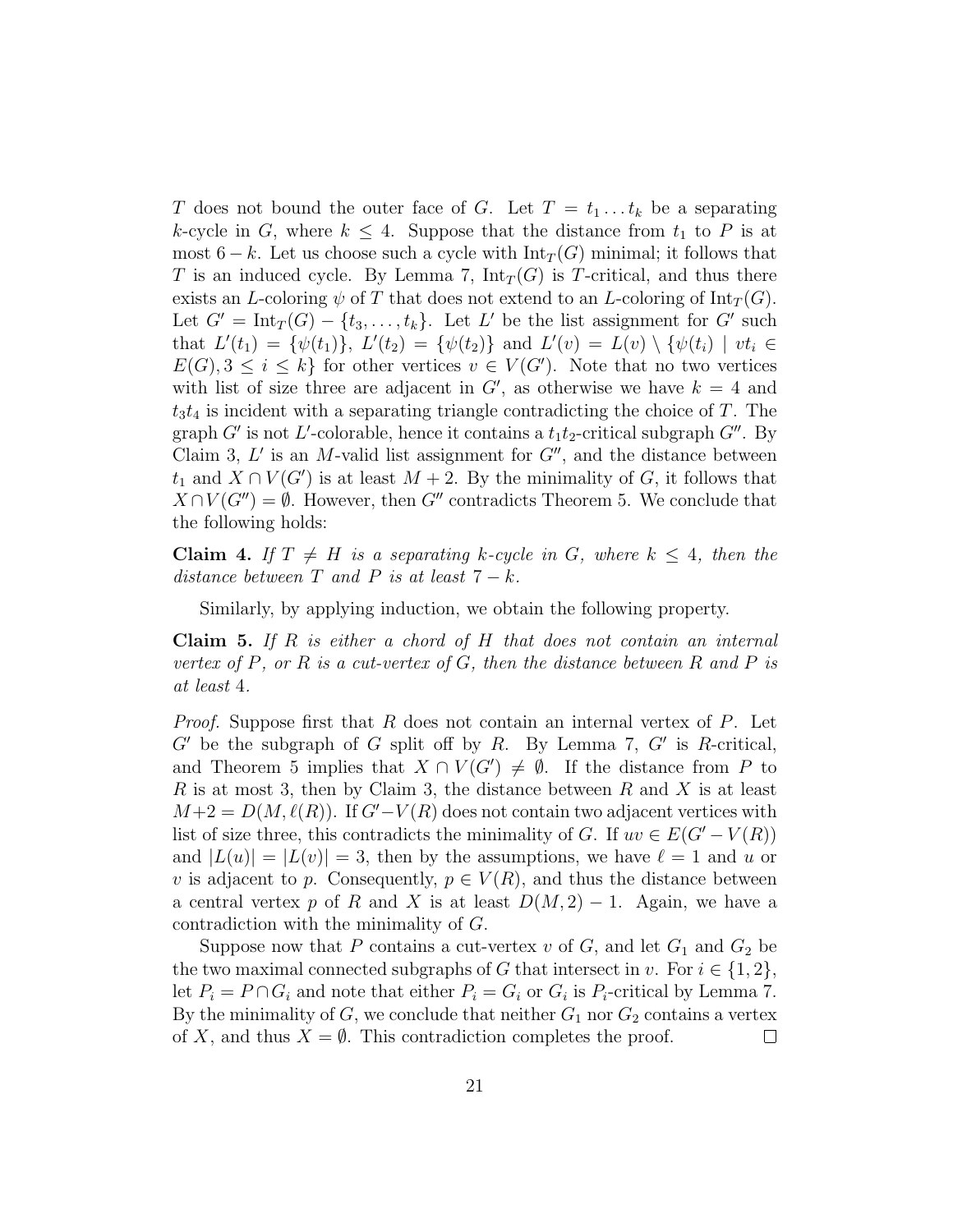Next, we claim the following.

**Claim 6.** Let  $C \subset G$  be a cycle of length at most  $\ell + 1$  such that  $C \neq H$ and the distance between C and p is at most  $8\ell^2$ . Then  $Int_C(G)$  contains no vertices of X.

*Proof.* The length of C is at least three, and thus  $\ell \geq 2$ . If  $x \in X$  belongs to C, then the distance from x to p is less than  $8\ell^2 + \ell < D(M, \ell)$ , a contradiction. Thus, we may assume that  $V(C) \cap X = \emptyset$  and, in particular, that C does not bound a face. If  $\ell(C) \leq \ell$ , then the claim holds even under a weaker assumption that the distance between C and P is at most  $16\ell^2$ . Indeed, consider a spanning subpath Q of C of length  $\ell(C) - 1$  such that the distance between p and a central vertex q of Q is at most  $16\ell^2$ . The distance of every vertex of X in  $Int_C(G)$  from q is at least  $D(M, \ell) - 16\ell^2 \ge D(M, \ell(Q))$ . By Lemma 7, we have that  $Int_C(G)$  is Q-critical, and the claim follows by the minimality of  $G$ .

Suppose now that  $\ell(C) = \ell + 1$  and let  $C = c_0 c_1 \ldots c_\ell$ , where  $c_{\lceil \ell/2 \rceil}$  is the vertex of C nearest to p. There exists an L-coloring  $\varphi$  of C that does not extend to an L-coloring of  $\text{Int}_C(G)$ . Let d be a new color that does not appear in any of the lists and let  $L'$  be the list assignment obtained from  $L$  by replacing  $\varphi(c_\ell)$  by d in the lists of  $c_\ell$  and its neighbors and by setting  $L'(c_0) =$  $\{\varphi(c_0), \varphi(c_1), d\}$ . Let  $\varphi'$  be the coloring of the path  $C' = c_1c_2 \ldots c_\ell$  such that  $\varphi'(c_{\ell}) = d$  and  $\varphi'$  matches  $\varphi$  on the rest of the vertices. The coloring  $\varphi'$  does not extend to an L'-coloring of  $\mathrm{Int}_C(G)$ ; hence,  $\mathrm{Int}_C(G)$  contains a subgraph  $F \supset C'$  that is C'-critical with respect to L'. The distance of  $X \cap V(F)$ from the central vertex  $c_{\lceil \ell/2 \rceil}$  of C' is at least  $D(M, \ell) - 8\ell^2 > D(M, \ell(C'))$ . By the minimality of  $G$ , we conclude that  $F$  contains no vertex of  $X$ . By Theorem 3, we have  $\omega_{C',L'}(F) \leq \ell - 3$ , and in particular, every face of F has length at most  $\ell$ . By Lemma 13, the distance from  $c_{\lceil \ell/2 \rceil}$  to every vertex of F is less than  $8\ell^2$ , thus the distance between every vertex of F and p is at most  $16\ell^2$ . By the previous paragraph, we conclude that no vertex of X appears in the interior of any face of  $F$ . Let  $Q$  be the path in the outer face of F, distinct from C', joining  $c_1$  with  $c_\ell$ . If  $v \neq c_0$  is an inside vertex of Q, then  $\omega_{F,C',L'}(v) \geq 1$ , hence Q contains at most  $\ell - 3$  such inside vertices. It follows that  $Q + c_1 c_0 c_\ell$  is either a cycle of length at most  $\ell$  (if  $c_0 \notin V(Q)$ ) or a union of two cycles of total length at most  $\ell + 1$  (if  $c_0 \in V(Q)$ ). In both cases, the interiors of the cycles do not contain any vertex of X by the previous paragraph. Consequently,  $X \cap V(\text{Int}_C(G)) = \emptyset$  as claimed.  $\Box$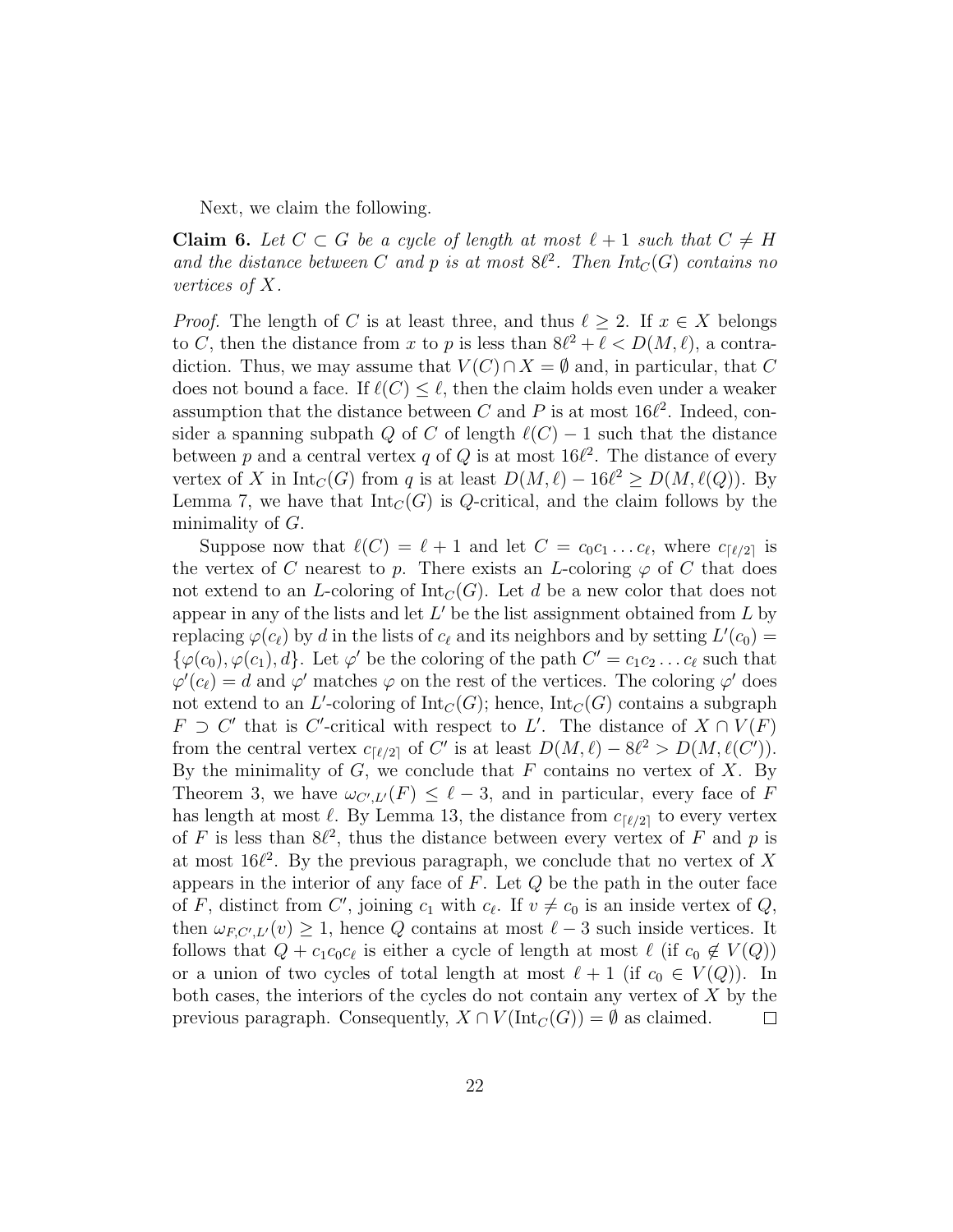Let  $\psi$  be an *L*-coloring of P that does not extend to an *L*-coloring of G. Suppose that there exists a proper subgraph  $F \subset G$  such that  $P \subset F$  and  $\psi$ cannot be extended to an L-coloring of F. Let F be minimal subject to this property. Then  $F$  is a P-critical graph. If  $F$  does not satisfy the assumptions of Lemma 14, then  $\ell = 1$  and there exist adjacent vertices  $u, v \in V(F) \setminus V(P)$ with lists of size three such that neither of them is adjacent to  $p_1$  in  $F$ , while u is adjacent to  $p_1$  in G. Let c be a new color that does not appear in any of the lists. Let  $L'$  be the list assignment for F obtained from L by replacing  $\psi(p_1)$  by c in the lists of all vertices adjacent to  $p_1$  in F and by setting  $L'(p_0) = {\psi(p_0)}, L'(p_1) = {c}, \text{ and } L'(u) = L(u) \cup {c}.$  Each L'-coloring of  $F + up_1$  corresponds to an L-coloring of F extending  $\psi$ , hence  $F + up_1$  is not L'-colorable and it contains a P-critical subgraph F'. Note that  $|L'(u)| = 4$ and hence no two vertices with list of size three are adjacent in  $F'$ . However, the minimality of G implies that  $F'$  contains no vertices of X, and we obtain a contradiction with Theorem 5.

Therefore, we can assume that  $F$  satisfies the assumptions of Lemma 14, and the minimality of G implies that  $F$  contains no vertices of X. By Theorem 3, it follows that  $\omega_{P,L}(F) \leq \ell - 2$ , and in particular,  $\ell \geq 2$ . Let f be a face of F distinct from the outer one such that  $Int_f(G) \neq f$ . Since  $\omega(f) \leq \ell - 2$ , we have  $\ell(f) \leq \ell + 1$ . Furthermore, by Lemma 13, the distance in F between f and p is at most  $8\ell^2$ . By Claim 6, no vertex of X appears in  $Int_f(G).$ 

Consider now a span<sup>1</sup> Q forming a subpath of the outer face of F. Each internal vertex  $v \in V(Q)$  satisfies  $\omega_{F,P,L}(v) \geq 1$ , hence  $\ell(Q) \leq \omega_{P,L}(F) + 1 \leq$  $\ell - 1$ . Let  $G_Q$  be the Q-component of G split off by Q and let q be a central vertex of  $Q$ . By Lemma 13, the distance between  $p$  and  $q$  in  $F$ is at most  $8\ell^2$ , and thus the distance between q and X in  $G_Q$  is at least  $D(M, \ell) - 8\ell^2 \ge D(M, \ell(Q))$ . Observe that  $G_Q$  is Q-critical if  $G_Q \ne Q$ , and by the minimality of  $G, G_Q$  contains no vertices of X.

Since G is the union of  $\text{Int}_f(G)$  over the faces of F and  $G_Q$  over the spans Q contained in the boundary of the outer face of F, we conclude that  $X = \emptyset$ . This is a contradiction; therefore,  $\psi$  extends to all proper subgraphs of G that contain P. Consequently, we can assume that the following holds.

Claim 7. The vertices of P have lists of size one, G is not L-colorable and every proper subgraph of G that contains P is L-colorable.

<sup>&</sup>lt;sup>1</sup>Recall that a span, as defined in the proof of Theorem 3, is a subwalk of  $F$  and starts and ends with a vertex in H.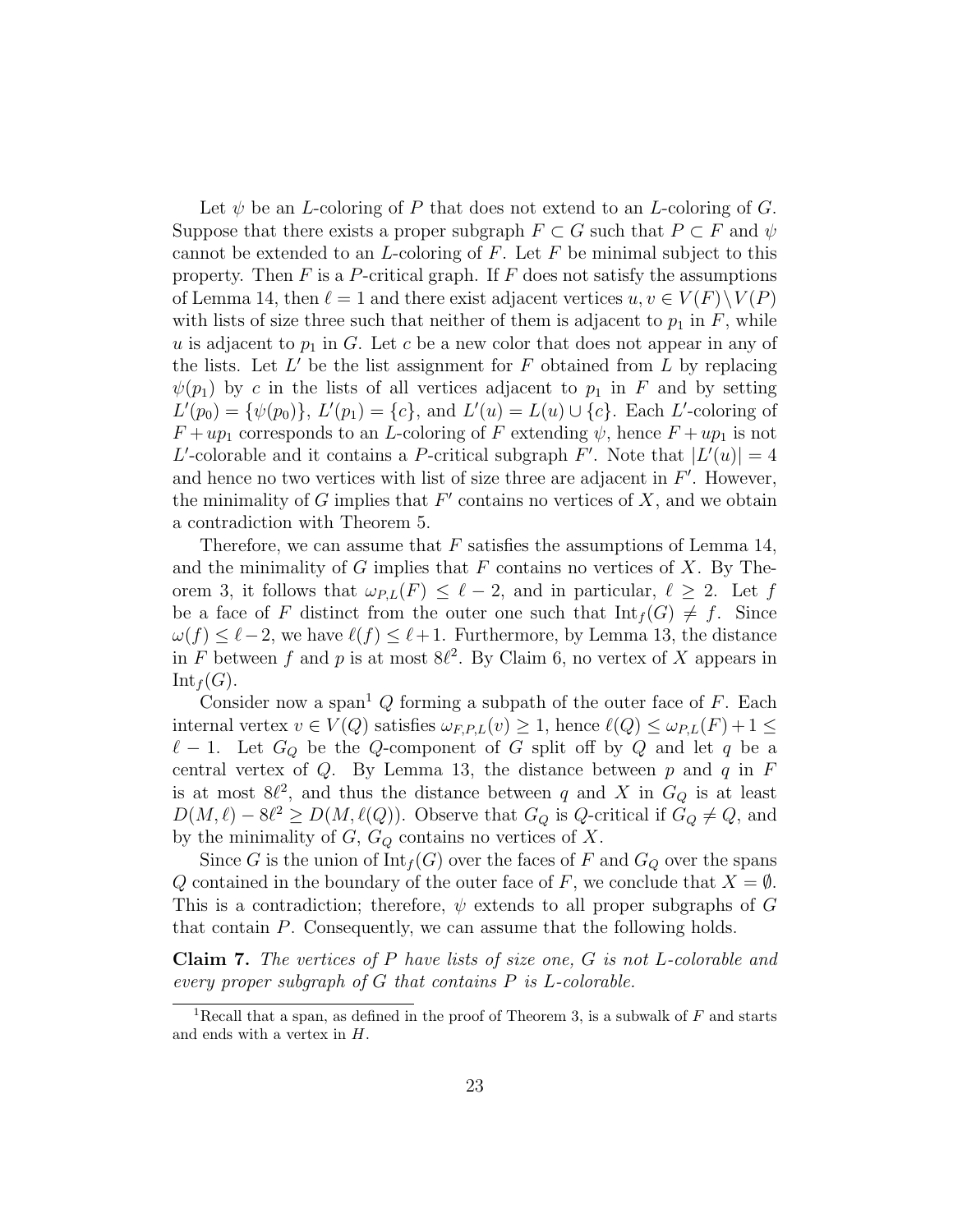Let us fix  $\psi$  as the unique L-coloring of P.

Consider a chord  $e = uv$  of H at distance at most three from P. By Claim 5, we can assume that  $u$  is an inside vertex of  $P$ , and in particular  $\ell \geq 2$ . If v belonged to P as well, then by Claim 7 we have  $G = P + e$ , implying  $X = \emptyset$ . Hence, v does not belong to P.

Let  $G_1$  and  $G_2$  be the maximal connected subgraphs of G intersecting in uv, such that  $G_1 \cup G_2 = G$ ,  $p_\ell \in V(G_1)$ , and  $p_0 \in V(G_2)$ . Let  $P_i = (P \cap G_i) + e$ . For  $i \in \{1, 2\}$ , Lemma 7 implies that the graph  $G_i$  is  $P_i$ -critical. Note that either  $\ell(P_i) < \ell(P_i)$ , or  $\ell(P_i) = \ell$  and p is a central vertex of  $P_i$ . We conclude that the distance between a central vertex of  $P_i$  and X is at least  $D(M, \ell(P_i))$ . By the minimality of G, we have  $X \cap V(G_i) = \emptyset$  for  $i \in \{1,2\}$ . It follows that  $X = \emptyset$ , which is a contradiction. Therefore, we have:

### Claim 8. The distance of any chord of H from P is at least four.

Let  $s = |V(H) \setminus V(P)|$ . A consequence of Claim 7 is that  $s \geq 1$  (if s were equal to 0, then  $G - p_0 p_\ell$  would contradict the claim). We can say more:

Claim 9. If  $|L(v_1)| > 3$ , then  $|L(v_1)| = 4$ ,  $s \ge 2$  and  $|L(v_2)| = 3$ .

Otherwise, suppose that  $|L(v_1)| = 5$ , or  $|L(v_1)| = 4$  and either  $s = 1$  or  $|L(v_2)| \geq 4$ . Let  $G' = G - p_0 v_1$  and let L' be the list assignment obtained from L by removing  $\psi(p_0)$  from the list of  $v_1$ . The assumptions together with Claim 8 imply that if  $|L'(v_1)| = 3$ , then  $v_1$  is not adjacent to any vertex with list of size three in  $G'$ . By Claim 7,  $G'$  is P-critical with respect to  $L'$ , contradicting the minimality of G.

Suppose now that  $\ell \geq 2$  and a vertex v is adjacent to  $p_0$ ,  $p_1$  and  $p_2$ . By Claim 8, we have  $v \notin V(H)$ . Let  $P' = p_0 v p_2 p_3 \dots p_\ell$ ,  $H' = p_0 v p_2 \dots p_\ell v_s \dots v_1$ and  $G' = \text{Int}_{H'}(G)$ . By Lemma 7, G' is P'-critical. If  $\ell \geq 3$ , then p is a central vertex of P' and by the minimality of G, we have  $X \cap V(G') = \emptyset$ . Furthermore, Claim 4 implies that  $p_0p_1v$  and  $p_1p_2v$  are faces of G, and thus  $X = \emptyset$ . This contradiction shows the following.

Claim 10. If  $\ell \geq 2$  and  $p_0$ ,  $p_1$  and  $p_2$  have a common neighbor, then  $\ell = 2$ . For a vertex  $v \in V(G) \setminus V(P)$ , let

$$
S(v) = L(v) \setminus \{ \psi(r) : r \in V(P), vr \in E(G) \}.
$$

**Claim 11.** If v is a vertex of  $V(G) \setminus V(P)$  with k neighbors in P, then  $|S(v)| = |L(v)| - k.$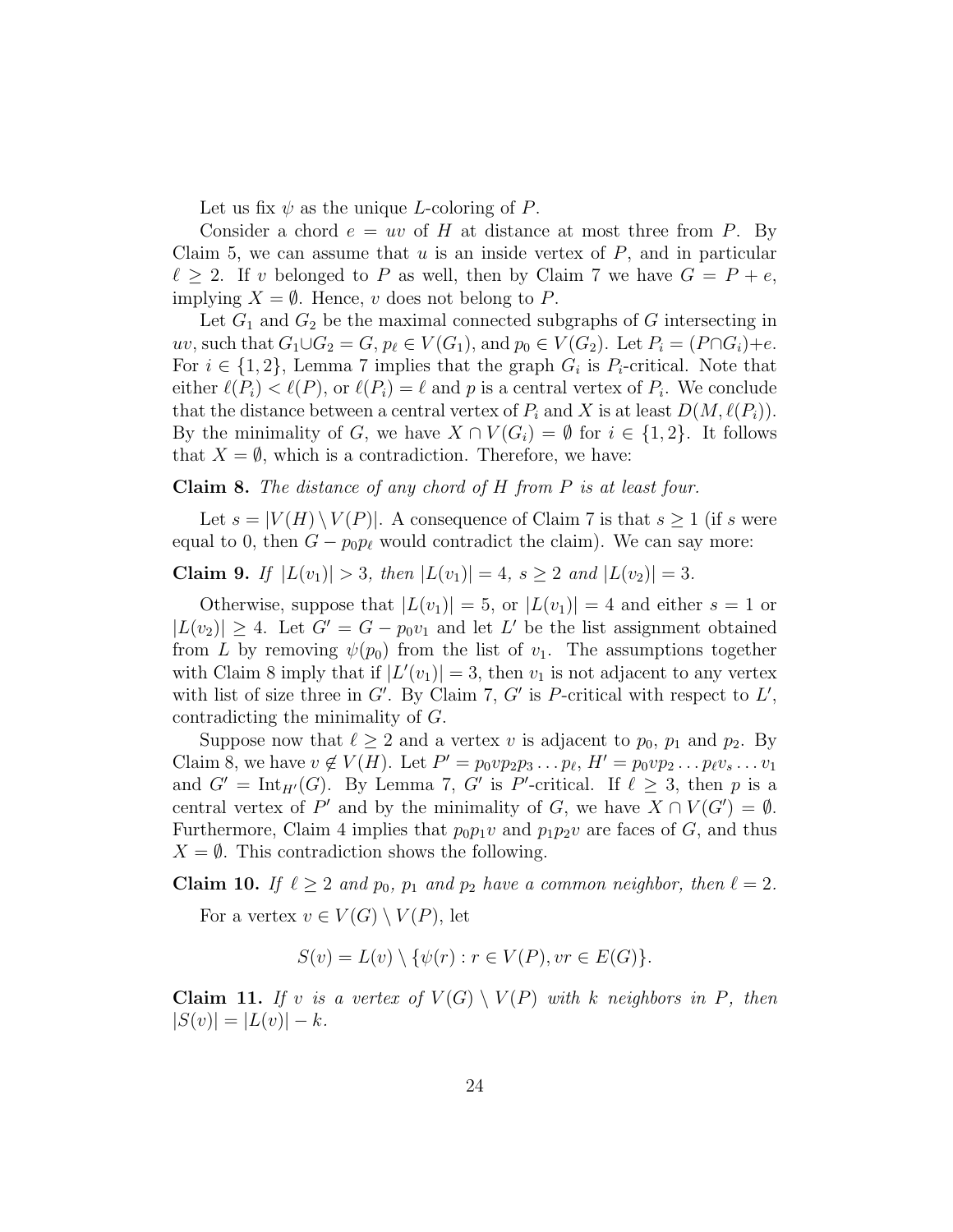

Figure 4: The definition of the set Y .

To see this, suppose v is adjacent to a vertex  $r \in V(P)$  and  $\psi(r) \notin L(v)$ , or v is adjacent to two vertices  $r, r' \in V(P)$  with  $\psi(r) = \psi(r')$ . Then we can remove the edge vr and obtain a contradiction to the last assertion in Claim 7.

Consider a nonempty set  $Y \subseteq V(G) \setminus V(P)$  and a partial coloring  $\varphi$  of the subgraph of  $G$  induced by  $Y$  from the reduced list assignment  $S$ . The domain of this partial coloring is denoted by dom $(\varphi) \subseteq Y$ . We define  $L_{\varphi}$  as the list assignment such that

$$
L_{\varphi}(z) = L(z) \setminus \{ \varphi(y) : y \in \text{dom}(\varphi), yz \in E(G), \varphi(y) \in S(z) \}
$$

for every  $z \in V(G - Y)$ .

We now define a particular set  $Y \subseteq V(H) \setminus V(P)$  (see Figure 4 for reference) and a partial *L*-coloring  $\varphi$  of Y as follows:

(Y1) If  $|L(v_1)| = 3$  and one of the following holds:

 $s = 1$ , or  $\circ$  s > 2 and  $|L(v_2)| = 5$ , or  $s = 2$  and  $|L(v_2)| = 4$ , or  $\circ$   $s \geq 3$ ,  $|L(v_2)| = 4$  and  $|L(v_3)| \neq 3$ ,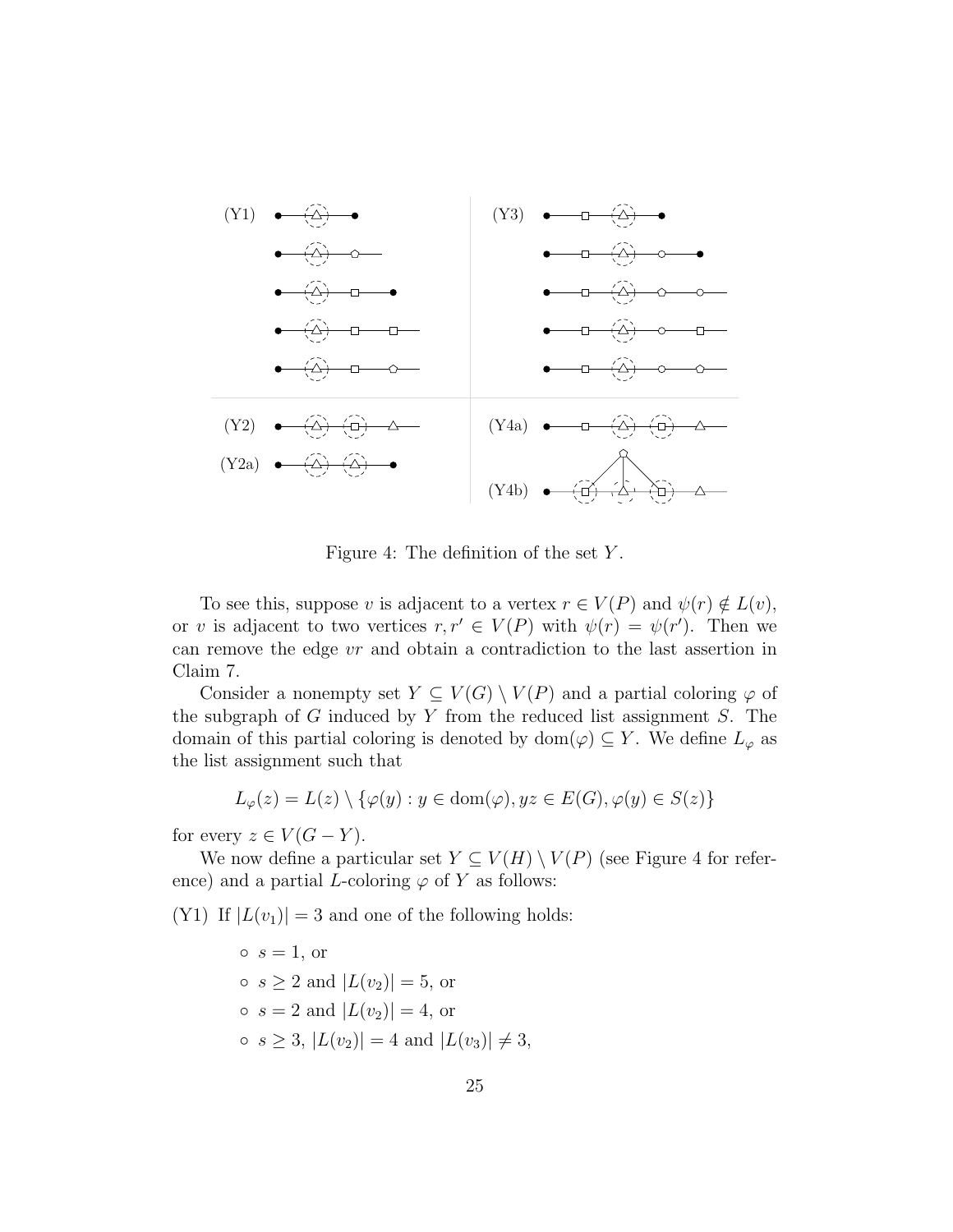then  $Y = \{v_1\}$  and  $\varphi(v_1) \in S(v_1)$  is chosen arbitrarily.

- (Y2) If  $|L(v_1)| = 3$ ,  $s \ge 3$ ,  $|L(v_2)| = 4$  and  $|L(v_3)| = 3$ , then  $Y = \{v_1, v_2\}$  and  $\varphi$  is chosen so that  $\varphi(v_2) \in L(v_2) \setminus L(v_3)$  and  $\varphi(v_1) \in S(v_1) \setminus {\varphi(v_2)}$ .
- (Y2a) If  $s = 2$  and  $|L(v_1)| = |L(v_2)| = 3$ , then  $Y = \{v_1, v_2\}$  and  $\varphi(v_1) \in S(v_1)$ and  $\varphi(v_2) \in S(v_2)$  are chosen arbitrarily so that  $\varphi(v_1) \neq \varphi(v_2)$ .
- (Y3) If  $|L(v_1)| = 4$ ,  $s \geq 2$ ,  $|L(v_2)| = 3$ , and one of the following holds:
	- $\circ$  s  $\leq 3$ , or  $\circ$  s > 4 and  $|L(v_3)| = 5$ , or  $\circ$  s  $\geq 4$  and  $|L(v_4)| \neq 3$ ,

then  $Y = \{v_2\}$ . If  $s = 3$  and  $|L(v_3)| = 3$ , then  $\varphi(v_2)$  is chosen in  $L(v_2) \setminus S(v_3)$ , otherwise  $\varphi(v_2) \in S(v_2)$  is chosen arbitrarily.

- (Y4) If  $s \geq 4$ ,  $|L(v_1)| = 4$ ,  $|L(v_2)| = 3$ ,  $|L(v_3)| = 4$  and  $|L(v_4)| = 3$ , then:
	- (Y4a) If  $v_1$ ,  $v_2$  and  $v_3$  do not have a common neighbor, then  $Y = \{v_2, v_3\}$ and  $\varphi$  is chosen so that  $\varphi(v_3) \in L(v_3) \setminus L(v_4)$  and  $\varphi(v_2) \in L(v_2) \setminus L(v_4)$  $\{\varphi(v_3)\}.$
	- (Y4b) If  $v_1$ ,  $v_2$  and  $v_3$  have a common neighbor, then  $Y = \{v_1, v_2, v_3\}$ and  $\varphi$  is chosen so that  $\varphi(v_3) \in L(v_3) \setminus L(v_4)$ ,  $\varphi(v_1) \in S(v_1)$  and either at least one of  $\varphi(v_1)$  and  $\varphi(v_3)$  does not belong to  $L(v_2)$ , or  $\varphi(v_1) = \varphi(v_3)$ . The vertex  $v_2$  is left uncolored. Note that this is the only case where dom $(\varphi) \neq Y$ .

By using Claim 9 (together with Claim 8 and the condition on adjacent vertices with lists of size 3) it is easy to see that Y and  $\varphi$  are always defined. (Note that in the case of adjacent vertices  $u, v$  with lists of size 3, we have say u adjacent to p and  $\ell = 1$ . Let us recall that if  $\ell = 1$ , then we have chosen  $p = p_1$ ; hence,  $u = v_s$  and  $v = v_{s-1}$ . Therefore, only (Y2a) and (Y3) are needed to deal with this special case.) We remark that the following is true.

Claim 12. Every  $L_{\varphi}$ -coloring of  $G - Y$  extends to an L-coloring of G.

Indeed, this is obviously true if dom $(\varphi) = Y$ . The only case when  $dom(\varphi) \neq Y$  is (Y4b), where  $Y = \{v_1, v_2, v_3\}$  and  $dom(\varphi) = \{v_1, v_3\}$ . However,  $deg(v_2) = 3$  by Claim 4, and  $|L_{\varphi}(v_2)| \geq 2$  by the choice of  $\varphi(v_1)$  and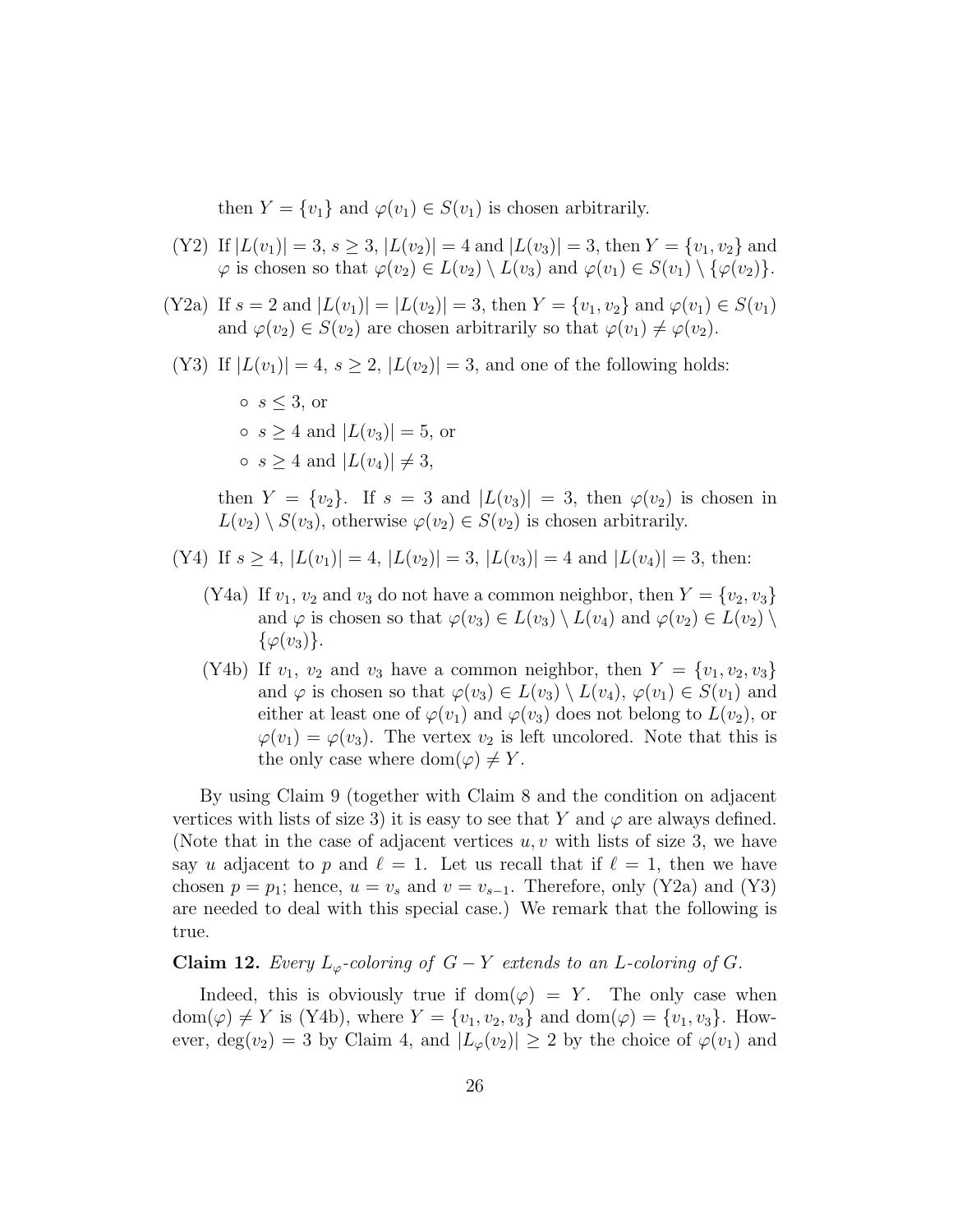$\varphi(v_3)$ . This implies that any  $L_{\varphi}$ -coloring of  $G - Y$  extends to  $v_2$  and proves Claim 12. Consequently,  $G-Y$  is not  $L_{\varphi}$ -colorable. We let  $G_{\varphi}$  be a P-critical subgraph of  $G - Y$ .

Using Claim 3 and Claim 8, it is easy to verify that the choice of Y and  $\varphi$ ensures that  $L_{\varphi}$  is M-valid with respect to P and X. Let us now distinguish two cases depending on whether  $G_{\varphi}$  contains two adjacent vertices with lists of size three (that did not have lists of size three in  $G$  as well) or not.

• Suppose first that **no two vertices**  $u, v \in V(G_\varphi)$  such that  $|L_\varphi(u)| =$  $|L_{\varphi}(v)| = 3$  and  $\max(|L(u)|, |L(v)|) > 3$  are adjacent. If  $G_{\varphi}$  with the list assignment  $L_{\varphi}$  does not satisfy the assumptions of Lemma 14, this is only because there are adjacent vertices with lists of size 3 that are no longer adjacent to p in  $G_{\varphi}$ . More precisely, in that case  $\ell = 1$ ,  $|L(v_s)| = |L(v_{s-1})| = 3$ ,  $v_s v_{s-1} \in E(G_{\varphi})$  and  $p_1 v_s \notin V(G_{\varphi})$ . Let c be a new color that does not appear in any of the lists and let  $L'$  be the list assignment obtained from  $L_{\varphi}$  by replacing  $\psi(p_1)$  with c in the lists of vertices adjacent to  $p_1$  in  $G_\varphi$  and by setting  $L'(p_1) = \{c\}$  and  $L'(v_s) = L(v_s) \cup \{c\}$ . Observe that  $G_\varphi + p_1v_s$  is not L'-colorable and thus it contains a P-critical subgraph  $G'$ . By the minimality of  $G$ , we have  $X \cap V(G') = \emptyset$ . However, then G' contradicts Theorem 5.

Therefore,  $G_{\varphi}$  with the list assignment  $L_{\varphi}$  satisfies the assumptions of Lemma 14. By the minimality of G, we conclude that  $G_{\varphi}$  does not contain any vertex of X. By Theorem 3, we have  $\ell \geq 2$  and  $\omega_{P,L_{\varphi}}(G_{\varphi}) \leq \ell - 2$ . Let Q be the span contained in the outer face of  $G_{\varphi}$ such that the Q-component  $G_Q$  split off by Q contains Y. Analogically to the proof of Claim 7, we argue that if f is a face of  $G_{\varphi}$ , then  $\mathrm{Int}_f(G)$ contains no vertex of X, and that if  $Q'$  is a span different from  $Q$ , then the subgraph of G split off by Q' contains no vertex of X. Since  $X \neq \emptyset$ , it follows that  $G_Q$  contains a vertex of X. By the minimality of  $G$ , we conclude that  $\ell(Q) \geq \ell$ .

If v is an inside vertex of Q, then  $\omega_{P,L_{\varphi}}(v) \geq 1$ , unless  $|L_{\varphi}(v)| = 3$ . Since the sum of the weights of the inside vertices of  $Q$  is at most  $\omega_{P,L_{\varphi}}(G_{\varphi}) \leq \ell-2$ , we conclude that at least one inside vertex of Q has list of size three. This is only possible in the cases (Y2), (Y4a), and (Y4b); the case (Y2a) is excluded, since  $\ell \geq 2$ . Furthermore, observe that only one inside vertex of  $Q$  has list of size three by Claim 4; let v denote this vertex. It also follows that  $\ell(Q) = \ell$  and that all inside vertices of  $Q$  other than  $v$  either belong to  $P$  or have list of size four.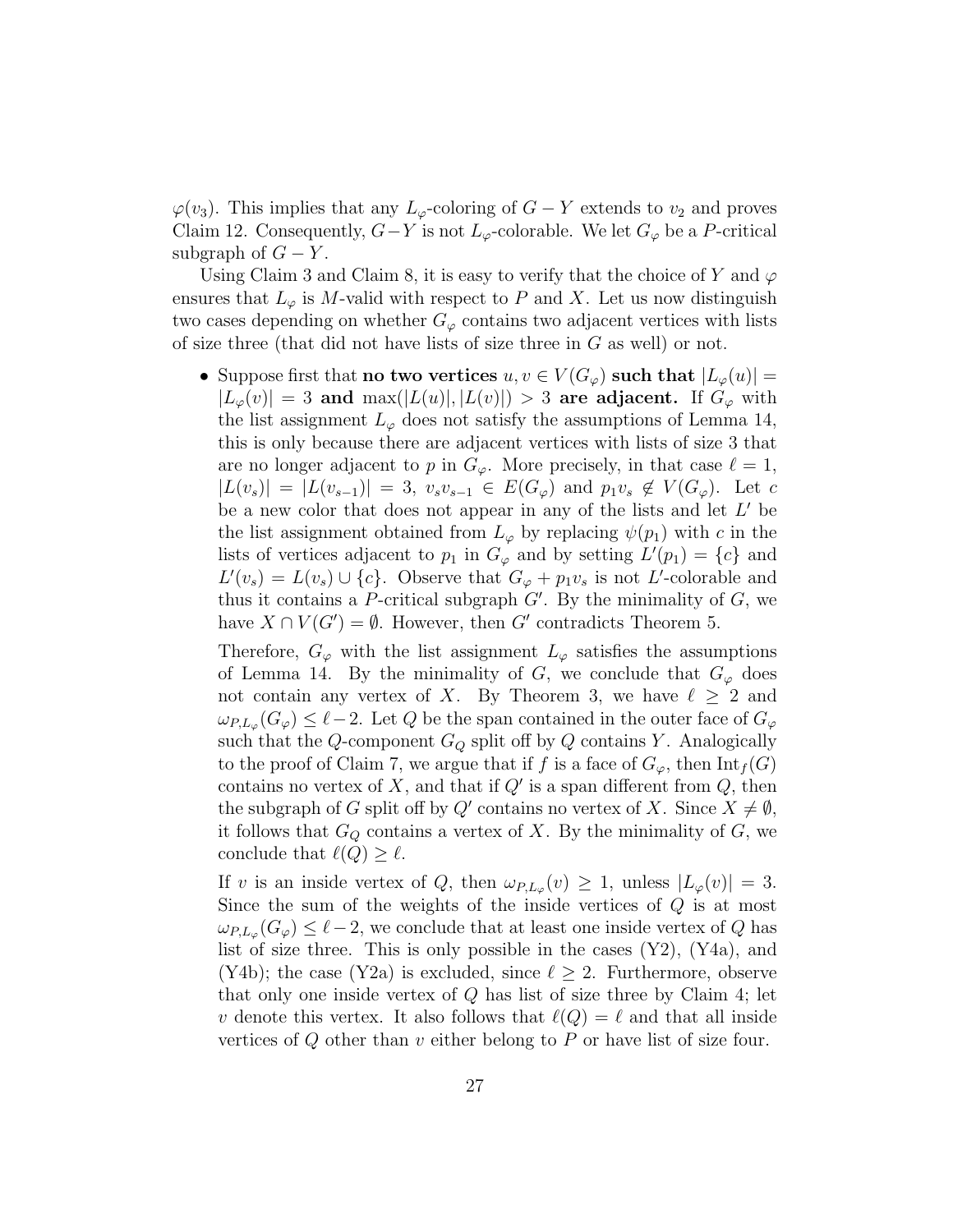Let  $y_1$  and  $y_2$  be the neighbors of v in dom( $\varphi$ ), where  $y_1$  is closer to  $p_0$ than  $y_2$ . Let  $Q_1$  and  $Q_2$  be the subpaths of  $Q$  intersecting in v (where  $Q_1$  is closer to  $p_0$  than  $Q_2$ ) and let  $Q'_1$  and  $Q'_2$  be the paths obtained from them by adding the edge  $y_1v$ . For  $i \in \{1,2\}$ , if  $\ell(Q'_i) < \ell - 1$ , then as in Claim 7, we conclude that the subgraph of  $G$  split off by  $Q_i'$ does not contain any vertex of X. Since  $X \neq \emptyset$  and  $\ell(Q'_1) + \ell(Q'_2) =$  $\ell(Q) + 2 = \ell + 2$ , it follows that  $\ell(Q_1) = 1$  or  $\ell(Q_2) = 1$ .

If for some  $i \in \{1,2\}$ , we have  $\ell(Q_i) > 1$  and an inside vertex z of  $Q_i$  is adjacent to  $y_i$  (this is only possible when  $\ell \geq 3$ ), then  $Q_i$  is an edge-disjoint union of paths  $Q_i'$  and  $Q_i''$  such that  $Q_i'$  together with  $vy_i z$  forms a cycle C of length at most  $\ell$  and  $Q''_i + zy_i$  is a k-chord of H for some  $k \leq \ell - 1$ . By considering the interior of C and the subgraph of G split off by  $Q_i'' + z y_i$  separately, we again conclude that the subgraph of G split off by  $Q$  does not contain any vertex of  $X$ . This is a contradiction. It follows that no inside vertex of  $Q_i$  is adjacent to  $y_i$ , and thus no inside vertex of  $Q_i$  has a list of size four. Therefore, all inside vertices of  $Q$  except for  $v$  belong to  $P$ .

If  $\ell(Q_1) > 1$ , then let  $Q_2 = vw$ , where  $w \in V(H)$ ; consider the subgraph F of G split off by  $y_1vw$ . Note that  $\ell = \ell(Q) \geq 3$  and the distance between v and X is at least  $D(M, \ell) - \lceil \ell/2 \rceil - 3 \geq D(M, 2)$ . By the minimality of  $G$ , it follows that  $F$  contains no vertex of  $X$ . By Theorem 3, we have  $\omega_{y_1vw,L}(F) = 0$ . This is a contradiction, since in each of the cases (Y2), (Y4a) and (Y4b),  $F - \{y_1, v, w\}$  contains a vertex with list of size four.

Therefore,  $\ell(Q_1) = 1$ . In case (Y4a), v is not adjacent to  $v_1$ , and thus v is adjacent to  $p_0$ . Similarly, in case (Y4b), v is adjacent to  $p_0$ , since  $v_1$  belongs to Y. Since  $v_1$  has list of size four, it has degree at least four, and thus at least one vertex of  $G$  is drawn inside the 4-cycle  $v_1v_2vp_0$ . This contradicts Claim 4. Suppose now that  $(Y2)$  holds. Since  $\ell(Q_2) = \ell - 1$  and  $\deg_{G_\varphi}(v) \geq 3$ , we conclude that  $Q_2 = vp_2p_3 \dots p_\ell$ . By Lemma 12, we have that  $G_{\varphi}$  consists of P and v adjacent to  $p_0$ ,  $p_1$ and  $p_2$ . By Claim 10,  $\ell = 2$ . Let us postpone the discussion of this case and summarize it in the next claim.

**Claim 13.** In the subcase considered, (Y2) holds,  $\ell = 2$ , and  $p_0$ ,  $p_1$ ,  $p_2$ ,  $v_1$  and  $v_2$  have a common neighbor.

• Let us now consider the case that **two vertices**  $u, v \in V(G_{\varphi})$  with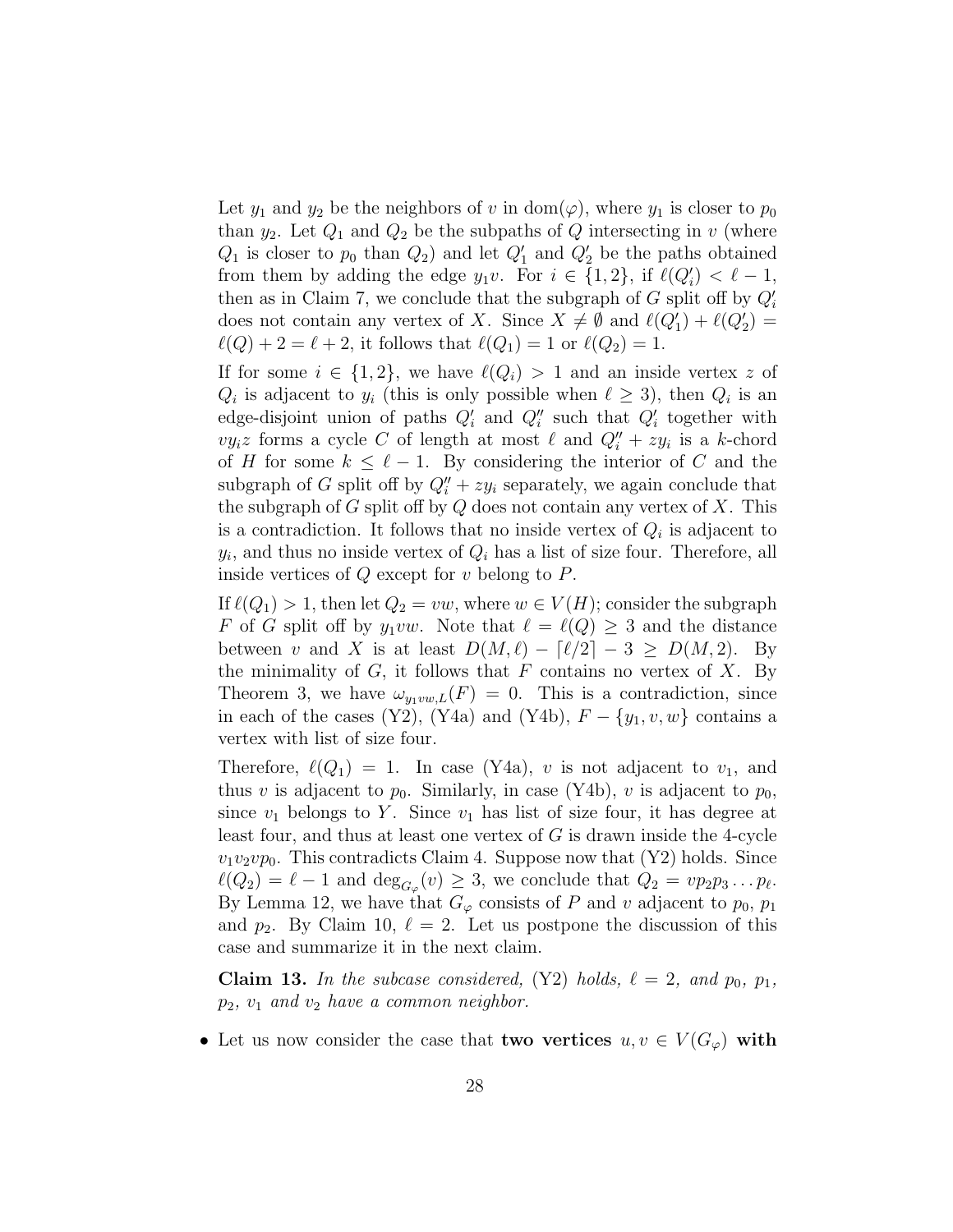$|L_{\varphi}(u)| = |L_{\varphi}(v)| = 3$  and  $|L(v)| > 3$  are adjacent. By Claim 4, at most one of u and v has two neighbors in dom( $\varphi$ ). If neither u nor v has two neighbors in dom( $\varphi$ ), then  $u, v \in V(H)$  and the choice of Y and  $\varphi$  ensures that uv is a chord of H. However, that contradicts Claim 8. Thus, we can assume that v has two neighbors in  $dom(\varphi)$ and  $v \notin V(H)$ ; and in particular, Y was chosen according to one of the cases  $(Y2)$ ,  $(Y4a)$  or  $(Y4b)$  (the case  $(Y2a)$  is excluded, since in that case  $G_{\varphi}$  would contain at most one vertex with list of size three). Since u has at most one neighbor in dom $(\varphi)$  and  $|L_{\varphi}(u)| = 3$ , we have  $u \in V(H)$ . If  $|L(u)| = 4$ , then u has a neighbor  $y \in \text{dom}(\varphi)$ , and by Claim 8, we have  $uy \in E(H)$ . This is not possible (in the case (Y4a), the vertex  $v_1$  has list of size four, but it is not adjacent to v). Therefore,  $|L(u)| = 3$ . Furthermore, inspection of cases (Y2), (Y4a), (Y4b) shows that u has no neighbor in  $Y$ , as otherwise G would contain a 4-cycle y'yuv with  $y, y' \in Y$  and  $|L(y)| = 4$ ; hence, y would have degree at least four, contradicting Claim 4.

Let  $y_1, y_2 \in \text{dom}(\varphi)$  be the neighbors of v, where  $y_1$  is closer to  $p_0$  than  $y_2$ . Let F be the subgraph of G split off by  $uvy_1$ , and assume that u was chosen so that F is as small as possible. Note that  $\omega_{uvy_1,L}(F) \geq 1$ , as  $|L(y_2)| = 4$ . The minimality of G and Theorem 3 imply that a vertex  $x \in X \cap V(F)$  is at distance at most  $D(M, 2) - 1$  from v. In particular, we have  $\ell \leq 2$ .

Let Q be the path consisting of P, the subpath of H between  $p_0$  and  $y_1$ and the path  $y_1vu$ . If  $|L(v_s)| = |L(v_{s-1})| = 3$  and  $u \neq v_s$ , include also the edge  $p_\ell v_s$  in Q. Let  $G_Q$  be the subgraph of G such that  $G_Q \cup F = G$ and  $G_Q \cap F = wvy_1$ . Note that  $\ell(Q) \leq 6$ . This is clear if the edge  $p_\ell v_s$  is not added to Q. However, if the edge  $p_{\ell}v_s$  has been added, then  $v_s$  and  $v_{s-1}$  have lists of size 3, implying  $\ell = 1$ . Therefore,  $\ell(Q) \leq 6$  also in this case. Since the distance between v and a vertex of  $X \cap V(F)$  is at most  $D(M, 2)$  – 1 and X is M-scattered, the distance between a central vertex of Q and  $X \cap V(G_Q)$  is at least  $D(M, 6)$ . By the minimality of G, we conclude that  $G_Q$  contains no vertex of X.

Consider now the graphs  $G'_{Q} = G_{Q} - Y$  and  $F' = F - Y$  with list assignment  $L_{\varphi}$ . By the choice of u (so that F is minimal), no two adjacent vertices of  $F'$  other than u and v have lists of size three. Furthermore, the distance between v and X is at least  $M+3 > D(M, 1)$ by Claim 3. By the minimality of  $G$ , no uv-critical subgraph of  $F'$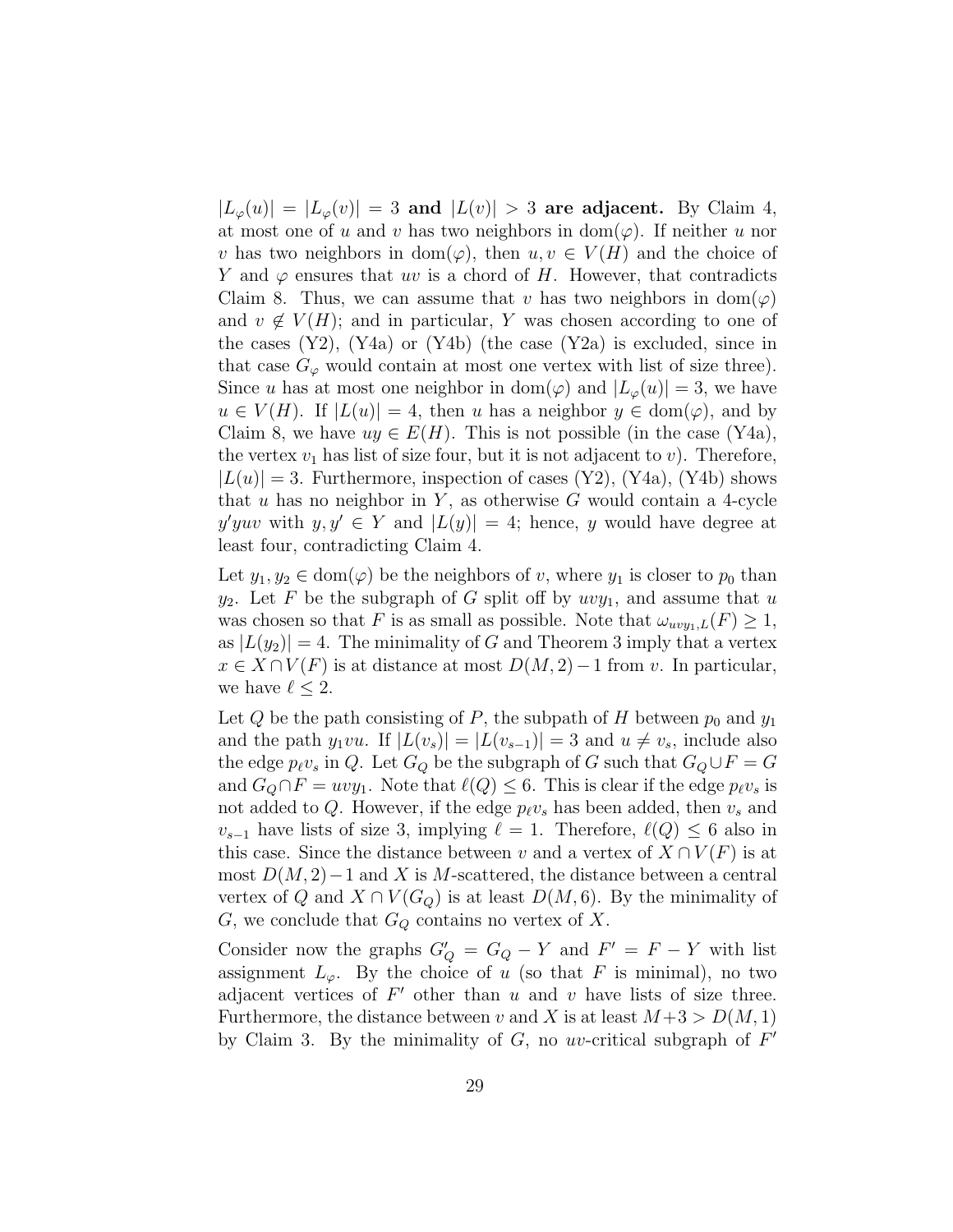(with respect to the list assignment  $L_{\varphi}$ ) contains a vertex of X, and by Theorem 5 we conclude that every  $L_{\varphi}$ -coloring of uv extends to an  $L_{\varphi}$ -coloring of F'. Since  $G_{\varphi}$  is not  $L_{\varphi}$ -colorable, it follows that  $G'_{Q}$  is not  $L_{\varphi}$ -colorable. By Theorem 5 this is not possible if  $\ell = 1$ , and thus  $\ell = 2.$ 

Note that if xy is an edge of  $G'_{Q}$  and  $|L_{\varphi}(x)| = |L_{\varphi}(y)| = 3$ , then x or  $y$  is equal to v. Lemma 12 and Claim 8 imply that either v is adjacent to all vertices of P, or v is adjacent to  $p_0$  and  $v_s$ ,  $|L(v_s)| = 3$  and  $p_0, p_1$ ,  $p_2$ , v and  $v_s$  have a common neighbor. This is not possible in the cases  $(Y4a)$  and  $(Y4b)$ , since  $v_1$  cannot have degree less than four. We are left with the case that either the configuration described in Claim 13 appears, or we have the following:

**Claim 14.** If the situation of Claim 13 does not occur, then  $(Y2)$  holds,  $\ell = 2$ , the common neighbor v of  $v_1$  and  $v_2$  is adjacent to  $p_0$  and  $v_s$ ,  $|L(v_s)| = 3$ ,  $v_s$  is adjacent to  $p_2$  and there exists a vertex w adjacent to  $V(P) \cup \{v, v_s\}.$ 

Since either Claim 13 or Claim 14 holds, we always have  $\ell = 2$  and there exists a vertex w adjacent to all vertices of P, where  $w = v$  if Claim 13 holds. In particular, no two vertices with list of size three are adjacent in G and P has a unique central vertex. Therefore, by symmetry we also have  $|L(v<sub>s</sub>)| = 3, |L(v<sub>s-1</sub>)| = 4$  and w is either adjacent to  $v<sub>s-1</sub>$  and  $v<sub>s</sub>$ , or adjacent to  $v_1$  and the common neighbor  $v'$  of  $v_{s-1}$ ,  $v_s$  and  $p_2$ . Observe that the outcome of Claim 14 contradicts the last conclusion, as  $w$  in Claim 14 does not have a neighbor with list of size four (thus w is not adjacent to  $v_{s-1}$ ) and v is the only neighbor of w with list of size five and v is not adjacent to  $p_2$ (excluding the existence of  $v'$ ).

Therefore, Claim 13 holds and v is also adjacent to  $v_{s-1}$  and  $v_s$ . Let us choose  $c_1 \in S(v)$  and  $c_2 \in S(v_1)$  arbitrarily so that  $c_1 \neq c_2$ . Let L' be the list assignment such that  $L'(v_2) = L(v_2) \setminus \{c_2\}, L'(v) = \{c_1\}$  and  $L'(z) = L(z)$  for any other vertex z. Let  $G' = G - \{p_1, p_0, v_1\}$  and  $P' = p_2v$ . Note that each  $L'$ -coloring of  $G'$  corresponds to an  $L$ -coloring of  $G$ , and thus  $G'$  is not L'-colorable. Let  $G''$  be a P'-critical subgraph of  $G'$ . The only possible adjacent vertices of  $G''$  with lists of size three are  $v_2$  and  $v_3$ . Also, the distance between v and X is at least  $D(M, 2) - 1$ . If  $vv_2 \in E(G'')$ , then  $G''$  satisfies the assumptions of Lemma 14, and by the minimality of  $G$ , we have  $X \cap V(G'') = \emptyset$ . However, then G'' contradicts Theorem 5.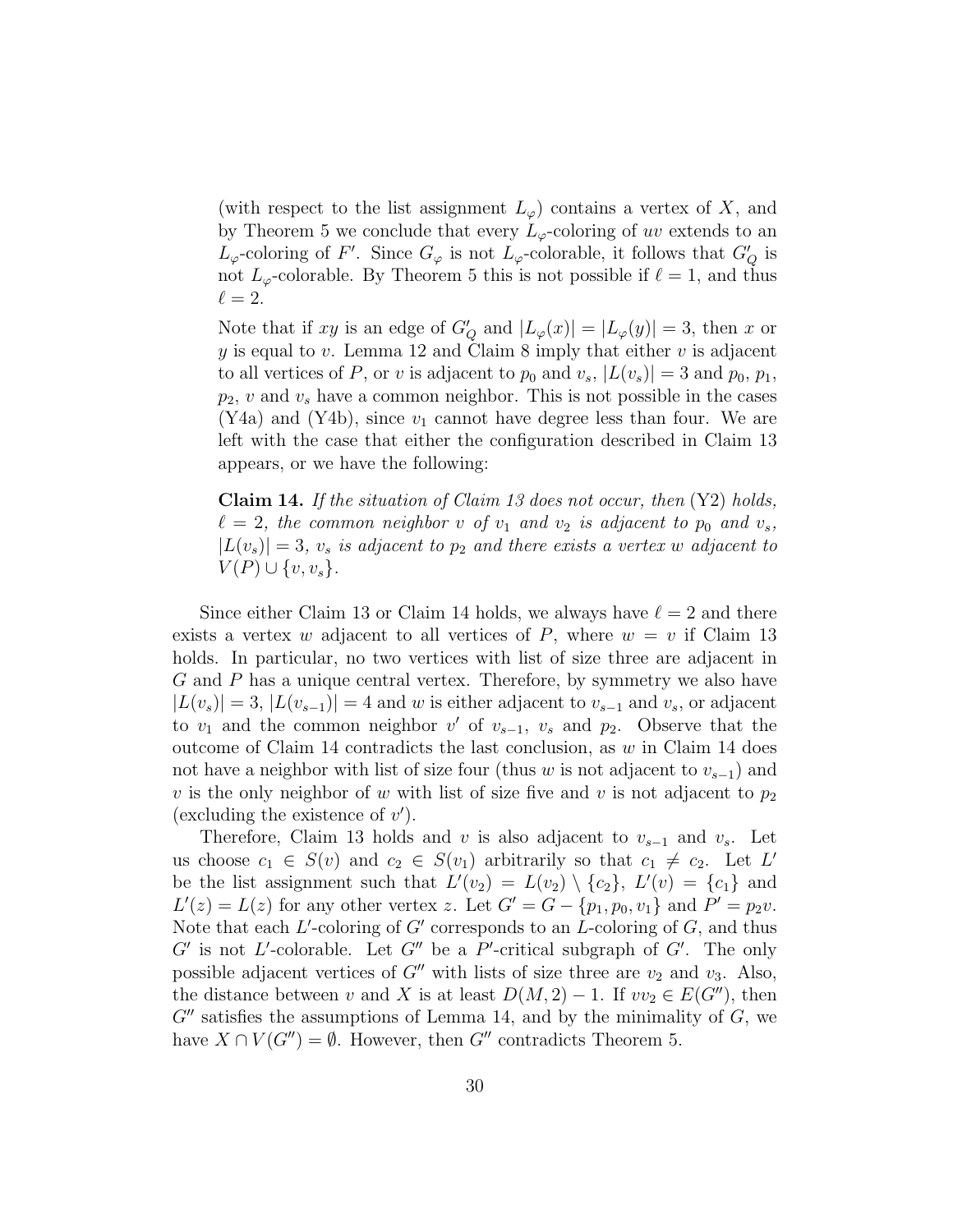Finally, suppose that  $vv_2 \notin E(G'')$ . Let d be a new color that does not appear in any of the lists, and let  $L''$  be the list assignment obtained from  $L'$ by replacing  $c_1$  with d in the lists of v and its neighbors in  $G''$  and by setting  $L''(v_2) = L(v_2) \cup \{d\}$ . Observe that  $G'' + vv_2$  is not L''-colorable, and since no two vertices of  $G'' + v v_2$  with lists of size three are adjacent, we again obtain a contradiction with the minimality of G and Theorem 5.  $\Box$ 

## 5 The conjecture of Albertson

In order to finish the proof of Theorem 2, it remains to show that Lemma 6 holds. We are going to prove a stronger statement, giving a complete list of the critical graphs where we only forbid the precolored vertex  $x$  to be adjacent with a vertex with list of size three. Let us start with a simple observation.

**Lemma 15.** Let G be a graph drawn in the plane,  $P$  a path of length at most one contained in the boundary of the outer face  $H$  of  $G$  and  $x$  a vertex of  $V(G) \setminus V(P)$ . Let L be a 0-valid list assignment for G and X, where  $X = \{x\}$ , and assume that x is not adjacent to any vertex with list of size three. If  $x \in V(H)$  or x has neighbors only in H, then G is L-colorable.

*Proof.* Let L' be the list assignment obtained from L by removing  $L(x)$  from the list of all its neighbors and let  $G' = G - x$ . Since x is not adjacent to any vertex with list of size three, we have  $|L'(v)| \geq 3$  for each  $v \in V(G) \setminus V(P)$ . Since  $L$  is a 0-valid assignment,  $P$  is  $L'$ -colorable. Furthermore, by the assumptions of the lemma, all the vertices with list of size less than five are in the outer face of  $G'$ . Hence,  $G'$  is  $L'$ -colorable by Theorem 5, and this coloring extends to an L-coloring of G.  $\Box$ 

We use results of Dvořák et al. [7] regarding the case that a path of length three is precolored, but adjacent vertices with lists of size three are forbidden (let us note that this result can also be easily derived from Theorem 3 and the technique used in the proof of Lemma 13). An obstruction is a plane graph with a prescribed subpath of its outer face and prescribed lengths of lists. An obstruction O appears in a graph G with the list assignment  $L$ and a specified path  $P$  if  $O$  is isomorphic to a subgraph of  $G$  such that the prescribed subpath of  $O$  corresponds to  $P$  and the sizes of the lists given by L match those prescribed by O. In figures, the full-circle vertices belong to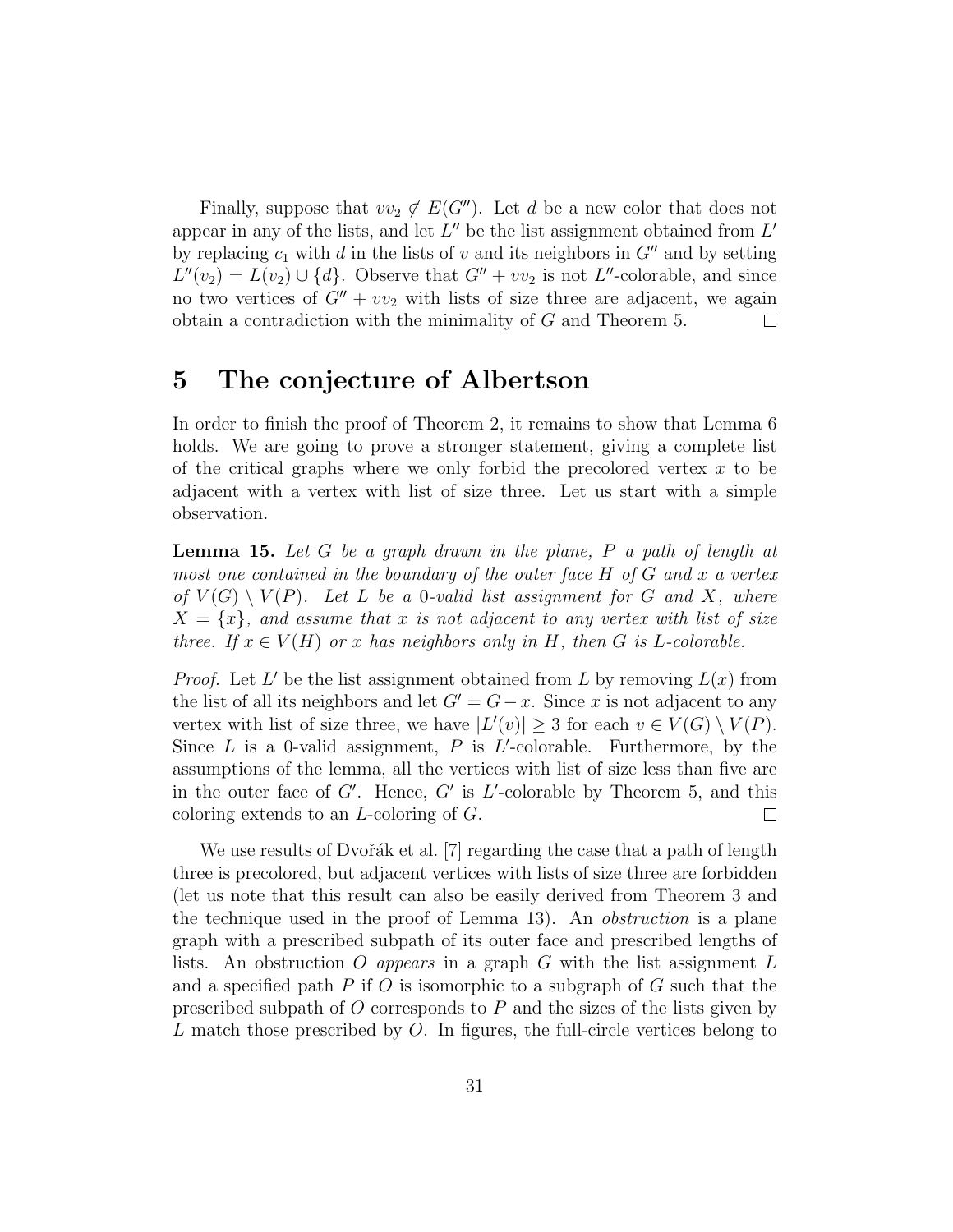

Figure 5: Forbidden configurations of Theorem 16

the prescribed path (and their list sizes are not prescribed), triangle vertices have list of size three, square vertices have list of size four and pentagonal vertices have list of size five.

**Theorem 16** (Dvořák et al. [7], Theorem 6). Let G be a graph drawn in the plane, P a path of length at most three contained in the boundary of the outer face H of G and L a valid list assignment for G such that no two vertices with list of size three are adjacent and all vertices of P have list of size one. If the following conditions hold, then G is L-colorable:

- if a vertex v has three neighbors  $w_1, w_2, w_3$  in  $V(P)$ , then  $L(v) \neq$  $L(w_1) \cup L(w_2) \cup L(w_3)$ , and
- if O is an obstruction depicted in Figure 5 that appears in  $G$ , then  $O$ is L-colorable.

Another result of Dvořák et al.  $[7]$  is the following:

**Theorem 17** (Dvořák et al. [7], Theorem 6). Let G be a graph drawn in the plane, P a path of length at most one contained in the boundary of the outer face H of G, w a vertex in  $V(G) \setminus V(H)$  and L a list assignment for G such that P is L-colorable, all vertices in  $V(G) \setminus V(H)$  other than w have lists of size at least five, all vertices in  $V(H) \setminus V(P)$  have lists of size at least three and no two vertices with list of size three are adjacent. If  $|L(w)| = 4$ , then G is L-colorable.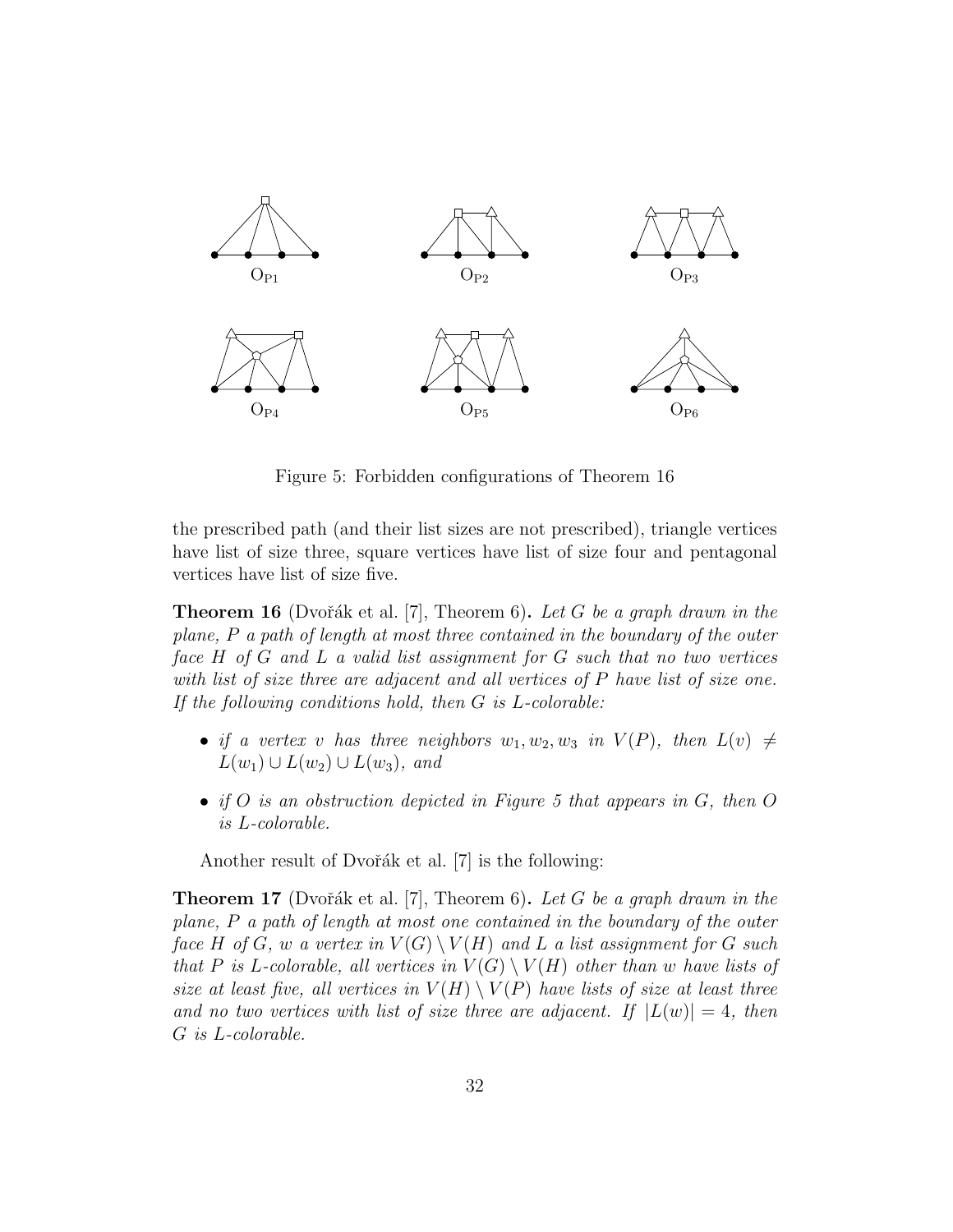We also use the following characterization of critical graphs with a short precolored face, given in [6] (this can also be easily derived from Lemma 9).

**Lemma 18.** Let G be a plane graph with outer face H and L a list assignment such that  $|L(v)| \geq 5$  for  $v \in V(G) \setminus V(H)$ . If H is an induced cycle of length at most six and G is H-critical with respect to L, then  $|H| \geq 5$  and one of the following holds:

- $\bullet$   $|V(G) \setminus V(H)| = 1$ , or
- $|H| = 6$  and  $V(G) \setminus V(H)$  consists of two adjacent vertices of degree five, or
- $|H| = 6$  and  $V(G) \setminus V(H)$  consists of three pairwise adjacent vertices of degree five.

Let us now proceed with a strengthening of Lemma 6.

**Lemma 19.** Let  $G$  be a graph drawn in the plane,  $P$  a path of length at most one contained in the boundary of the outer face H of G and x a vertex of  $V(G) \setminus V(P)$ . Let L be a 0-valid list assignment for G and X, where  $X = \{x\}$ . If the following conditions hold, then G is L-colorable:

- no two vertices with list of size three are adjacent,
- $x$  is not adjacent to any vertex with list of size three, and
- if O is an obstruction drawn in Figure 6 that appears in G (with the marked vertex corresponding to x), then  $O$  is L-colorable.

*Proof.* We can assume that  $|L(p)| = 1$  for  $p \in V(P)$  and that  $\ell(P) = 1$ . Let  $P = p_0 p_1$ . Observe that in the process of reducing lists of vertices in P (in order to be able to assume that  $|L(p)| = 1$ ), we may create a non-colorable obstruction from Figure 6. However, G contains at most one such obstruction O (with the exception of  $O_{V3}$  and  $O_{V3'}$ , when we consider  $O = \mathrm{O}_{V3'}$ . Therefore, we can always take the lists for vertices in  $V(P)$ coming from an L-coloring of O.

For contradiction, assume that G is a counterexample with  $|V(G)| +$  $|E(G)|$  the smallest possible. Note that G is P-critical and connected. By Lemma 15, we have  $x \notin V(H)$ .

By Lemma 7 and Theorem 16, every non-facial triangle in G and every chord of  $H$  separates  $P$  from  $x$ . Furthermore, by applying these results to 2-chords, we obtain the following.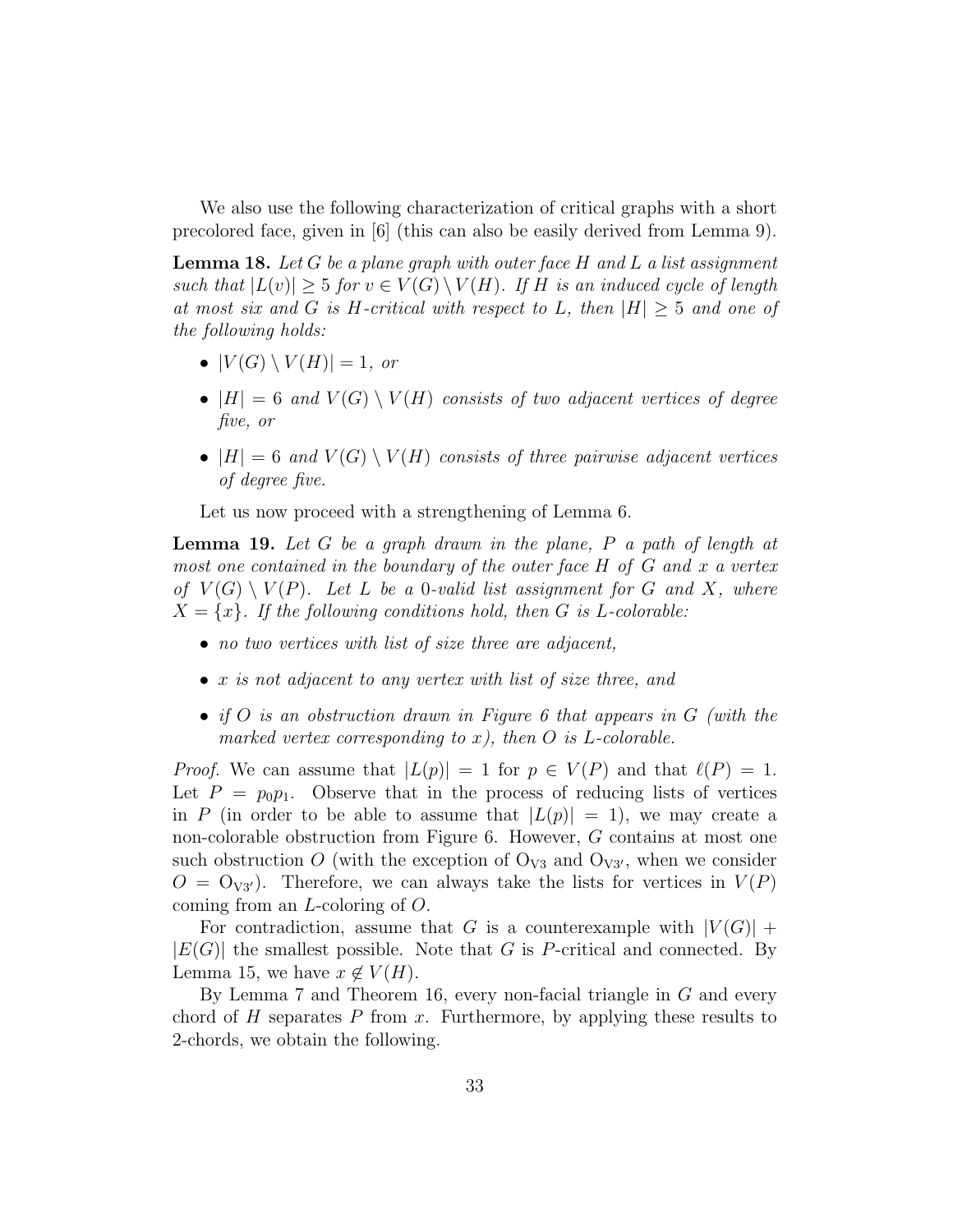

Figure 6: Forbidden configurations of Lemma 19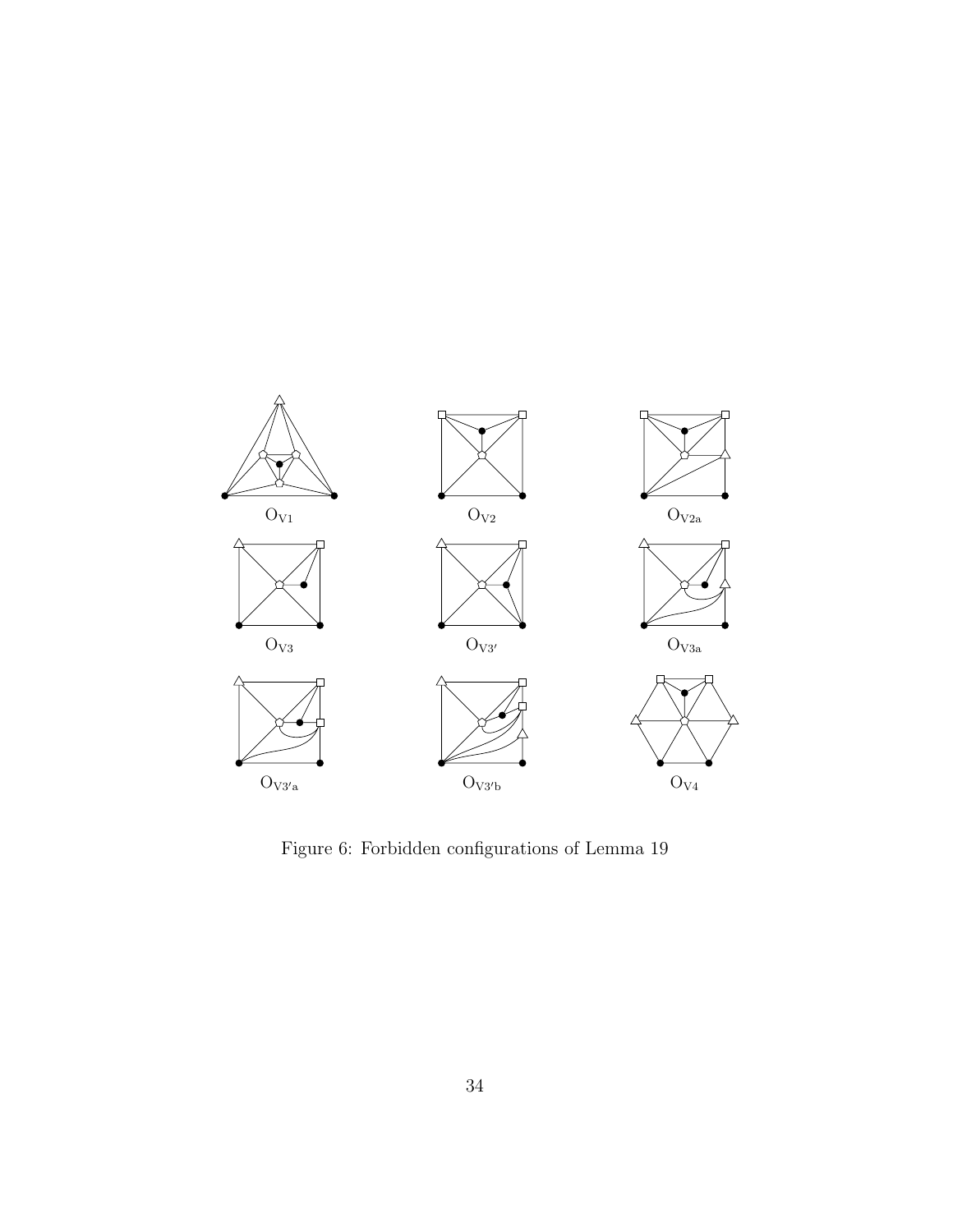**Claim 15.** If a 2-chord  $Q = v_1v_2v_3$  of H does not separate P from x, then the subgraph of G split off by Q consists either of the edge  $v_1v_3$ , or of a single vertex with list of size three adjacent to  $v_1v_2v_3$ .

Suppose that G contains a vertex cut of size one, and let  $G_1$  and  $G_2$  be the subgraphs of G such that  $G = G_1 \cup G_2$ ,  $G_1$  and  $G_2$  intersect in a single vertex v and  $P \subseteq G_1$ . Note that  $x \in V(G_2) \setminus \{v\}$ , and by the minimality of G and Lemma 7, we conclude that  $G_2$  consists of the edge joining v with x. By Lemma 15, we have  $v \notin V(H)$ . It follows that H is a cycle.

Let us now consider a chord uv of H and let  $G_1$  and  $G_2$  be the subgraphs of G intersecting in uv, where  $P \subseteq G_1$ . By Lemma 7 and the minimality of G, either  $G_2$  is one of the graphs drawn in Figure 6, or  $V(G_2) = \{u, v, x\}$ . The latter is impossible by Lemma 15; hence, assume the former. The inspection of these graphs shows that there exists only one proper L-coloring  $\varphi$  of the subgraph of G induced by  $\{u, v, x\}$  that does not extend to an L-coloring of  $G_2$  (let us recall that  $|L(x)| = 1$ ). By symmetry, we can assume that x is not adjacent to u and that u does not have a list of size three. Let  $G'$  be the graph obtained from  $G_1$  by adding a new vertex  $x'$  and the edge  $ux'$ , and if  $vx \in E(G)$ , then also the edge  $vx'$ . Let c be a new color that does not appear in any of the lists and let  $L'$  be a list assignment for  $G'$  defined as follows:  $L'(x') = \{c\}, L'(u) = (L(u) \setminus {\varphi(u)} \cup \{c\}, \text{ if } vx \in E(G), \text{ then}$  $L'(v) = (L(v) \setminus L(x)) \cup \{c\}$ , otherwise  $L'(v) = L(v)$ , and  $L'(w) = L(w)$  for every  $w \in V(G_1) \setminus \{u, v\}$ . Since each L'-coloring of G' corresponds to an L-coloring of  $G$ , it follows that  $G'$  is not L'-colorable. By the minimality of G, this is only possible if  $u \in V(P)$  and  $L(u) = {\varphi(u)}$ . By Theorem 16 applied to  $G_1$  with respect to the path  $P + uv$ , we conclude that  $G_1$  either is a triangle, or  $V(G_1) = \{p_0, p_1, v, w\}$  for some vertex w with list of size three adjacent to  $p_0$ ,  $p_1$  and v. However, it is easy to check that the composition of  $G_1$  with  $G_2$  (an obstruction from Figure 6) is either L-colorable or equal to one of the obstructions in Figure 6. This is a contradiction. Consequently:

#### Claim 16. H is an induced cycle.

Suppose that the distance between x and P is 1, say  $xp_0 \in E(G)$ . Observe that and  $xp_1 \notin E(G)$  by Lemma 7 and Theorem 16. Let G' be the graph obtained from G by splitting  $p_0$  to two vertices  $p'_0$  and  $p''_0$ , where both  $p'_0$  and  $p_0''$  are adjacent to x,  $P' = p_0' x p_0'' p_1$  is a path in G' and other neighbors of  $p_0$ are divided between  $p'_0$  and  $p''_0$  in the planar way. Note that  $G'$  is P'-critical and we can apply Theorem 16 for it. Using Claim 16, observe that  $P'$  is an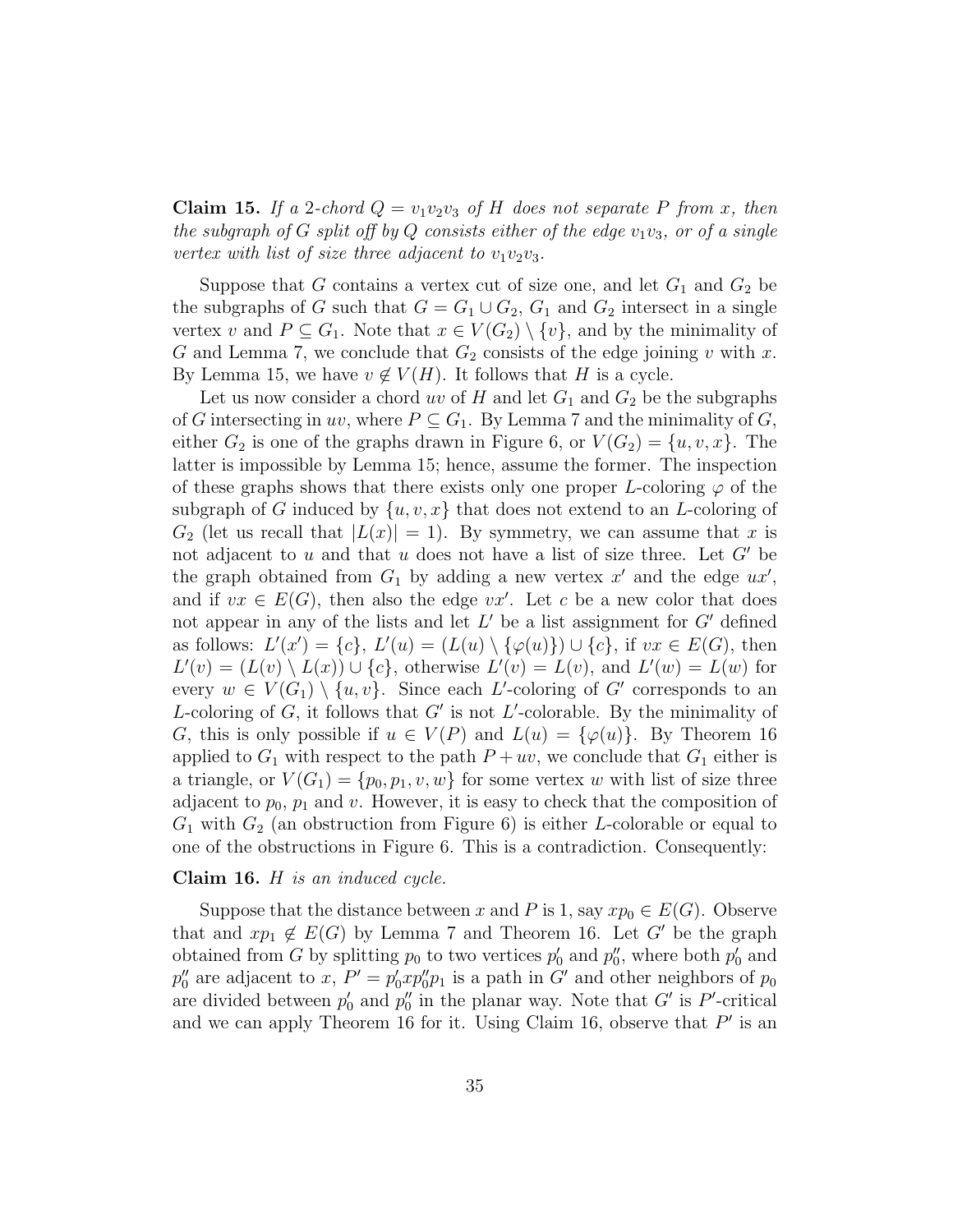

Figure 7: Nontrivial separating triangle

induced path and that each vertex with list of size three has at most two neighbors in  $P'$ , hence  $G'$  is one of the graphs drawn in Figure 5. Since each vertex distinct from x is adjacent to at most one of  $p'_0$  and  $p''_0$  and x is not adjacent to a vertex with list of size three, it follows that  $G'$  is  $O_{P4}$ . But then G is  $O_{V3'}$ . Therefore, we have:

**Claim 17.** The distance between  $x$  and  $P$  is at least 2.

Consider a separating triangle  $C = v_0v_1v_2$  in G, and let  $G' = \text{Int}_C(G)$ with the list assignment L. Note that  $G'$  is C-critical. By Theorem 5 it follows that  $x \in V(G') \setminus V(C)$ . If x is adjacent to say  $v_0$ , then G' is bounded by the closed walk  $xv_0v_1v_2v_0x$  of length 5. Formally, we split  $v_0$  into two vertices  $v'_0$  and  $v''_0$  as we did with  $p_0$  in the previous paragraph. Observe that  $|V(G') \setminus \{x, v_0, v_1, v_2\}| \neq 1$ , since no vertex other than x is adjacent to both  $v'_0$  and  $v''_0$  and all vertices in  $V(G') \setminus \{x, v_0, v_1, v_2\}$  have degree at least five. Using Lemma 18, we conclude that  $V(G') = \{v_0, v_1, v_2, x\}.$ 

Let us now consider the case that the distance between  $C$  and  $x$  is at least two. Let  $\varphi$  be an *L*-coloring of C that is obtained from an *L*-coloring of  $G-x$ . Then  $\varphi$  does not extend to an *L*-coloring of G'. Let L' be the list assignment such that  $L'(v_0) = \{\varphi(v_0)\},\ L'(v_1) = \{\varphi(v_1)\},\ L'(v_2) = \{\varphi(v_0), \varphi(v_1), \varphi(v_2)\}\$ and L' matches L on the remaining vertices of  $G'$ . Then  $G'$  is not L'-colorable. By the minimality of  $G$ ,  $O_{V1}$  appears in  $G'$ . We conclude that  $G'$  is the graph drawn in Figure 7. In that case, every  $L$ -coloring of  $C$  different from  $\varphi$  extends to an *L*-coloring of *G'*. Since *G* is not  $O_{V1}$ , at least one vertex  $w \in V(C) \setminus V(P)$  does not have list of size three. Let G'' be the graph obtained from  $G - (V(G') \setminus V(C))$  by adding a vertex x' and the edge x'w. Let L'' be the list assignment such that  $L''(x') = {\varphi(w)}$  and L'' matches L on other vertices of  $G''$ . Note that  $G''$  is not  $L''$ -colorable, since each such coloring would extend to an  $L$ -coloring of  $G$ . Furthermore,  $x'$  has degree one,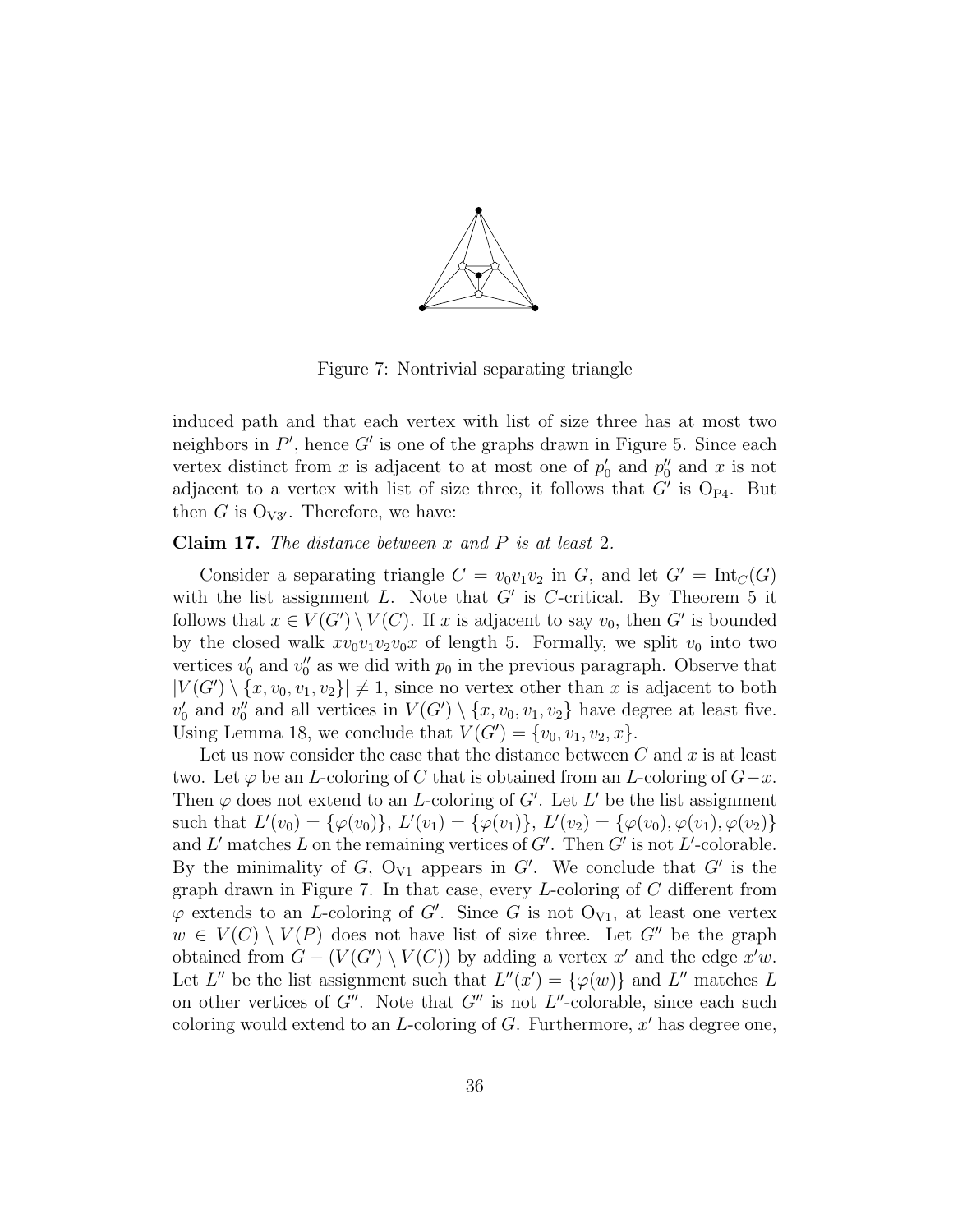hence  $G''$  does not contain any of the obstructions. Therefore,  $G''$  contradicts the minimality of  $G$ . This implies:

Claim 18. If C is a separating triangle in G, then  $V(Int_C(G)) = V(C) \cup \{x\}.$ 

Let  $p_1p_0v_1 \ldots v_s$  be the facial walk of H. Note that  $s \geq 1$ . For  $v \in$  $V(G) \setminus (V(P) \cup \{x\})$ , let

$$
S(v) = L(v) \setminus \bigcup_{\substack{u \in V(P) \cup \{x\} \\ uv \in E(G)}} L(u).
$$

Observe that  $|S(v)| = |L(v)| - k$ , where k is the number of neighbors of v in  $V(P) \cup \{x\}$ , by the minimality of G.

If  $s = 1$ , then note that  $|S(v_1)| \geq 1$ . Choose arbitrary color  $c \in S(v_1)$  and let  $L'$  be the list assignment obtained from  $L$  by removing  $c$  from the lists of neighbors of  $v_1$ . Note that  $G - v_1$  is not L'-colorable, and since it contains no vertices with list of size three, by the minimality of  $G$  we conclude that  $O_{V2}$  appears in  $G-v_1$ . But then G is equal to  $O_{V1}$ , which is a contradiction. Therefore,  $s \geq 2$ . As we observed before,  $x \notin V(H)$ , and hence neither  $v_1$ nor  $v_2$  is equal to x.

Suppose that  $|L(v_1)| = 5$ , or that  $|L(v_1)| = 4$  and  $|L(v_2)| \geq 4$ . If x is not adjacent to  $v_1$ , then let  $y = p_0$ , otherwise let  $y = x$ . Let L' be the list assignment obtained from L by removing  $L(y)$  from  $L(v_1)$  and let  $G' = G - yv_1$ . Observe that G' is P-critical with respect to L', and by the minimality of  $G$ , it is one of the graphs in Figure 6. This is not possible if  $y = p_0$ , since then G' it either is not 2-connected or contains a vertex (a neighbor of  $p_1$ ) with list of size 5 incident with the outer face. If  $y = x$ , then  $v_1$  and x are not adjacent in G', but the edge  $v_1x$  can be added by keeping the graph being planar. This is only possible if  $G'$  is either  $O_{V3}$  or  $O_{V3a}$ . However, in such a case G would be isomorphic to  $O_{V2}$ ,  $O_{V2a}$  or  $O_{V3'a}$ , and would be *L*-colorable by assumption. We conclude the following.

**Claim 19.** We have  $s \geq 2$ ,  $|L(v_1)| \leq 4$ , and one of  $v_1$  and  $v_2$  has list of size three; symmetrically,  $|L(v_s)|$  ≤ 4 and one of  $v_s$  and  $v_{s-1}$  has list of size three.

Next, we claim the following:

**Claim 20.** If the vertices  $p_0$ ,  $p_1$ ,  $v_1$  and  $v_2$  have a common neighbor w, then w is adjacent to x.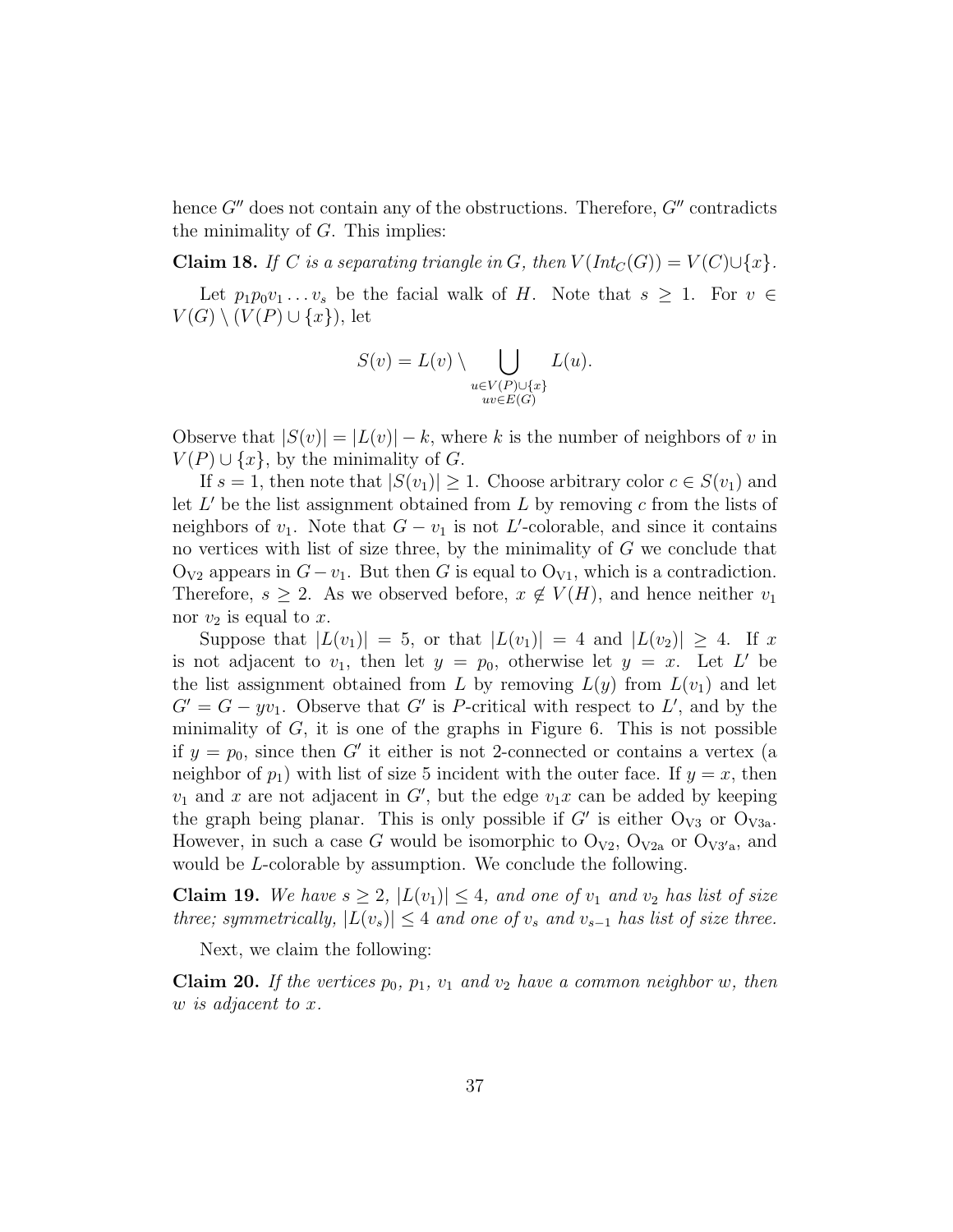*Proof.* By Claim 16 and Claim 17, we have  $w \in V(G) \setminus (V(H) \cup \{x\})$ . Suppose that  $w$  is not adjacent to  $x$ . By Lemma 15 and Claim 18, we conclude that  $wp_1p_0$ ,  $wp_0v_1$  and  $wv_1v_2$  are faces. Let  $G_1$  and  $G_2$  be the subgraphs of G intersecting in  $p_1wv_2$  such that  $P \subset G_1$ . Note that  $x \in V(G_2), |L(v_1)| = 3$ ,  $|S(v_1)| = 2$  and  $|S(w)| = 3$ . Choose  $c \in S(w) \setminus S(v_1)$  arbitrarily. Let  $L'(w) = \{c\}$  and  $L'(v) = L(v)$  for any  $v \in V(G_2) \setminus \{w\}$ . Note that every  $L'$ coloring of  $G_2$  extends to an L-coloring of G, hence  $G_2$  is not L'-colorable. By the minimality of  $G$  and Claim 17, we conclude that one of the obstructions K drawn in Figure 6 appears in  $G_2$ , with the precolored path  $p_1w$ . Note that  $v_2 \in V(K)$ , as otherwise G contains a 2-chord contradicting Claim 15. Also,  $|L'(v_2)| \geq 4$ , as  $v_2$  is adjacent to  $v_1$ , which has list of size three. Therefore, K is one of  $O_{V2}$ ,  $O_{V2a}$ ,  $O_{V3}$  or  $O_{V3'a}$  (the case  $O_{V3'}$  is excluded, since x is adjacent neither to w nor to  $p_1$ ). By Claim 19, K is not O<sub>V2</sub>. Furthermore, H is not  $\mathcal{O}_{V3/a}$ , since w has degree at least five. In the remaining two cases, Claim 16 and the assumption that  $x$  is not adjacent to a vertex with list of size 3 imply that  $K = G_2$ . It is a simple exercise to check that the combination of  $G_1$  with K is L-colorable. This is a contradiction.  $\Box$ 

Suppose that a vertex of  $P$ , say  $p_0$ , has degree two in  $G$ . We can assume that the color of  $p_1$  only appears in the lists of its neighbors, by replacing it with a new color if necessary. Let  $G' = G - p_0 + p_1v_1$  and let L' be the list assignment such that  $L'(v_1) = (L(v_1) \setminus L(p_0)) \cup L(p_1)$  and  $L'$  matches L on other vertices. By the minimality of  $G$ , we have that  $G'$  is  $L'$ -colorable; but this gives an L-coloring of G, which is a contradiction. Therefore, both vertices of P have degree at least three.

**Claim 21.** The vertex x has no neighbor in  $H$ .

*Proof.* Suppose that x has a neighbor  $v \in V(H)$ . By Claim 17, we have  $v \notin V(P)$ .

Let us first consider the case that  $p_0$ ,  $p_1$  and x have a common neighbor w. For  $i \in \{0,1\}$ , let  $Q_i = p_i w x v$  and let  $G_i$  be the subgraph of G split off by  $Q_i$ . Note that  $G_i$  is  $Q_i$ -critical, and we can apply Theorem 16 to it. Suppose that each of  $G_0$  and  $G_1$  is among the graphs drawn in Figure 5 different from  $O_{P6}$ , or consists of a vertex with list of size three adjacent to  $p_i$ , w and v, or consists of an edge joining v to  $p_i$ . (Note that some configurations of Figure 5 are excluded since  $x$  is not adjacent to a vertex with list of size 3.) A straightforward case analysis shows that for any  $c \in S(w)$ , there exists at most one color  $c' \in S(v)$  such that the L-coloring of  $Q_i$  that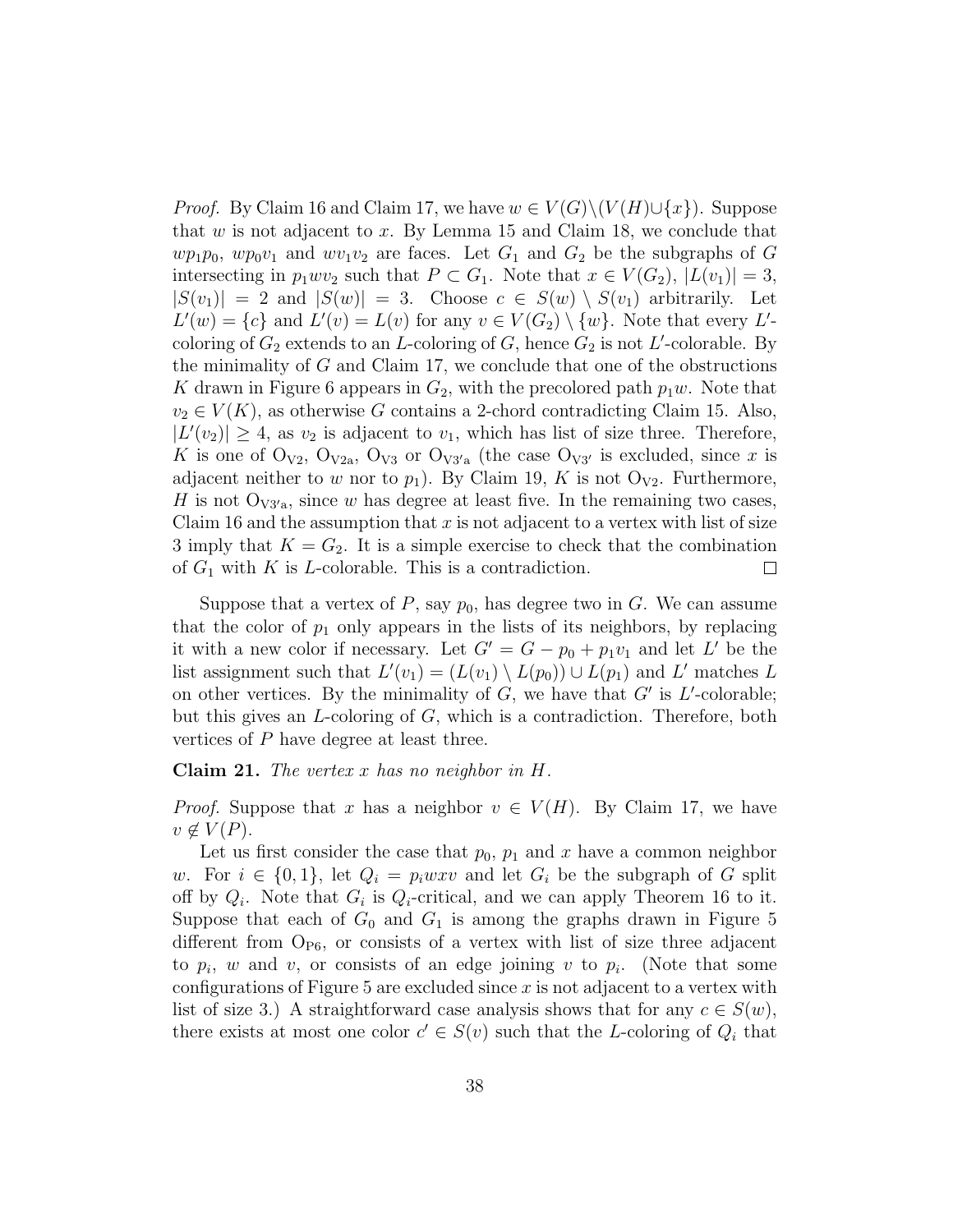assigns the color  $c$  to  $w$  and the color  $c'$  to  $v$  does not extend to an  $L$ coloring of  $G_i$ . Since  $|L(v)| \geq 4$ , we conclude that G is L-colorable, which is a contradiction. Hence, we can assume that say  $G_0$  does not satisfy this property; by Theorem 16, the following cases are possible:

- $G_0$  contains the edge vw and either the edge  $p_0v$  or a vertex with list of size three adjacent to  $p_0$ , w and v; or,
- $G_0$  is  $O_{\text{P6}}$ .

In the former case,  $vw \notin E(G_1)$ , since G does not have parallel edges. In the latter case, if  $vw \in E(G_1)$ , then G is easily seen to be L colorable). Therefore, we can assume that  $vw \notin E(G_1)$ . If  $G_1$  is  $O_{P6}$ , then all the combinations with the possible choices for  $G_0$  result in an *L*-colorable graph. Hence, for any  $c \in S(w)$  there exists at most one color  $c' \in S(v)$  such that the corresponding coloring does not extend to an L-coloring of  $G_1$ . If  $G_0$  is  $O_{\text{P6}}$ , this would imply that G is L-colorable. Therefore,  $G_0$  contains the edge vw. A straightforward case analysis shows that all the remaining combinations of the choices for  $G_0$  and  $G_1$  result in  $O_{V2}$ ,  $O_{V3}$ ,  $O_{V4}$  or in an *L*-colorable graph.

We conclude that  $p_0$ ,  $p_1$  and x do not have a common neighbor. Let M be the set consisting of  $V(P)$  and of all vertices with list of size three adjacent to P. Suppose that a vertex w has at least three neighbors in  $M$ . Since both  $p_0$  and  $p_1$  have degree at least three, we can assume that w is adjacent to  $p_0$ ,  $p_1$  and  $v_1$ . By the previous paragraph, w is not adjacent to x, and thus  $|S(w)| = 3 > |S(v_1)|$ . Let c be a color in  $S(w) \setminus S(v_1)$ . Let  $G' = G - p_0$ and let L' be the list assignment such that  $L'(w) = \{c\}, L'(v_1) = S(v_1) \cup \{c\}$ and L' matches L on all other vertices. Then  $G'$  is not L'-colorable, and thus one of the configurations K drawn in Figure 6 appears in  $G'$ . Observe that Claim 15, Claim 16 and Claim 20 imply that  $G' = K$ . Since w has degree at least five and  $|L'(v_1)| = 3$ , this is only possible if K is  $O_{V1}$ ,  $O_{V3a}$ ,  $O_{V3'a}$  or  $O_{V3'b}$ . However, the corresponding graph G is easily seen to be L-colorable, which is a contradiction.

Consequently, every vertex has at most two neighbors in M. Furthermore, each vertex in  $V(H)$  other than v has at most one neighbor in M, by Claim 16. Let  $\theta$  be an L-coloring of the subgraph of G induced by M. If v is the only neighbor of x in  $V(H)$ , then let G' be the graph obtained from  $G - M$  by splitting v into two vertices  $v'$  and  $v''$  adjacent to x, with other neighbors of v distributed between  $v'$  and  $v''$  in the planar way. Let  $L'$  be the list assignment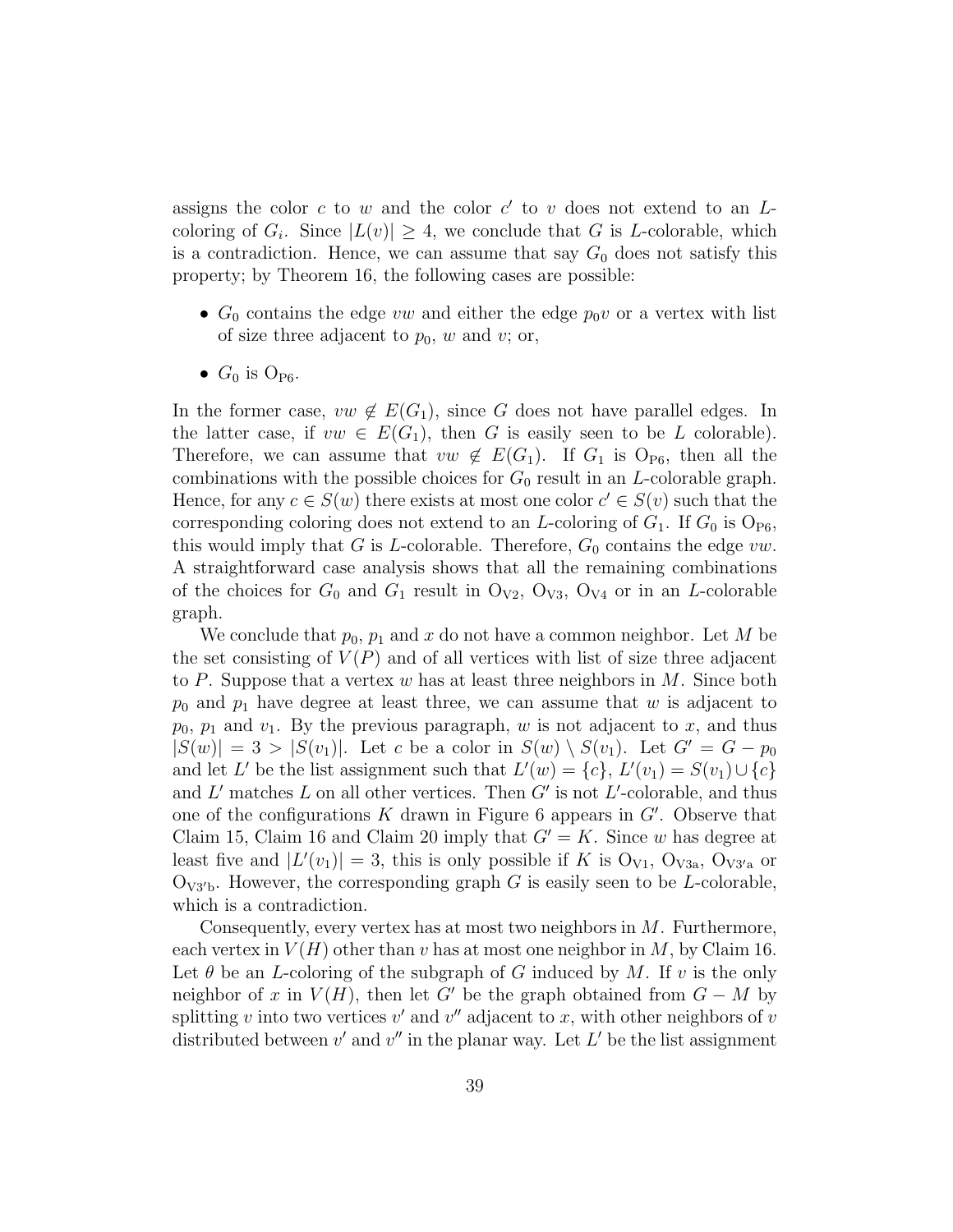such that  $L'(v') = L'(v'')$  consists of a single color in  $S(v)$  distinct from the colors of the neighbors of v in M according to  $\theta$  and  $L'(z) = L(z) \setminus {\theta(t)}$ :  $t \in M$ ,  $tz \in E(G)$  for any other vertex  $z \in V(G')$ . If x has at least two neighbors in  $V(H)$ , then by Claim 15, it has exactly two such neighbors  $v'$ and  $v''$  and  $v'v'' \in E(G)$ . In this case, let  $G' = G - M - v'v''$ , and let L' be defined as before for vertices other than  $v'$  and  $v''$ , with the lists of  $v'$  and  $v''$ chosen to consist of a single color distinct from each other and the colors of their neighbors in M. Let  $P' = v'xv''$ . Note that each vertex of G' not in  $P'$ has list of size at least three, and all internal vertices have lists of size five. By Lemma 12, G' contains an even fan procession F with base  $P'$  and L' is a dangerous assignment for it.

Suppose first that  $F$  is not a fan. By Claim 2, there is at most one coloring of  $P'$  that does not extend to an  $L'$ -coloring of F. If there were at least two choices for the colors of the endvertices of  $P'$ , at least one of them would give a coloring of  $G'$  extending to an L-coloring of  $G$ . Therefore, there is only one choice, which is only possible if  $v$  is the only neighbor of  $x$  in  $H$  and  $v$  has two neighbors in M. In this case,  $v'$  and  $v''$  have the same color, hence F is not a fat fan and x has a neighbor z with  $|L'(z)| = 3$ . Since all neighbors of x in  $V(H)$  belong to P', we conclude that z has two neighbors in M. Let us recall that no vertex has three neighbors in  $M$ , vertices of  $P$  have degree at least three and x,  $p_0$  and  $p_1$  do not have a common neighbor. Hence, Lemma 18 applied to the interior of the cycle formed by  $z$ , its neighbors in  $M$  and the path between them in M implies that z is adjacent either to  $p_0$  and  $v_1$ , or to  $p_1$  and  $v_s$ . By symmetry, we can assume the former. Since there is only one choice for the color of v' and v'', we have  $v = v_2$  and  $V(H) = M \cup \{v_2\}$ . Since  $F$  is not a fan, it has at least two more vertices with list of size three. By planarity, we conclude that it has exactly two, one adjacent to  $p_0$  and  $p_1$ , the other adjacent to  $p_1$  and  $v_s$ , where  $s = 3$ , and F consist of the triangle  $xv'z$ and of a fat fan of order two. See Figure  $8(a)$ . However, the corresponding graph  $G$  is  $L$ -colorable.

Therefore, F is a fan. Let z be a neighbor of x with  $|L'(z)| = 3$  that is also adjacent to the endvertex  $v'$  of  $P'$ . Again, z has two neighbors in M and we can assume that they are  $p_0$  and  $v_1$ . Let us now consider the case that F has order at least two. Then, there exists a common neighbor  $z'$  of x and  $v''$  distinct from z, and z' is adjacent to  $p_1$  and  $v_s$ . By Claim 15, we have that  $v'$  is adjacent to  $v_1$  and  $v''$  is adjacent to  $v_s$ . Consider the 5-cycle  $p_0 z x z' p_1$ . Since both z and z' have degree at least five and  $p_0$ ,  $p_1$  and x do not have a common neighbor, we conclude that  $zz' \in E(G)$ . By symmetry,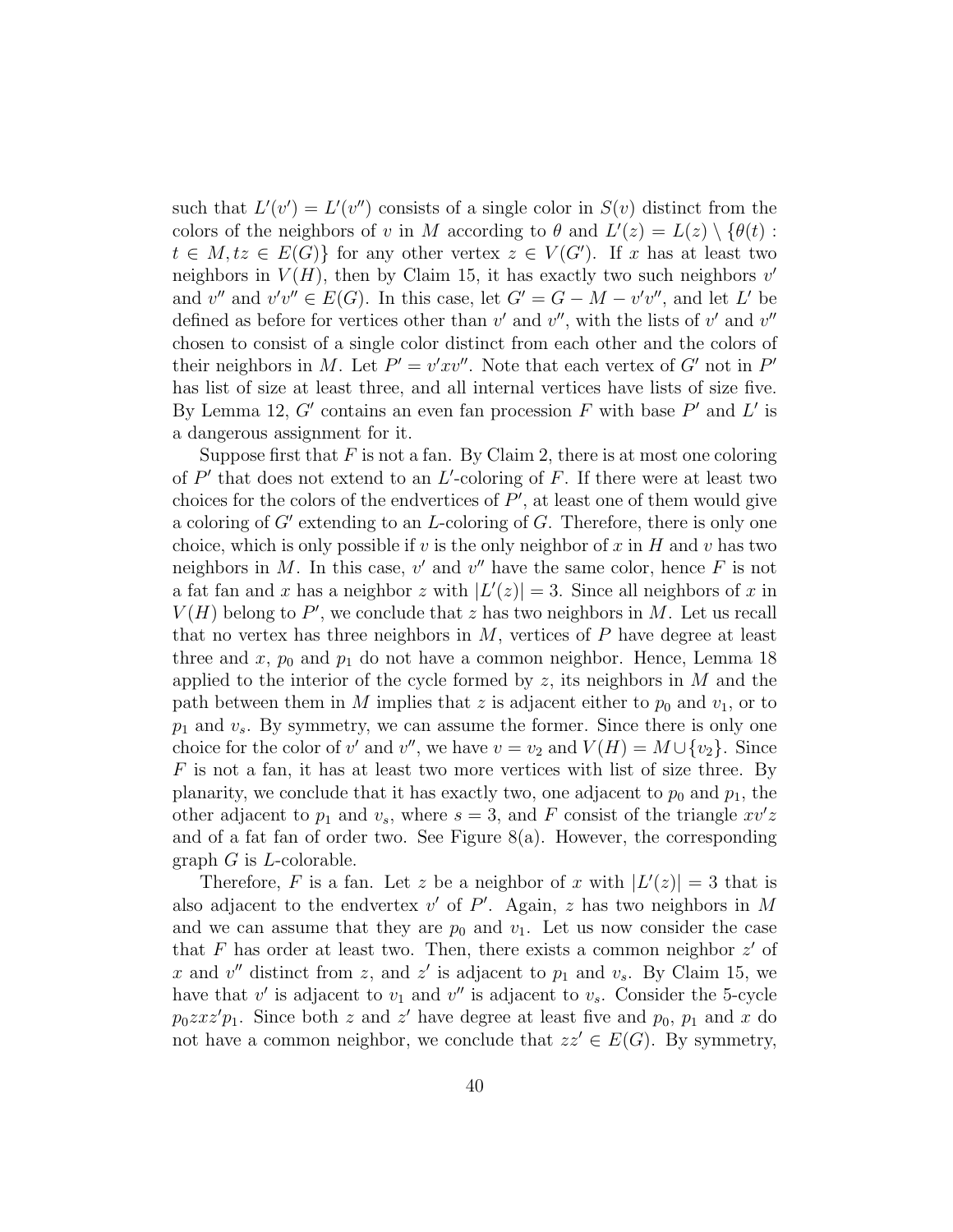

Figure 8: Configurations from Claim 21

we can assume that  $p_0z' \notin E(G)$  (while the edge  $p_1z$  may be present). **BL:** The previous is not good as such edge  $p_1z$  or  $p_0z'$  would turn  $z$  or  $z'$  into a common neighbor of  $x, p_1, p_0$ . Consequently, there is just one case  $s = 4$ . There are two cases depending on whether  $s = 3$  or  $s = 4$ , but in both of them, the resulting graph  $G$  is *L*-colorable. See Figure 8(b).

We conclude that  $F$  is a fan of order one; hence,  $z$  is adjacent to both ends of P'. It follows that x has two neighbors  $(v_2 \text{ and } v_3)$  in H. If we have three possible choices for the list (color) of  $v'' = v_3$  in L', then we can choose the list so that  $F$  is  $L'$ -colorable and obtain an  $L$ -coloring of  $G$ . This is a contradiction, hence  $v_3$  has a neighbor in M. Note that  $s > 3$ ; otherwise, since  $p_1$  has degree at least three, the 4-cycle  $p_1p_0zv_3$  would have a chord  $p_1z$ , contradicting the observation that z has only two neighbors in M. Therefore, we have  $s = 4$ . Similarly, since  $p_1$  has degree at least three and it is not adjacent to z or  $v_3$ , Lemma 18 applied to the interior of the 5-cycle  $p_1p_0zv_3v_4$  implies that there exists a vertex w adjacent to  $p_0$ ,  $p_1$ , z,  $v_3$  and  $v_4$ . See Figure 8(c). **BL:** I think that w is invalid as it has 3 neighbors in M which is a faster contradiction and maybe the figure is not needed. However, such a graph  $G$  is *L*-colorable, which is again a contradiction. This completes the proof of Lemma 19.  $\Box$ 

Let  $Y$  be defined as in the proof of Lemma 14, and let its partial coloring  $\varphi$ , list assignment  $L_{\varphi}$  and the graph  $G_{\varphi}$  (a P-critical subgraph of  $G - Y$ ) be defined in the same way as well. Let us note that Claim 16 together with the choice of Y implies that every vertex  $v \in V(G_{\varphi}) \setminus \{p_0, p_1, x\}$  satisfies  $|L_{\varphi}(v)| \geq 3.$ 

**Claim 22.** There exists a neighbor of x adjacent to two vertices of dom( $\varphi$ ).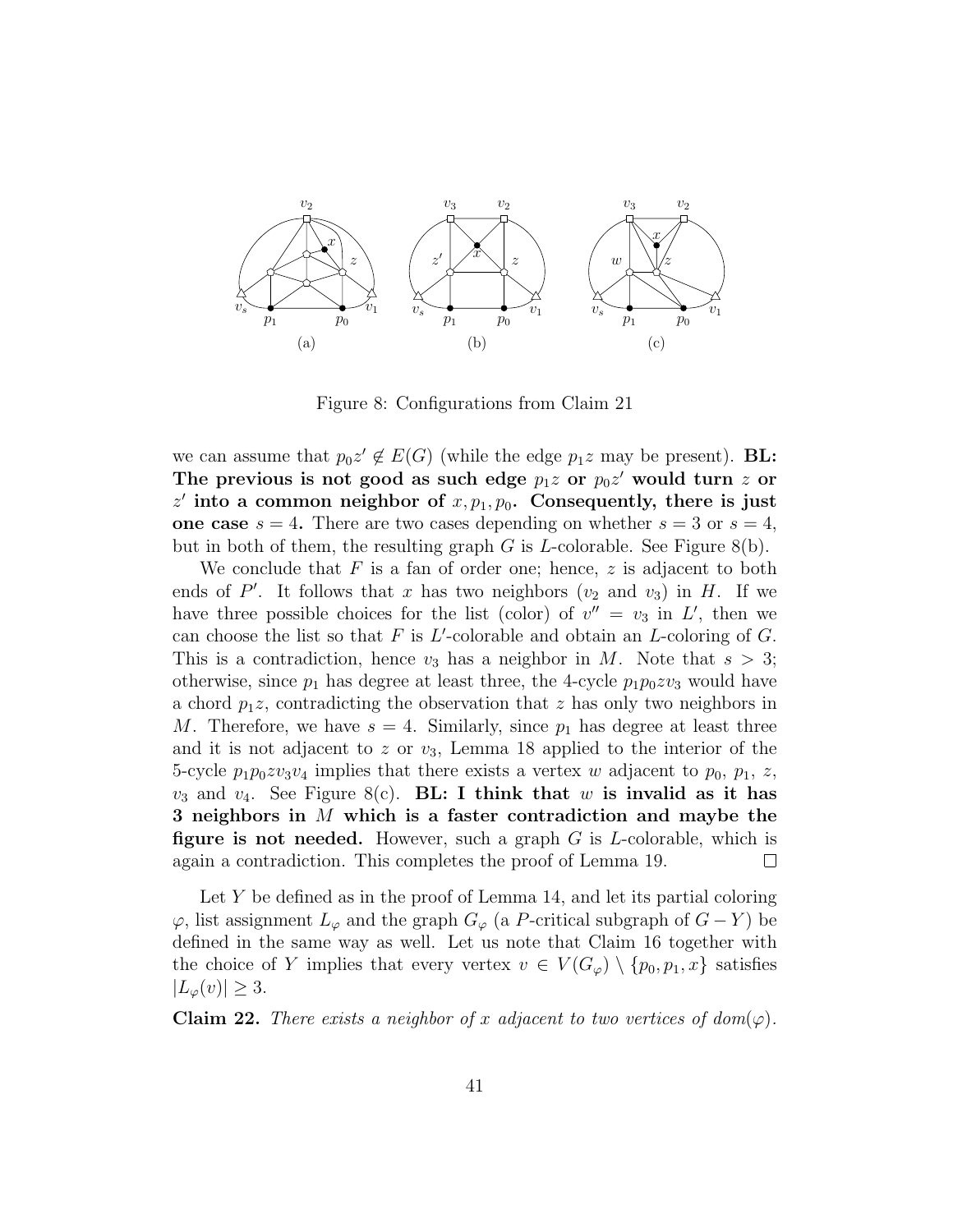*Proof.* Note that x is not adjacent to Y or any other vertex of H (Claim 21). By excluding the conclusion of the claim,  $x$  is not adjacent to a vertex with list of size three in  $G_{\varphi}$ . By Theorem 5, we have  $x \in V(G_{\varphi})$ .

• Let us first consider the situation that  $G_{\varphi}$  contains two adjacent vertices u and v with  $|L_{\varphi}(u)| = |L_{\varphi}(v)| = 3$ . By symmetry, we can assume that  $|L(u)| > 3$ . The choice of Y together with Claim 16 implies that  $u \notin V(H)$ , hence u has two neighbors in dom( $\varphi$ ) and one of (Y2), (Y4a) and (Y4b) occurs. If  $v \notin V(H)$ , then v is also adjacent to the two vertices  $y_1, y_2 \in \text{dom}(\varphi)$ . By Claim 18, we have  $y_1y_2 \notin E(G)$ , hence (Y4b) happens,  $y_1 = v_1$  and  $y_2 = v_3$ . Choose vertices u and v so that the disk bounded by the 4-cycle  $C = v_1v_2v_3u$  is as small as possible. By Theorem 16, we have  $x \in V(\text{Int}_C(G)) \setminus V(C)$ . However, u is not adjacent to x and forms a vertex cut in  $G_{\varphi}$ . Let  $G_1$  and  $G_2$  be the subgraphs of  $G_{\varphi}$  such that  $G_1 \cap G_2 = u$ ,  $G_1 \cup G_2 = G_{\varphi}$ , both  $G_1$  and  $G_2$  have at least two vertices,  $P \subset G_1$  and  $x \in V(G_2)$ . By Theorem 5,  $G_1$  is  $L_{\varphi}$ -colorable, and by the minimality of G, the precoloring of u given by this coloring extends to an  $L_{\varphi}$ -coloring of  $G_2$  (the choice of u ensures that no two vertices with list of size three are adjacent in  $G_2$ ). Hence,  $G_{\varphi}$  is  $L_{\varphi}$ -colorable. This is a contradiction.

We conclude that there exists a vertex  $u \in V(G) \setminus V(H)$  adjacent to two vertices in  $dom(\varphi)$  and all edges joining vertices with list of size three are incident with  $u$ . Furthermore, the other ends of these edges belong to H. Choose a neigbor  $v'$  of u in the outer face of  $G_{\varphi}$  so that  $|L_{\varphi}(v')|=3$  and the subgraph  $G_2$  of  $G_{\varphi}$  split off by  $uv'$  is as large as possible. Note that all edges joining  $u$  to vertices with list of size three belong to  $G_2$ . Let  $G_1$  be the subgraph of  $G_{\varphi}$  such that  $G_1 \cup G_2 = G_{\varphi}$ and  $G_1 \cap G_2 = uv'$  (we have  $P \subseteq G_1$ ). Let  $P_2 = uv'$ . Note that  $G_2 \neq uv'$ , since otherwise G would contain a 2-chord Q consisting of  $uv'$  and a vertex in dom $(\varphi)$  contradicting Claim 15. By Theorem 5, we have that  $x \in V(G_2)$ .

Note that  $G_2$  is  $P_2$ -critical with respect to  $L_{\varphi}$  and x is not adjacent to any vertex of  $P_2$ . Furthermore, no two vertices in  $V(G_2) \setminus V(P_2)$  with lists of size three are adjacent. Observe that  $x$  is adjacent neither to  $u$ nor to  $v'$ , thus by the minimality of  $G$ , we conclude that  $G_2$  is equal to one of the graphs drawn in Figure 6. In particular, there exists a unique coloring  $\psi$  of  $P_2$  that does not extend to an  $L_{\varphi}$ -coloring of  $G_2$ .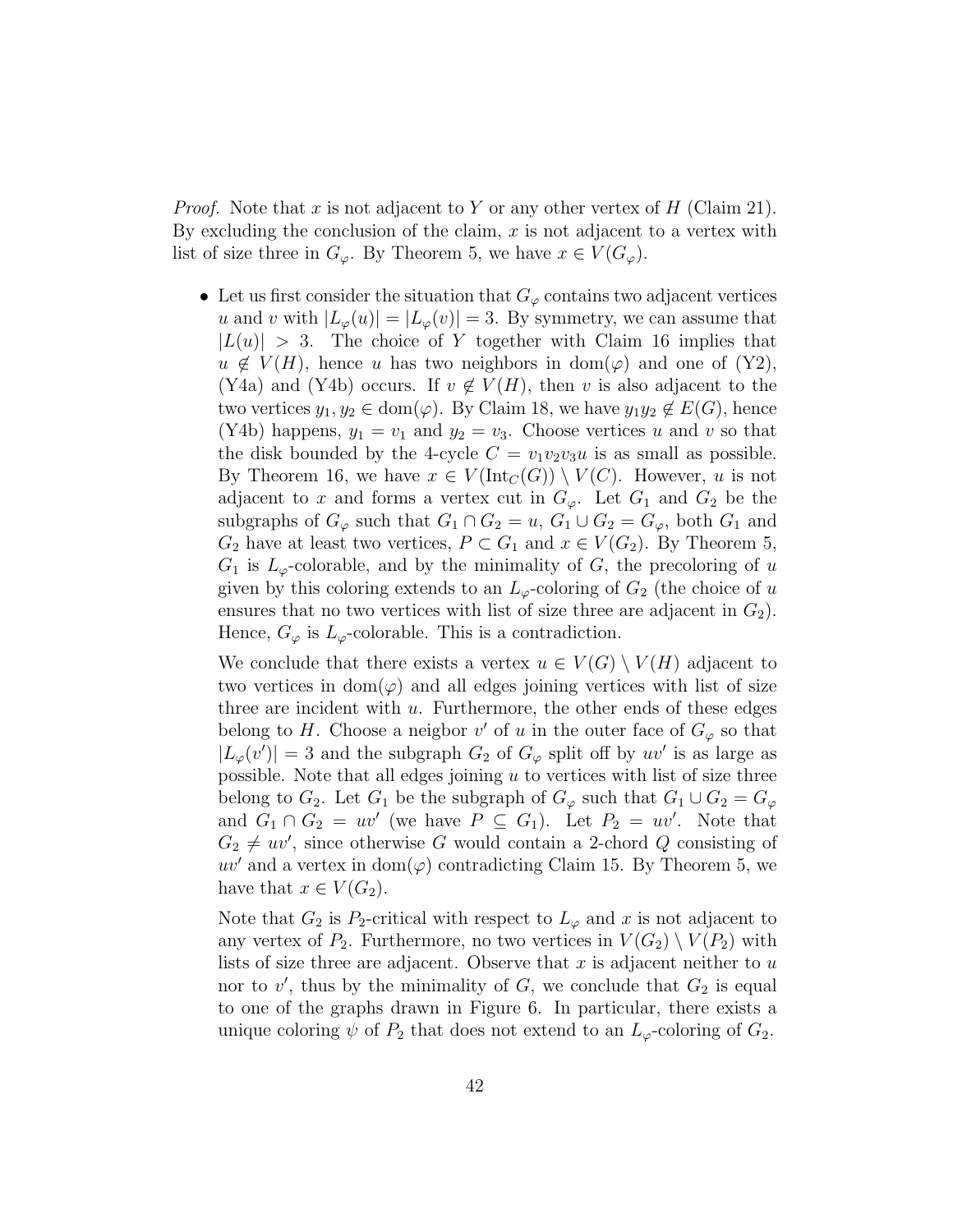Suppose that u and v' do not have a common neighbor w in  $G_1$  with  $|L_{\varphi}(w)| = 4$ . Note that by Claim 15 and Claim 20, u is not adjacent to both vertices of P. Let  $c_u \in L_{\varphi}(u)$  be a color that is different from  $\psi(u)$  and different from the color of a neighbor of u in P, if it has any. Let  $c_{v'} \in L_{\varphi}(v')$  be a color different from  $c_u$  and different from the color of a neighbor of v' in P, if it has any. Let  $G_1' = G_1 - \{u, v'\}$  with the list  $L_1$  obtained from  $L_\varphi$  by removing  $c_u$  from the lists of neighbors of u and  $c_{v'}$  from the lists of neighbors of v'. By the choice of v' and the assumption that  $u$  and  $v'$  have no common neighbor with list of size 4, it follows that every vertex of  $V(G'_{1}) \setminus V(P)$  has list of size at least three. By Theorem 5, we conclude that  $G_1$  has an L-coloring such that the color of u is not  $\psi(u)$ . However, this coloring extends to an  $L_{\varphi}$ -coloring of  $G_{\varphi}$ , which is a contradiction.

Therefore, we can assume that u and v' have a common neighbor  $w \in$  $V(G_1)$  with  $|L_{\varphi}(w)| = 4$ . If  $w \in V(H)$ , then Claim 16 and Claim 18 imply that v' has degree two in  $G_1$ . On the other hand, if  $w \notin V(H)$ , then w has a neighbor in dom $(\varphi)$  and Claim 18 implies that u has degree two. In the former case, let  $q_0 = v'$  and  $q_1 = u$ , in the latter case let  $q_0 = u$  and  $q_1 = v'$ . Note that  $q_0$  has no neighbor in P. Let c be a color in  $L_{\varphi}(q_0) \setminus {\{\psi(u), \psi(v')\}}$ . By Theorem 5, there exists an L-coloring of  $G_1 - q_0$  such that the color of w is not c. Observe that this coloring extends to an  $L_{\varphi}$ -coloring of  $G_1$  such that either  $q_0$  or  $q_1$ is colored by c. This coloring extends to an  $L_{\varphi}$ -coloring of  $G_{\varphi}$ , which is a contradiction.

- Therefore, we can assume that no two adjacent vertices of  $G_{\varphi}$  have lists of size three according to  $L_{\varphi}$ . By the minimality of G and Claim 17, we conclude that  $G_{\varphi}$  is one of the graphs drawn in Figure 6 (except  $O_{V3'}$ ) which has vertex x adjacent to  $P$ ). Let us discuss the possible cases for  $G_{\varphi}$  separately.
	- If  $G_{\varphi}$  is  $O_{V1}$ ,  $O_{V2a}$ ,  $O_{V3a}$  or  $O_{V3'b}$ , then let w be the vertex with  $|L_{\varphi}(w)| = 3$  that is adjacent to both vertices of P. By Claim 16, we have that  $w \in V(G) \setminus V(H)$ , and thus w is adjacent to two vertices in dom( $\varphi$ ). By Claim 15, these vertices are  $v_1$  and  $v_2$ . However, that contradicts Claim 20.
	- If  $G_{\varphi}$  is  $O_{V2}$  or  $O_{V3}$ , then G contains a path  $Q = p_0w_1w_2p_1$  corresponding to the outer face of  $G_{\varphi}$ . By Claim 16, at most one of  $w_1$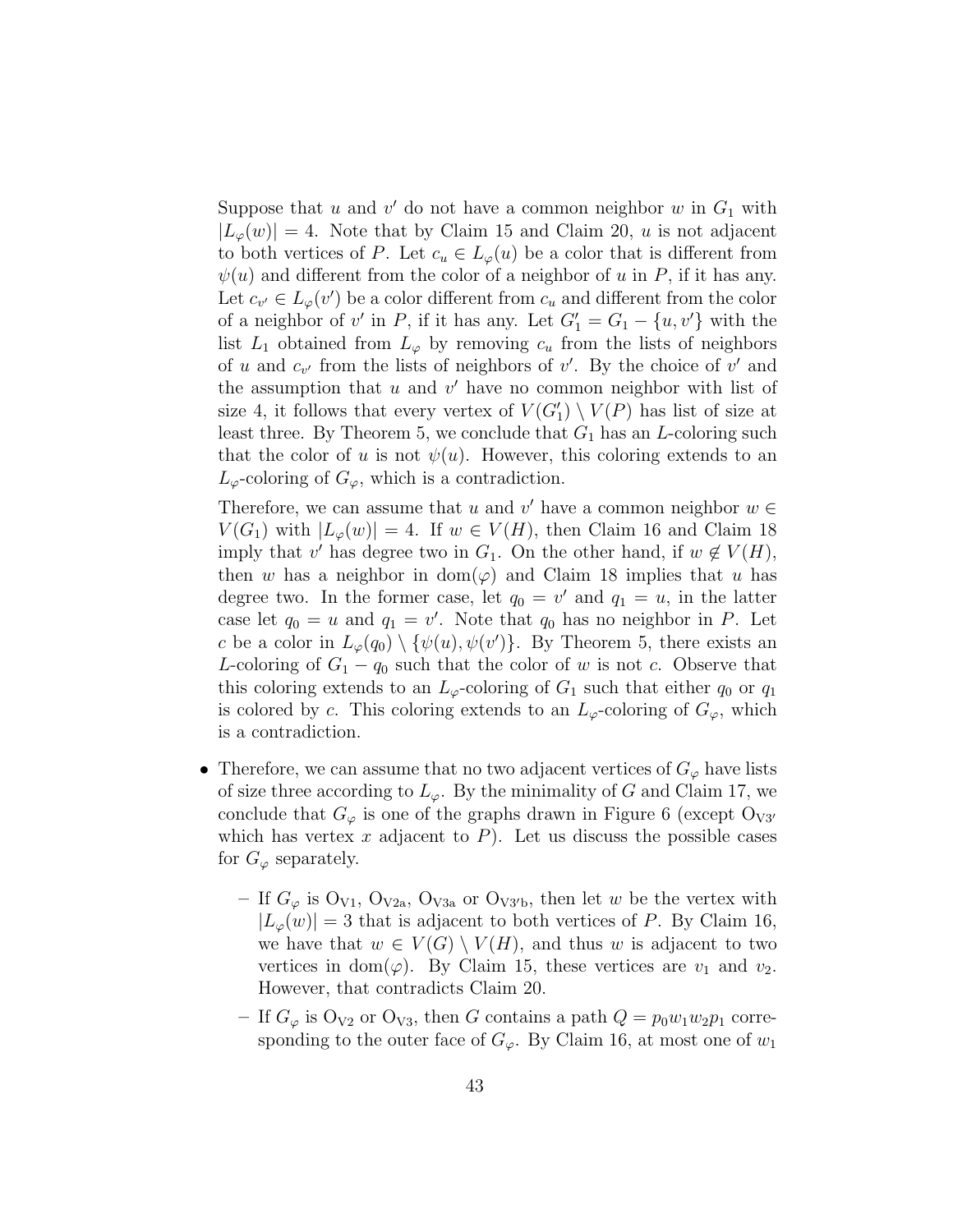and  $w_2$  belongs to H. If say  $w_1$  belongs to H, then by Claim 15, G consists of  $G_{\varphi}$  and a vertex with list of size three adjacent to  $w_1, w_2$  and  $p_1$ . However, such a graph is *L*-colorable. Therefore, neither  $w_1$  nor  $w_2$  belongs to H. Let F be the subgraph of G split off by Q. Since  $s \geq 2$ , F has at least two vertices not belonging to  $Q$ , and by Theorem 16, F is  $O_{P2}$ ,  $O_{P3}$ ,  $O_{P4}$  or  $O_{P5}$ . If F is  $O_{P2}$  or  $O_{P4}$ , then we can assume that  $Y = \{v_1\}$  is the vertex with list of size three; but then  $v_1$  is adjacent to at most one of  $w_1$  and  $w_2$ , contrary to the fact that  $|L_{\varphi}(w_i)| < |L(w_i)|$  for  $i \in \{1,2\}$ . Similarly, if F is O<sub>P5</sub>, then we can assume that  $Y = \{v_1, v_2\}$  is not adjacent to at least one of  $w_1$  and  $w_2$ , which is again a contradiction. If F is  $\mathcal{O}_{P3}$ , then  $G_{\varphi}$  is not  $\mathcal{O}_{V2}$ , since we assume that the common neighbor of the two vertices in  $Y$  is not adjacent to x. The final possibility, the combination of  $\mathrm{O}_{P3}$  and  $\mathrm{O}_{V3}$  does not result in a P-critical graph.

– Suppose now that  $G_{\varphi}$  is  $O_{V3'a}$ . Let  $p_iw_1w_2w_3p_{1-i}$  (for some  $i \in$  $\{0,1\}$  be the subpath of G corresponding to the outer face of  $G_{\varphi}$ , where  $|L_{\varphi}(w_1)| = 3$ . By Claim 21, we have  $w_2, w_3 \notin V(H)$ . Suppose that  $w_1 \notin V(H)$ . Then  $w_1$  is adjacent to two vertices  $y_1, y_2 \in \text{dom}(\varphi)$ , and by Claim 15,  $p_i y_1 y_2$  is a subpath of H and  $|L(y_1)| = 3$ . Observe that  $Y = \{y_1, y_2\}$ , and thus  $w_2$  and  $w_3$  are

adjacent to  $y_2$ . By Claim 15 applied to  $y_2w_3p_{1-i}$ , we conclude that  $y_2, w_3$  and  $p_{1-i}$  have a common neighbor with list of size three (if  $y_2$ ) were adjacent to  $p_{1-i}$ , we would have chosen  $Y = \{y_1\}$ ). However, the resulting graph is L-colorable.

Therefore, we have  $w_1 \in V(H)$ . By Theorem 16, the subgraph F of G split off by  $w_1w_2w_3p_{1-i}$  either consists of a vertex with list of size three adjacent to all vertices of  $Q$ , or is equal to one of the graphs drawn in Figure 5. In the former case, G is L-colorable. In the latter case, the choice of Y shows that F is not  $O_{P1}$ , and since  $w_2$  and  $w_3$  are adjacent to a vertex in Y, F is not  $O_{P4}$ ,  $O_{P5}$ or  $\mathrm{O}_{\mathrm{P6}}$ . If F is  $\mathrm{O}_{\mathrm{P3}}$ , then the assumption that no neighbor of x has two neighbors in  $dom(\varphi)$  is violated, and similarly we exclude the case that F is  $O_{P2}$  and  $|L(v_1)| = 3$ . The case that F is  $O_{P2}$ and  $|L(v_1)| = 4$  is excluded as well, since then  $Y = \{v_2\}$  and  $w_3$ is not adjacent to any vertex in  $Y$ .

– Finally, suppose that  $G_{\varphi}$  is  $O_{V4}$  and let  $p_0w_1w_2w_3w_4p_1$  be the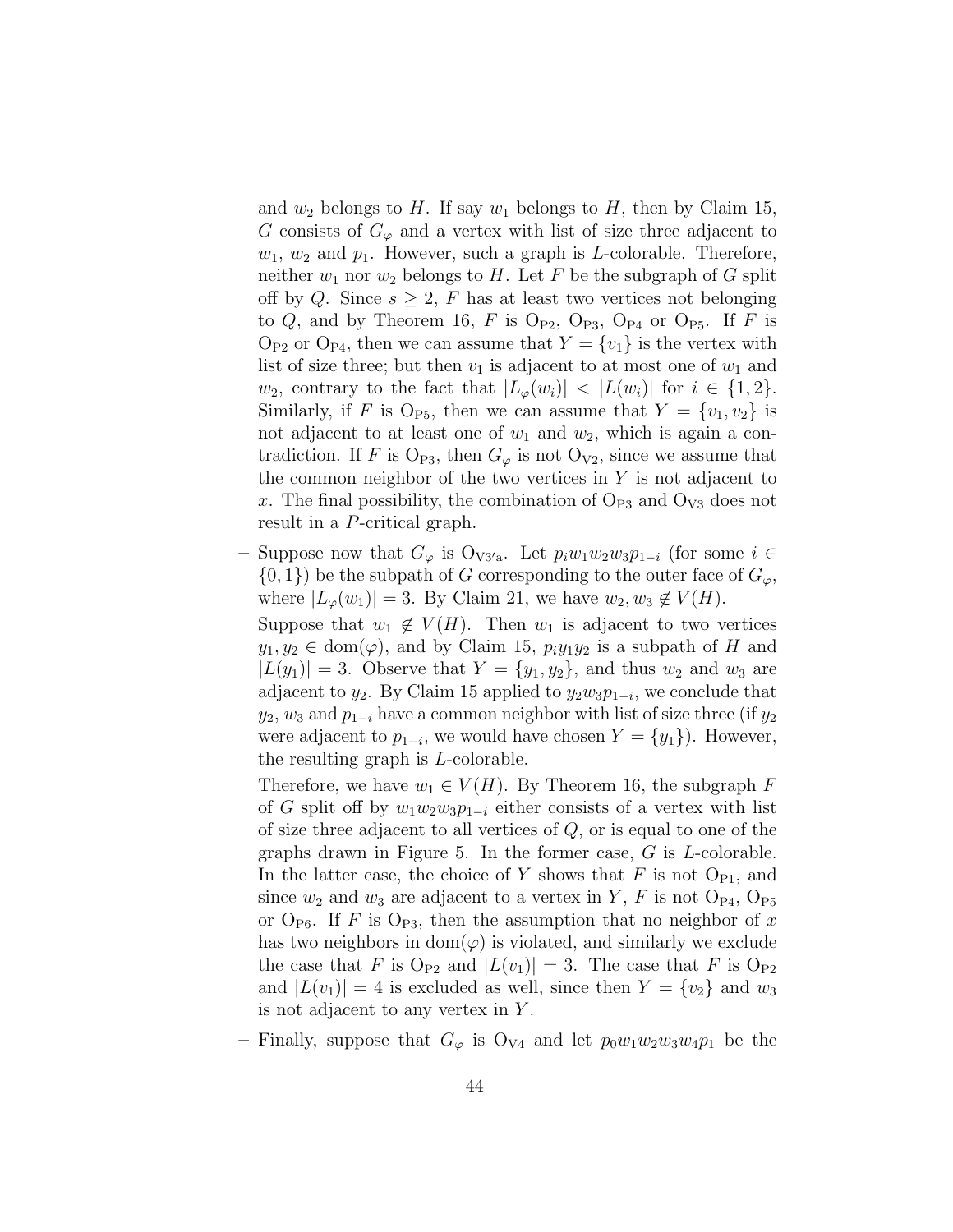subpath of G corresponding to the outer face of  $G_{\varphi}$ . By Claim 21, we have  $w_2, w_3 \notin V(H)$ .

If  $w_1 \notin V(H)$ , then  $w_1$  is adjacent to two vertices  $y_1, y_2 \in \text{dom}(\varphi)$ and  $y_2$  is also adjacent to  $w_2$  and  $w_3$ . In this case,  $w_4$  cannot have two neighbors in dom $(\varphi)$ , and since  $|L_{\varphi}(w_4)| = 3$ , it follows that  $w_4$  belongs to  $V(H)$ . By Claim 15, either  $y_2$  is adjacent to  $w_4$ , or  $w_4$ ,  $w_3$  and  $y_2$  have a neighbor with list of size three. However, in both cases G would be L-colorable.

We conclude that  $w_1 \in V(H)$ , and symmetrically  $w_4 \in V(H)$ . Let F be the subgraph of G split off by  $w_1w_2w_3w_4$ . By Theorem 16, F is either one of the graphs depicted in Figure 5 or consists of a vertex with list of size three adjacent to  $w_1, w_2, w_3$  and  $w_4$ . In the latter case,  $G$  is  $L$ -colorable; hence, consider the former. Since both  $w_2$  and  $w_3$  are adjacent to a vertex in Y, F is not  $O_{P4}$ ,  $O_{P5}$ or  $O_{\text{P6}}$ . By the choice of Y, F is not  $O_{\text{P1}}$ . And, if F is  $O_{\text{P2}}$  or  $O_{P3}$ , then x and two vertices in  $dom(\varphi)$  have a common neighbor.

Let us consider a set  $Y' \subseteq \{v_s, v_{s-1}, \ldots\}$  and its partial coloring  $\varphi'$  chosen on the other side of  $P$  by rules symmetric to the ones used to select  $Y$  and  $\varphi$ . By symmetry, we have:

### **Claim 23.** There exists a neighbor of x adjacent to two vertices of  $dom(\varphi')$ .

Let w be the common neighbor of x and two vertices  $y_1, y_2 \in Y$ , where  $|L(y_2)| = 4$ . Let w' be the common neighbor of x and two vertices in  $y'_1, y'_2 \in$  $Y'$ , where  $|L(y_2')| = 4$ .

Claim 24. We can choose  $y_1$  and  $y'_1$  so that  $|L(y_1)| = |L(y'_1)| = 3$  and  $y_1y_2, y_1'y_2' \in E(G)$ .

*Proof.* This only needs to be discussed in the case  $(Y4b)$ , where w could be a neighbor of  $v_1$  and  $v_3$ , but not  $v_2$ , and by Claim 15, x would be contained inside the 4-cycle  $v_1v_2v_3w$  together with a common neighbor z of  $v_1, v_2$  and  $v_3$ . In that case, planarity implies that  $w = w'$ . The choice of Y implies that  $Y' \neq Y$  (as we would then have  $s = 3$  and we would be in case (Y3)). By Claim 15 (applied to the 2-chord  $y'_1 w v_3$  and noting that  $|L(y'_2)| = 4$ ), we have  $y_2' = v_3$ ,  $v_4$  is adjacent to w, and  $y_1'$  is either  $v_4$  or  $v_5$ .

 $\Box$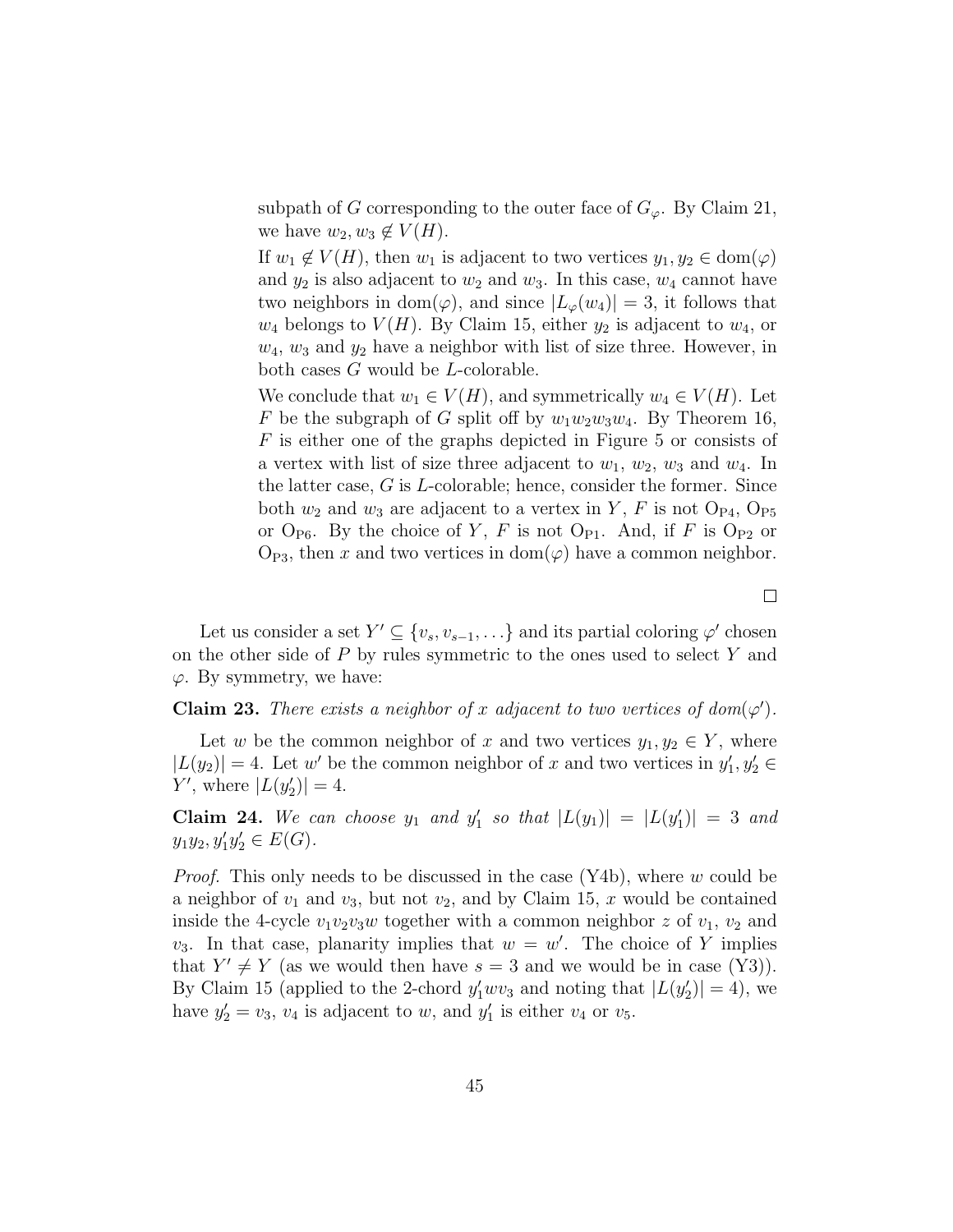Let F be the subgraph of G drawn inside the 4-cycle  $v_1v_2v_3w$ . Let F' be the graph obtained from F by splitting w into two vertices  $w_1$  and  $w_2$ adjacent to  $x$  and by distributing the other neighbors of  $w$  between  $w_1$  and  $w_2$  in the planar way. Let  $K = v_1v_2v_3w_1xw_2$  be the outer face of  $F'$ , and note that  $F'$  is K-critical with respect to L. By Claim 21, x is not adjacent to  $v_1$ or  $v_3$ . We conclude that K is an induced cycle. No vertex of  $F'$  other than x is adjacent to both  $w_1$  and  $w_2$ , hence Lemma 18 implies that  $F - V(K)$ consists either of z adjacent to x and one of  $w_1$  or  $w_2$ , or of a triangle  $zz_1z_2$ , where  $z_1$  is adjacent to  $v_3$ ,  $w_1$  and  $x$ , and  $z_2$  is adjacent to  $v_1$ ,  $w_2$  and  $x$ .

In the latter case, note that  $deg_G(v_3) = 5$  and observe that every Lcoloring of  $G - \{v_2, v_3, z, z_1, z_2\}$  extends to an L-coloring of G, contrary to the assumption that G is P-critical. Therefore, assume that  $z$  is the only vertex of  $V(F) \setminus V(K)$ . Choose a color  $c \in S(z) \setminus L(v_2)$ , let  $G' = G - \{z, v_2\}$ and let  $L'$  be the list assignment obtained from  $L$  by removing  $c$  from the lists of  $v_1$ ,  $v_3$  and w. Then G' is L'-colorable by Lemma 15 and this coloring extends to an L-coloring of G, which is a contradiction.  $\Box$ 

By the choice of Y and Y', note that  $\{y_1, y_2\} \neq \{y'_1, y'_2\}$ . Furthermore, if  $w = w'$ , then Claim 15 implies that x is contained in the subgraph of G split off by  $y_1wy'_1$ . If  $w \neq w'$ , then let  $Q = Q_0 = y_1w x w'y'_1$ . If  $w = w'$ , then let Q be the star with center w and rays  $y_1$ ,  $y'_1$  and x and let  $Q_0 = y_1 w y'_1$ . Let  $G_2$  be the subgraph of G split off by  $Q_0$  and let  $G_1$  be the subgraph of G such that  $G_1 \cup G_2 = G$  and  $G_1 \cap G_2 = Q_0$  (we have  $P \subset G_1$ ). Note that  $y_2 \notin V(G_1)$ . If w and w' are adjacent in  $G_2$ , then let  $G_1' = G_1 + ww'$  and  $G_2' = G_2 - \{y_1, y_1'\} - ww'$ , otherwise let  $G_1' = G_1$  and  $G_2' = G_2 - \{y_1, y_1'\}$ . Let  $Q' = Q - \{y_1, y_1'\}$ . By the minimality of G, there exists an L-coloring  $\theta$ of  $G_1'$ .

Suppose that  $y_2 \neq y_2'$ . We let  $L_2$  be the list assignment such that  $L_2(q)$  =  $\{\theta(q)\}\$ for  $q \in V(Q)$ ,  $L_2(y_2) = L(y_2) \setminus \{\theta(y_1)\}, L_2(y_2') = L(y_2') \setminus \{\theta(y_1')\}\$ and  $L_2(v) = L(v)$  for all other vertices. Note that all vertices of  $G'_2 - V(Q')$  have list of size at least three. Furthermore, by Claim 21, all neighbors of  $x$  not in  $Q'$  have list of size five. Now we apply Lemma 12 to  $G'_2$  and  $L_2$ . (If  $w = w'$ , we first split the edge  $wx$  so that we obtain a precolored path of length 2.) Lemma 12 implies that  $G_2'$  contains an even fan procession for which  $L_2$  is dangerous. In particular, since x has no neighbors in  $H$ , we conclude that  $G_2'$ contains a fat fan of even order for which  $L_2$  is a dangerous assignment. It follows that  $w \neq w'$ . Since no two vertices with list of size three are adjacent in G and  $ww' \notin E(G_2')$ , we conclude that the fat fan has order two and one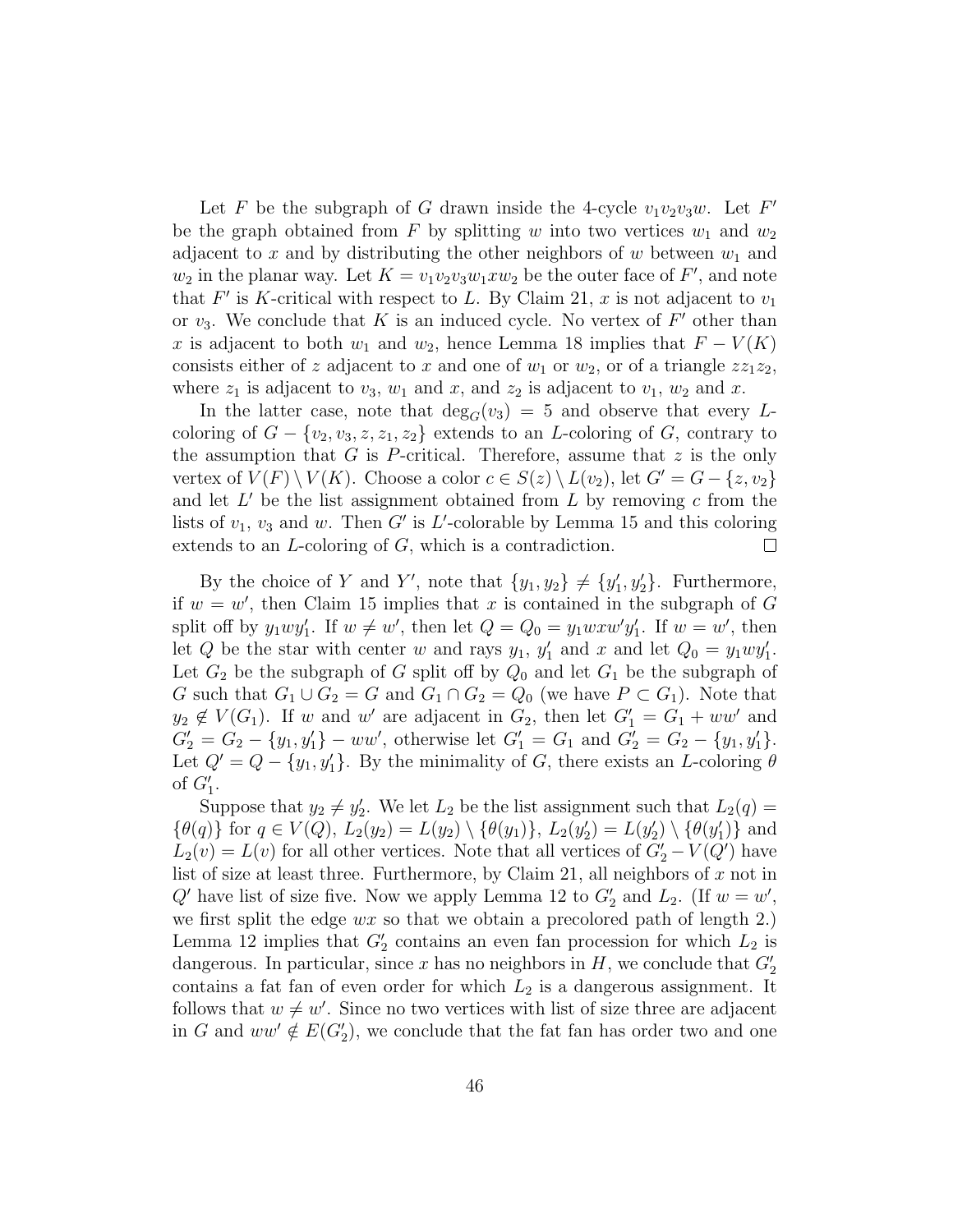of its vertices is  $y_2$  (or  $y_2'$ ). Let  $z \neq y_2$  be the vertex of the fat fan with  $|L_2(z)| = 3$ . By the choice of Y and Y', we have  $z \neq y'_2$ . However, the 2-chord  $y'_1w'z$  then contradicts Claim 15.

We conclude that  $y_2 = y'_2$ . If  $w = w'$ , Claim 18 and Claim 21 imply that w is the only neighbor of x. However, Theorem 17 then implies that  $G$  is *L*-colorable. It follows that  $w \neq w'$ , hence  $G'_2$  is the 4-cycle  $w'xwy_2$  (*x* is not adjacent to  $y_2$  by Claim 21), and  $\deg_G(y_2) = 4$ .

If  $S(y_1) \not\subset L(y_2)$ , then we can color  $y_1$  by a color in  $S(y_1) \setminus L(y_2)$  and remove the color from the lists of neighbors of  $y_1$ , obtaining a list assignment L' for the graph  $G' = G - \{y_1, y_2\}$ . Observe that G' is not L'-colorable, and by the minimality of  $G$ , one of the obstructions  $Z$  depicted in Figure 6 appears in G'. However, note that  $|L'(w')| = 5$ , since  $y_1w' \notin E(G)$  by Claim 18 applied to  $y_1 y_2 w'$ . It follows that either a vertex with list of size five or x is incident with the outer face of Z. However, this does not happen for any of the obstructions in Figure 6.

We conclude that  $S(y_1) \subset L(y_2)$ , and by symmetry  $S(y'_1) \subset L(y_2)$ . Suppose that there exists a color  $c \in S(y_1) \cap S(y'_1)$ . Let L' be the list assignment for  $G' = G - \{y_1, y_1', y_2\}$  obtained by removing c from the lists of neighbors of  $y_1$  and  $y'_1$ . Note that G' is not L'-colorable. By the minimality of G, one of the obstructions Z depicted in Figure 6 appears in  $G'$ . Since x is not incident with the outer face of  $Z$ , both  $w$  and  $w'$  belong to  $Z$  and  $|L'(w)| = |L'(w')| = 4$ . Together with Claim 16, this implies that Z is O<sub>V2</sub>,  $O_{V3'a}$  or  $O_{V4}$ . In all the cases, Claim 15 uniquely determines G, and the resulting graph is L-colorable. This is a contradiction.

It follows that  $S(y_1)$  and  $S(y'_1)$  are disjoint. Since  $|L(y_2)| = 4$ , we conclude that  $|S(y_1)| = |S(y_2)| = 2$ , and thus  $y_1 = v_1$  and  $y'_1 = v_s$ , where  $s = 3$ . Suppose that there exists a color  $c \in S(w') \cap S(y_1)$ . Note that  $c \notin S(y'_1)$ . Let  $G' = G - \{w', y_1, y_2\}$  with the list assignment L' obtained from L by removing c from the lists of neighbors of  $w'$  and  $y_1$ , except for the vertex  $y'_1$  where we set  $L'(y_1') = L(y_1')$ . Note that  $y_1'$  is the only vertex with list of size three and x is incident with the outer face of  $G'$ , hence by Lemma 15,  $G'$  is  $L'$ -colorable. However, this implies that  $G$  is  $L$ -colorable, which is a contradiction. We conclude that  $S(w') \cap S(y_1) = \emptyset$ , and symmetrically  $S(w) \cap S(y'_1) = \emptyset$ .

By symmetry, we can assume that  $w$  has at most one neighbor in  $P$ , and thus  $|S(w)| \ge 3$ . Since  $S(y_1')$  and  $S(w)$  are disjoint,  $S(y_1') \cup S(y_1) = L(y_2)$ ,  $|S(y_1')| = 2$  and  $|L(y_2)| = 4$ , there exists a color  $c \in S(w) \setminus L(y_2)$ . Clearly,  $c \notin S(y_1)$ . Let  $G' = G - \{w, y_2\}$  with the list assignment L' obtained from L by removing c from the lists of the neighbors of w other than  $y_1$  and  $y'_1$ .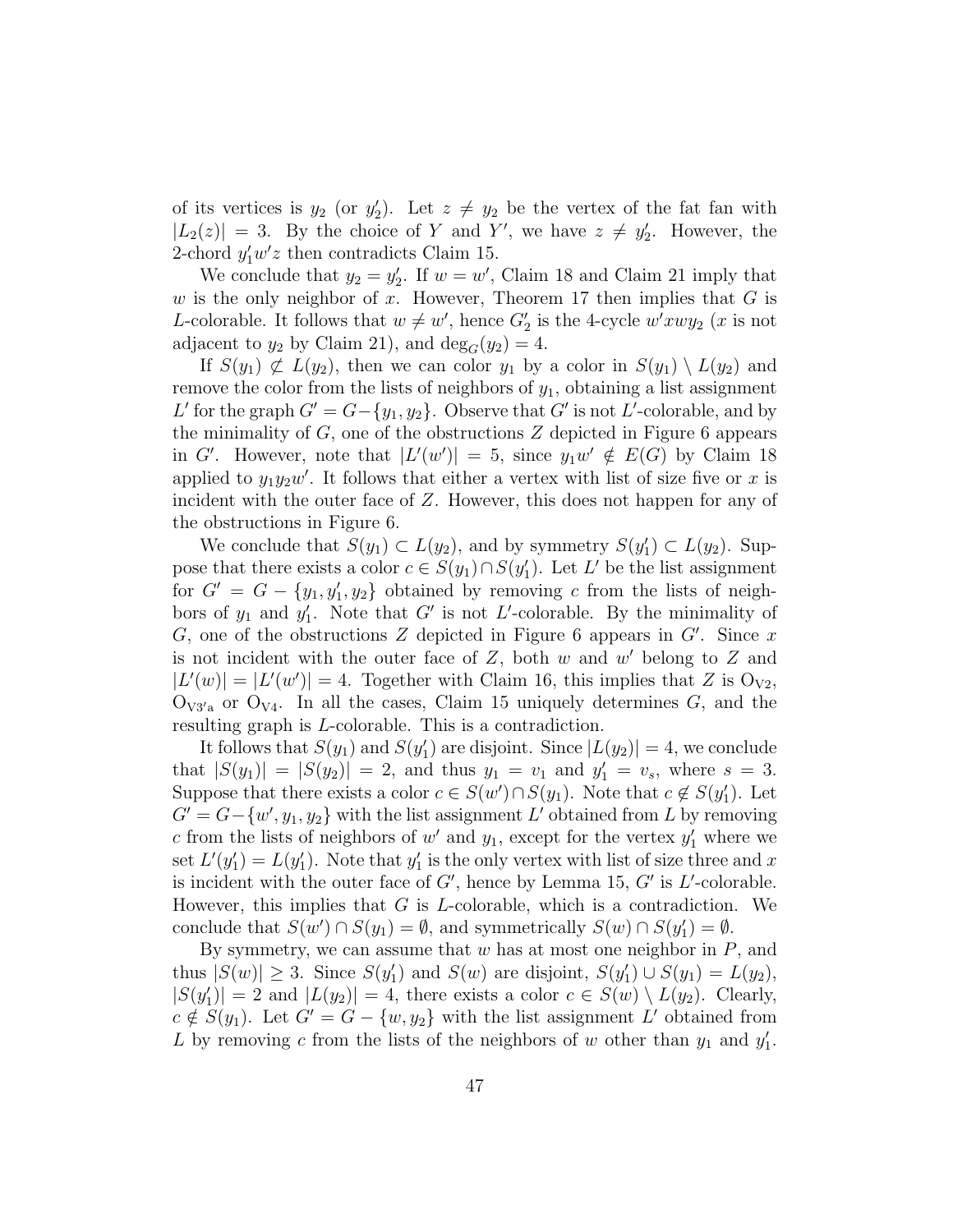Again, Lemma 15 implies that  $G'$  is L'-colorable, giving an L-coloring of  $G$ . This contradiction completes the proof of Lemma 19.  $\Box$ 

We are now ready to prove the main result.

*Proof of Theorem 2.* By Lemma 19, Lemma 6 holds with  $M = 2$ . Let X be the set of vertices with list of size 1. The distance condition imposed in the theorem says that X is M-scattered (for  $M = 2$ ). Since every planar graph is 5-choosable, we can assume that  $X \neq \emptyset$ . We may also assume that a vertex  $x \in X$  is incident with the outer face. Furthermore, we can assume that G is  $\{x\}$ -critical. By Lemma 14, we conclude that all vertices of G except for x have list of size at least 5. However, Theorem 5 then implies that  $G$  is L-colorable.  $\Box$ 

# References

- [1] ALBERTSON, M. O. You can't paint yourself into a corner. J. Combin. Theory, Ser. B 73, 2 (1998), 189–194.
- [2] Appel, K., and Haken, W. Every planar map is four colorable, Part I: discharging. Illinois J. of Math. 21 (1977), 429–490.
- [3] Appel, K., Haken, W., and Koch, J. Every planar map is four colorable, Part II: reducibility. Illinois J. of Math. 21 (1977), 491–567.
- [4] Axenovich, M., Hutchinson, J. P., and Lastrina, M. A. List precoloring extension in planar graphs. Discrete Math. 311, 12 (2011), 1046–1056.
- [5] Ballantine, J. P. A postulational introduction to the four color problem. Publ. in Math., Univ. of Washington, Seattle (1930), 1–16.
- [6] BÖHME, T., MOHAR, B., AND STIEBITZ, M. Dirac's map-color theorem for choosability. J. Graph Theory 32 (1999), 327–339.
- [7] DVOŘÁK,  $Z$ ., LIDICKÝ, B., AND MOHAR, B. 5-choosability of graphs with crossings far apart. Submitted.
- [8] Fisk, S. The nonexistence of colorings. J. Combin. Theory, Ser. B 24 (1978), 247–248.